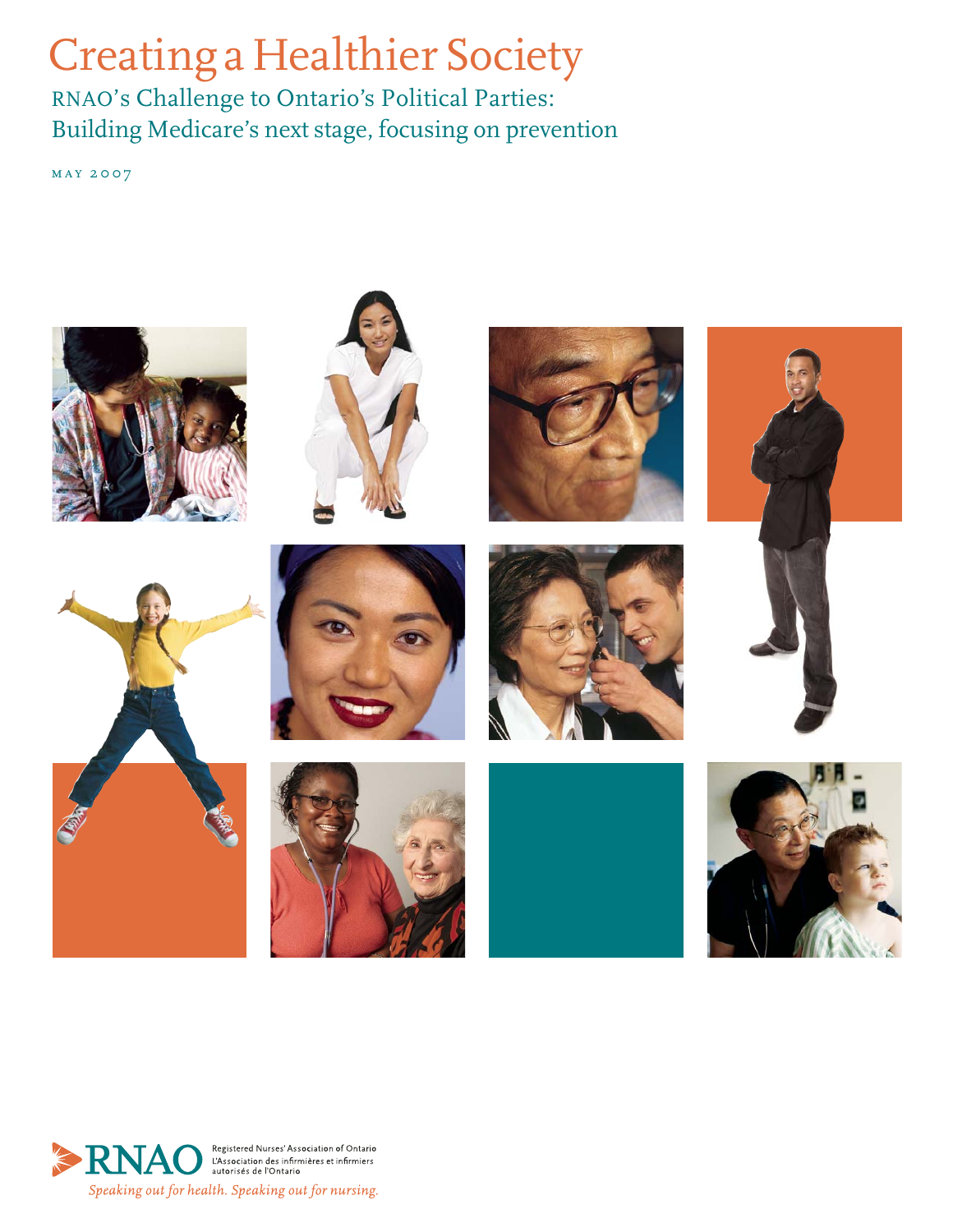# **Table of Contents**

| What Keeps Us Healthy and What Makes Us Sick: Focus on Social Determinants of       |  |
|-------------------------------------------------------------------------------------|--|
|                                                                                     |  |
|                                                                                     |  |
|                                                                                     |  |
|                                                                                     |  |
|                                                                                     |  |
| What Keeps Us Healthy and What Makes Us Sick: Environment and Human Health 13       |  |
| Promote Clean Green Electricity and Address Climate Change  14                      |  |
|                                                                                     |  |
|                                                                                     |  |
|                                                                                     |  |
|                                                                                     |  |
|                                                                                     |  |
|                                                                                     |  |
|                                                                                     |  |
|                                                                                     |  |
|                                                                                     |  |
|                                                                                     |  |
|                                                                                     |  |
|                                                                                     |  |
|                                                                                     |  |
|                                                                                     |  |
|                                                                                     |  |
|                                                                                     |  |
|                                                                                     |  |
|                                                                                     |  |
|                                                                                     |  |
|                                                                                     |  |
| Integrate Internationally Educated Nurses who Choose to Make Ontario                |  |
|                                                                                     |  |
| Increase Fiscal Capacity: Government Revenue and Expenditures are Social Choices 29 |  |
|                                                                                     |  |
|                                                                                     |  |
|                                                                                     |  |

1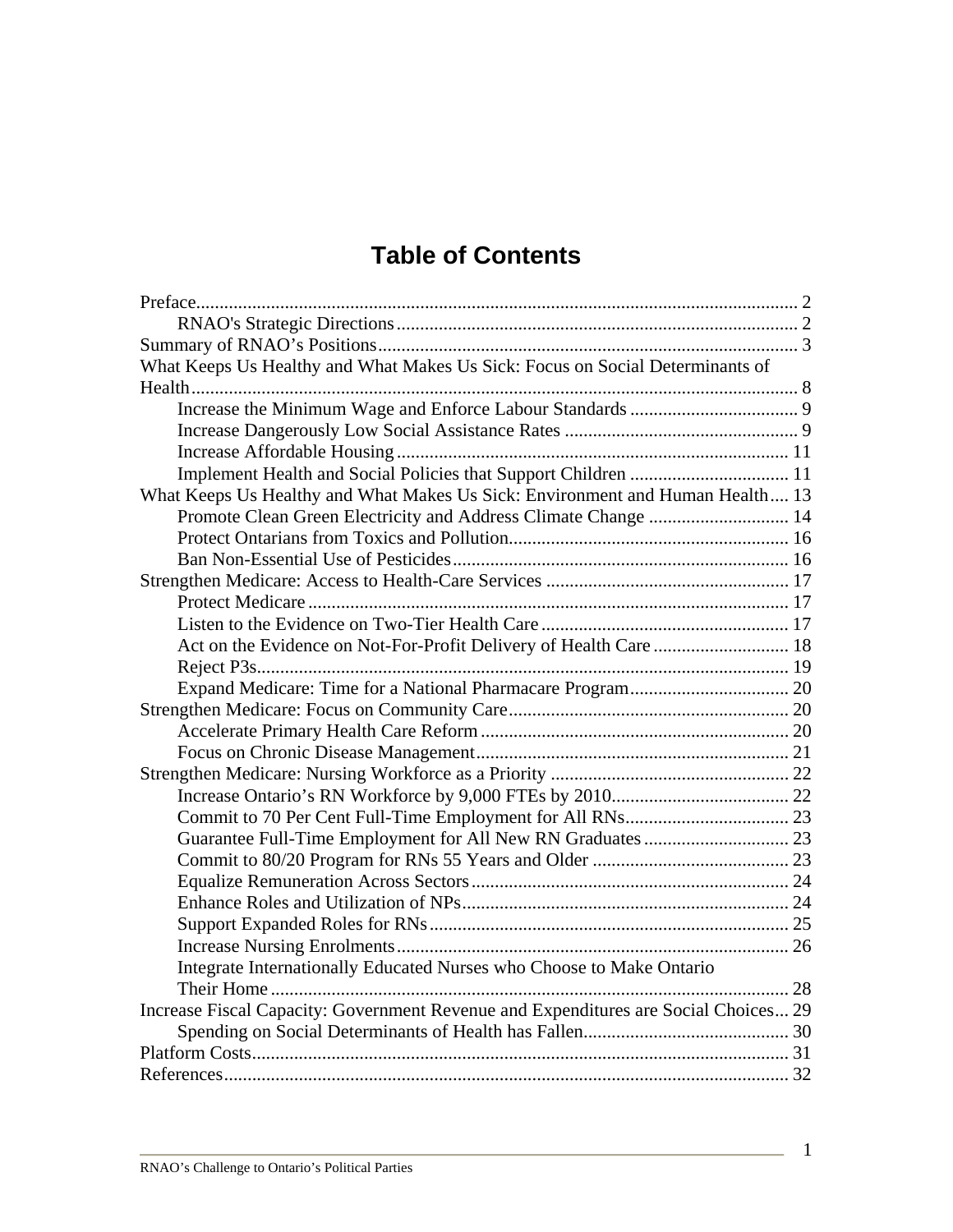# **Preface**

*Courage, my friends; 'tis not too late to build a better world.* 

*Tommy Douglas*

The Registered Nurses' Association of Ontario (RNAO) is the professional association representing registered nurses wherever they practise in Ontario. Since 1925, RNAO has advocated for healthy public policy, promoted excellence in nursing practice, increased nurses' contribution to shaping the health-care system, and influenced decisions that affect nurses and the public they serve. We believe health is a resource for everyday living and health care a universal human right.

## **RNAO's Strategic Directions**

- RNAO influences public policy that strengthens Medicare and impacts on the determinants of health.
- RNAO speaks out on emerging issues that impact on health, health care and nursing.
- RNAO advances nursing as a vital, significant and critical contributor to health.
- RNAO influences the public to achieve greater engagement in health care.
- RNAO inspires every RN and undergraduate basic nursing student to be a member.

It is in the context of our mandate that we share RNAO's key policy priorities for the upcoming provincial election that will take place on October  $10^{th}$ , 2007. RNAO has chosen to focus on public policies aimed at decreasing health inequities. We know that if implemented, these policies would lead to improved health outcomes for Ontarians, and a more just and prosperous society for all.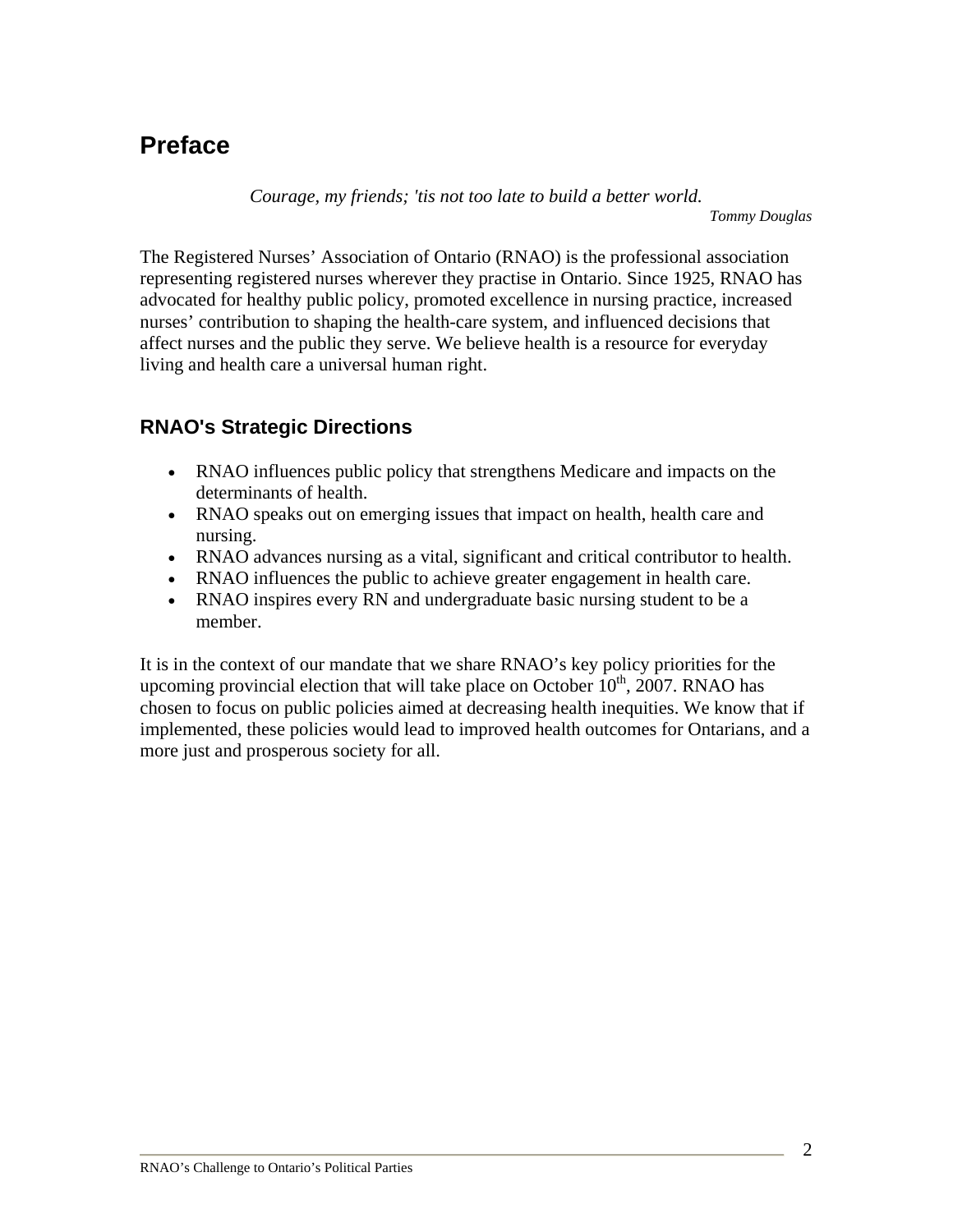# **Summary of RNAO's Positions**

#### **What Keeps Us Healthy and What Makes Us Sick: Focus on Social Determinants of Health**

- 1. Increase minimum wage to \$10 per hour in 2007 and adjust it for inflation annually.
- 2. Review the *Employment Standards Act* to improve protection of vulnerable workers.
- 3. Ensure that the government enforces the *Employment Standards Act* by monitoring compliance, sanctioning employers who break the law, and collecting unpaid wages owed to workers.
- 4. Raise social assistance rates to allow people to meet their needs and live in dignity. Increase Ontario Works rates by 35 per cent and then index those rates to inflation. Increase Ontario Disability Support Plan rates by 20 per cent and then index them to inflation.
- 5. Improve the administration and service delivery of social assistance programs so that clients receive timely, respectful assistance that meets their needs.
- 6. Implement a comprehensive community-based housing strategy that includes:
	- a. Capital subsidies to build new affordable housing or renovate existing housing stock that is substandard.
	- b. Rent supplements to ensure affordable housing for low and moderate income households.
	- c. Supportive community-based housing and services for those with physical, cognitive and/or mental health needs.
- 7. Maintain an Ontario Child Benefit that raises the living standard of all lowincome families with children under 18 years of age.
- 8. Enhance resiliency by stabilizing and enhancing Healthy Babies, Healthy Children and Best Start program funding in the non-profit sector.

#### **What Keeps Us Healthy and What Makes Us Sick: Environment and Human Health**

9. Shift energy policy toward energy conservation.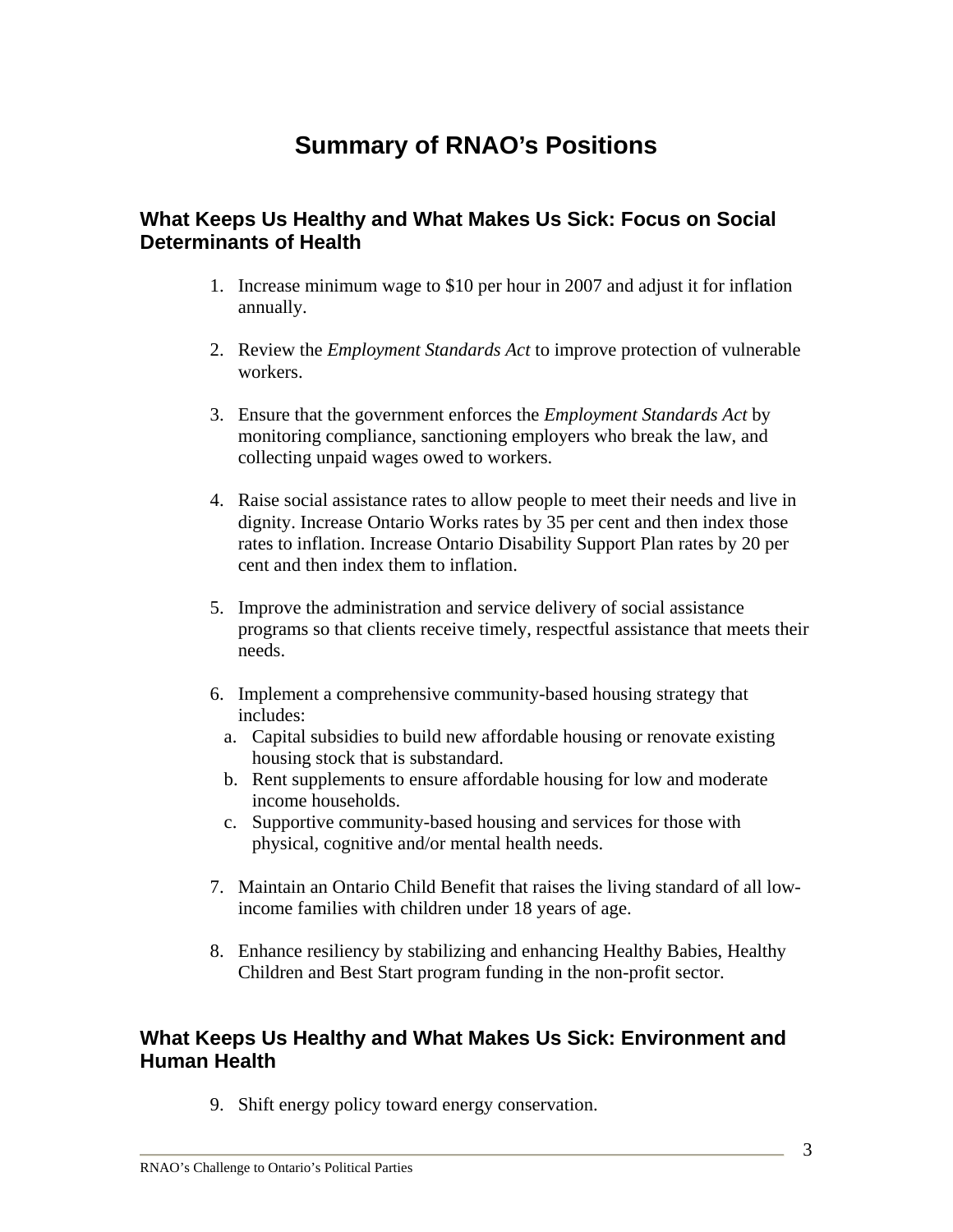- 10. Commit to regulations terminating all coal burning at Ontario's power plants by 2009.
- 11. Cancel plans for the construction of new nuclear plants in Ontario.
- 12. Increase reliance on small and large scale renewable energy sources.
- 13. Commit to phasing in a carbon tax and other environmental taxes and regulations.
- 14. Create a Pollution and Cancer Prevention Act to:
	- a. Immediately require companies using or releasing large quantities of toxic substances to develop pollution prevention plans that would lead to the use of safer substitutes for toxins and a significant reduction in the generation and use of toxic substances.
	- b. Increase public awareness of sources of toxins by creating a publicly accessible database of toxic releases.
	- c. Require the labelling of products containing carcinogens, mutagens, and reproductive toxins.
	- d. Establish funding and a technical support office to assist companies and workers in their efforts to reduce or eliminate the production and use of toxins, help citizen groups monitor pollution prevention plans, and collect and report annually on use of toxins.
- 15. Collaborate with partners such as the Canadian Cancer Society to develop and implement a comprehensive strategy to reduce environmental, household, and occupational carcinogens.
- 16. Commit to protecting Ontarians from pesticides by enacting legislation that will:
	- a. Ban non-essential uses of pesticides.
	- b. Ban the display and sale of pesticides for non-essential uses.
	- c. Ban the sale of pesticide-fertilizer mixes.

#### **Strengthen Medicare: Access to Health-Care Services**

- 17. Recommit to the *Canada Health Act* and to the principle of a single-tier health care system.
- 18. Enforce the *Commitment to the Future of Medicare Act* to prevent for-profit clinics from delivering medically necessary health-care services in Ontario.
- 19. Uphold the ban on user fees for all necessary health services, acknowledging them as barriers to access.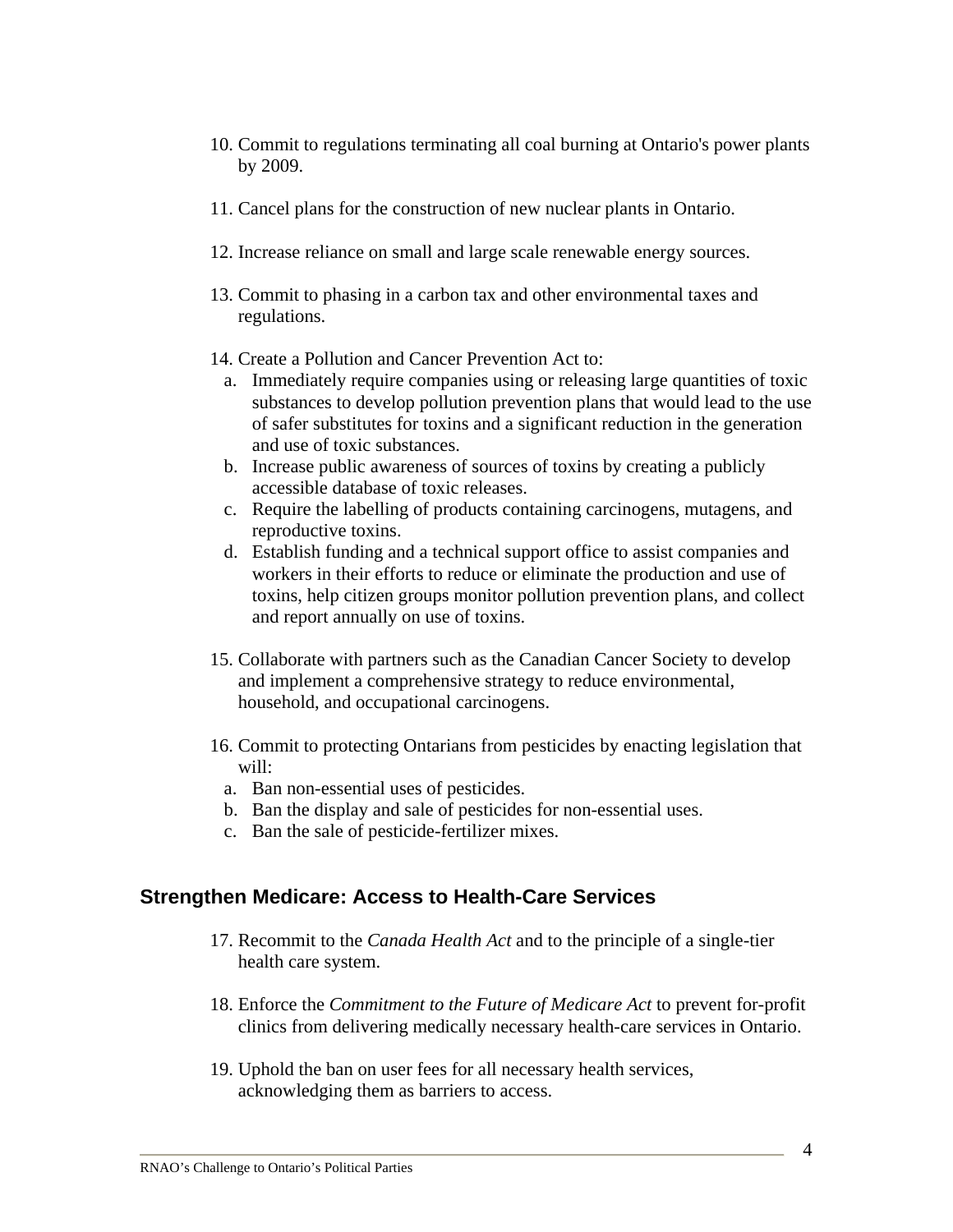- 20. Incorporate into any new health-care legislation a governing principle of not-for-profit delivery.
- 21. Reject signing onto the Trade, Investment and Labour Mobility Agreement (TILMA) and other similar agreements that limit the government's ability to regulate in the public interest.
- 22. Establish an immediate and indefinite moratorium on Infrastructure Ontario's AFP projects in the hospital sector. Do not approve or announce any additional AFP projects and transform any AFP projects that have not been finalized to traditional government finance and procurement methods.
- 23. Prohibit any AFP projects that are going ahead from including contracts for operation of services.
- 24. Assume a leadership role in expanding Medicare to include a national Pharmacare program.

## **Strengthen Medicare: Focus on Community Care**

- 25. Fund eight new nurse-led primary health care clinics.
- 26. Fund seven nurse-led clinics that will provide chronic disease management.
- 27. Increase home care expenditures by 30 per cent by 2010 to support persons with chronic conditions and/or older persons to remain active members of our communities. Ensure all new RFPs specify a first right-of-refusal for non-profit agencies.

## **Strengthen Medicare: Nursing Workforce as a Priority**

- 28. Commit to increasing Ontario's RN workforce by 9,000 FTEs by 2010.
- 29. Commit to continue the 70 per cent full-time employment strategy for all RNs, with the goal of achieving this target in all health-care sectors by 2010. This commitment should be backed up by increased targeted, conditional funding in the hospital sector, and the introduction of targeted, conditional funding into the long-term care and home care sectors.
- 30. Commit to continued funding for a full-time employment guarantee for all new RN graduates who wish to work full time.
- 31. Commit to the 80/20 strategy to offer full-time registered nurses working in all sectors, age 55 and over, the opportunity to spend 80 per cent of their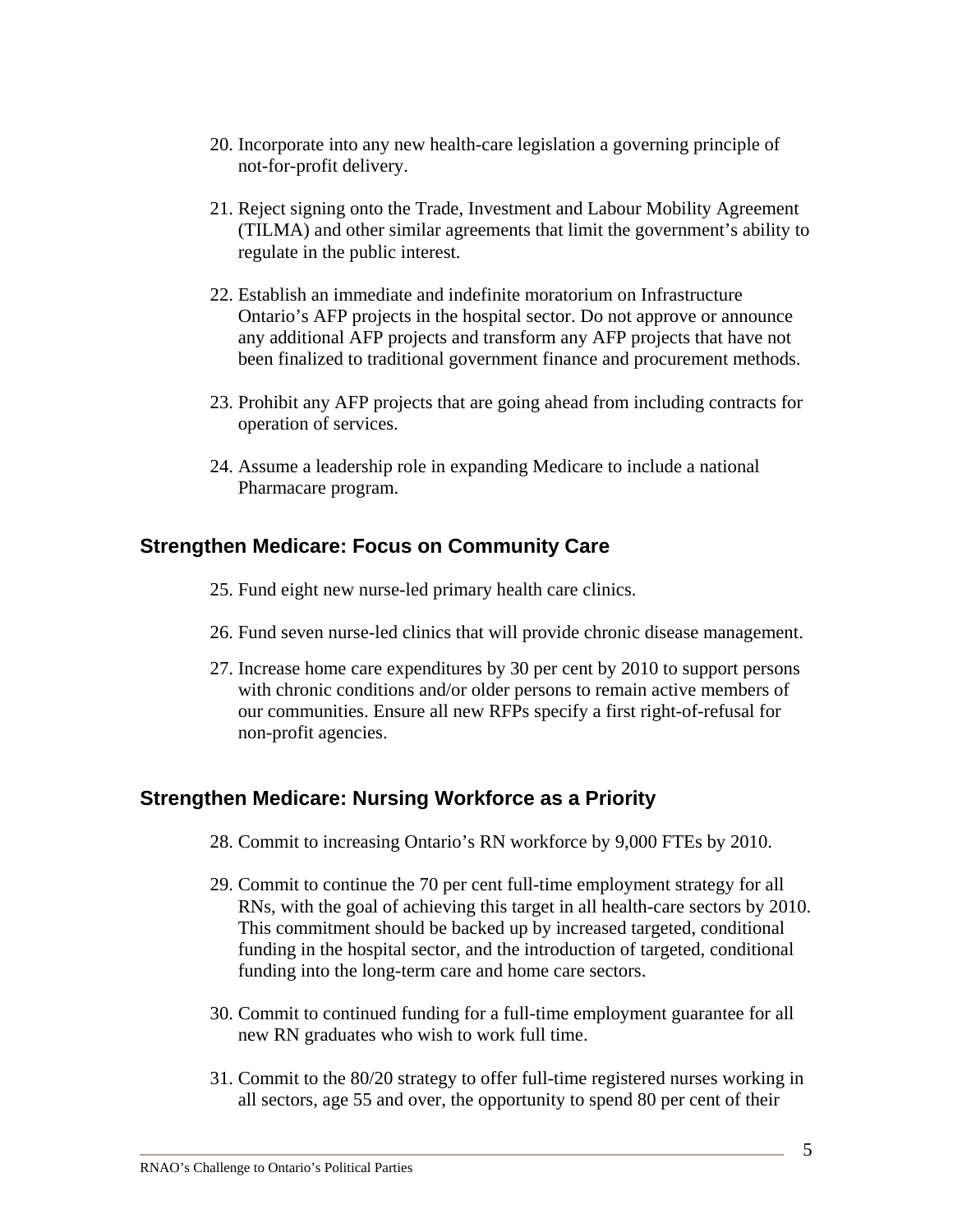time on direct patient care, and the other 20 per cent on mentorship of new graduates and other professional development activities.

- 32. Equalize remuneration and working conditions for RNs working in acute care, primary care/family practice, home care, and long-term care sectors.
- 33. Enact the College of Nurses of Ontario's proposed legislative changes to the *Nursing Act* and regulations that will incorporate Acute Care Nurse Practitioners into the Extended Class. Enable all RN(EC)s to fully serve the public by eliminating the legislative requirement for consultation and providing for open prescribing for diagnostic tests and pharmaceuticals within their scope of practice.
- 34. Fund 150 new NP Primary Health Care positions across health-care settings, including nurse-led clinics, community health centres, family health teams, ERs, and other outpatient settings, in each of the next four years.
- 35. Equalize remuneration and working conditions for Primary Health Care NPs working in nurse-led clinics, community health centres, and family health teams.
- 36. Fund 50 new RN(EC) positions across all other streams of practice, including NP Acute Care Adult, NP Acute Care Paediatric, and NP Anaesthesia, in each of the next four years.
- 37. Provide base funding for expanded practice nurses such as nurse endoscopists and Registered Nurse First Assists.
- 38. Continue to invest in nursing faculty by providing financial support to increase the number of students enrolled in nursing PhD programs, paying tuition for nursing faculty enrolled in PhD programs, and support enrolment in Masters nursing programs.
- 39. Double the value of operating grants per full-time equivalent undergraduate nursing student.
- 40. Implement a provincially coordinated system for practice education -- a system that will efficiently coordinate placements for a broad range of health disciplines and programs.
- 41. Provide support for Nurse Practitioner education at the graduate level.
- 42. Ensure that government and those health organizations funded by the government do not engage in international recruitment of nurses and other health professionals.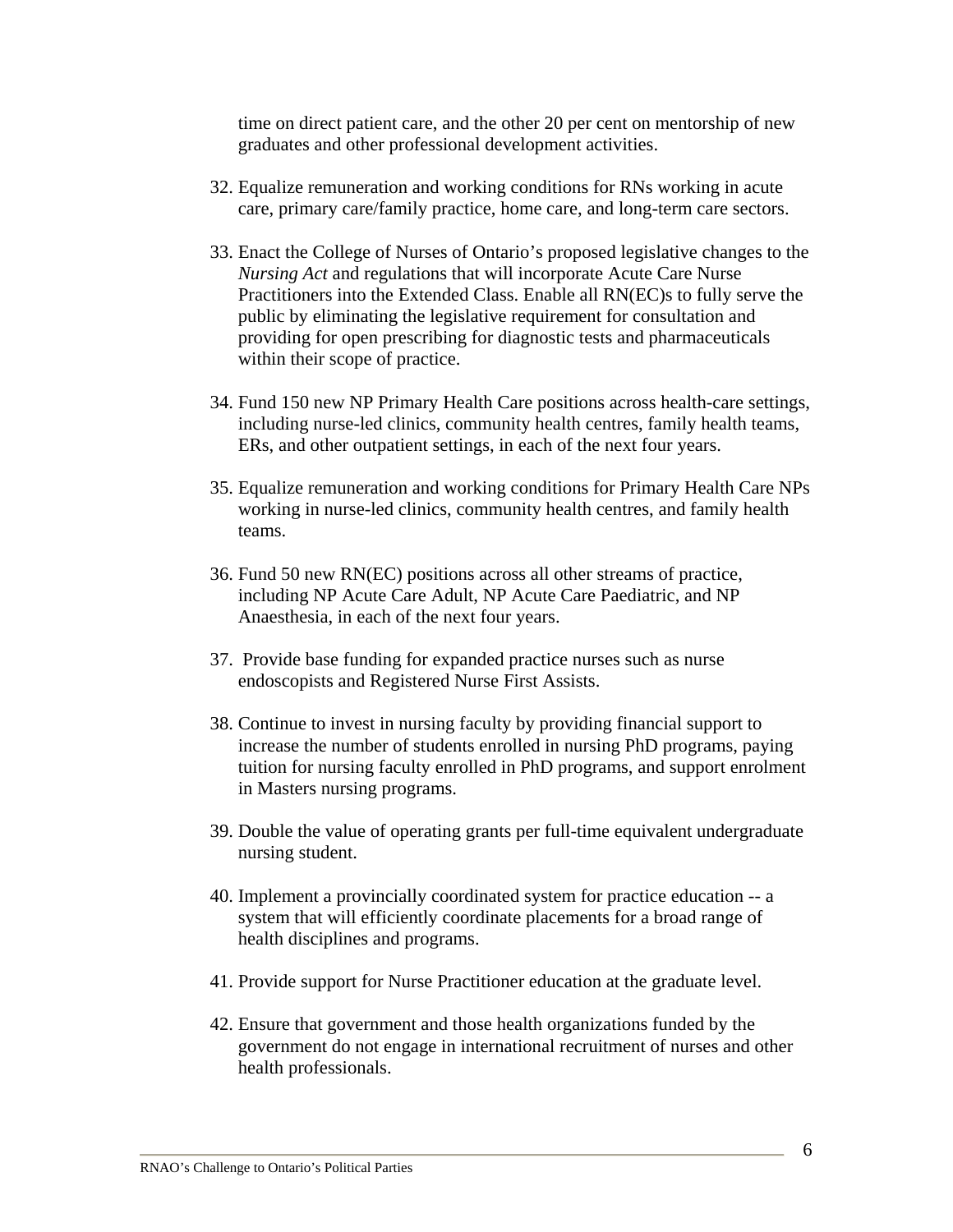- 43. Ensure that internationally educated nurses who make Ontario their new home face no systemic barriers to practice their profession.
- 44. Establish permanent funding for existing upgrading and bridging programs for internationally educated nurses who make Ontario their new home.

#### **Increase Fiscal Capacity: Government Revenues and Expenditures are Social Choices**

- 45. Increase tax revenues to ensure that there is sufficient fiscal capacity to enhance the health of Ontarians through increased social spending.
- 46. Phase in a carbon tax and other environmental taxes to achieve environmental objectives, and use revenues to support the social programs and services most needed by at risk populations.
- 47. Reverse the regressive tax cuts implemented by the previous Ontario government, which have had a negative impact on Ontario's fiscal capacity, the health of our cities, and the social fabric of our society.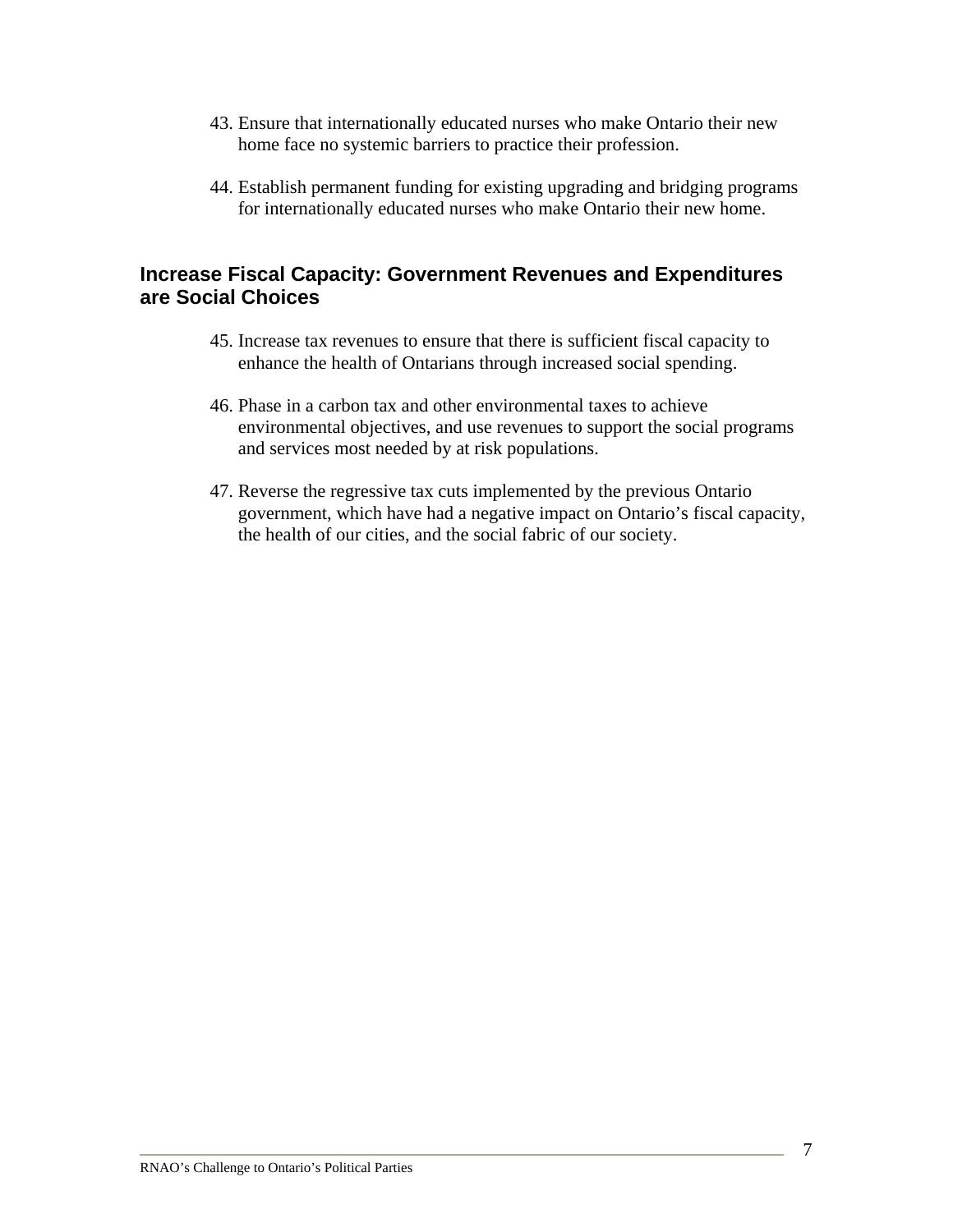# **What Keeps Us Healthy and What Makes Us Sick: Focus on Social Determinants of Health**

*Health is a measure of the degree to which the society delivers a good life to its citizens. Sir Michael Marmot, Chair of the Commission on Social Determinants of Health*<sup>1</sup>

A growing body of international,<sup>2 3 4 5</sup> national,<sup>6 7 8 9</sup> and provincial<sup>10 11 12 13</sup> research and policy analysis recognizes that health and life itself are a direct reflection of how we organize our societies. Large disparities in infant mortality, the burden of disease, and life expectancy between groups of people or populations are not random, but are socially determined.

Health inequities in Canada can be illustrated with examples involving Aboriginal status, poverty, and income inequality. Life expectancy at birth, on average, is five to 10 years less for First Nations and Inuit peoples than for all Canadians.<sup>14</sup> The economic and social status of Aboriginal Peoples is lower than that of non-Aboriginal Canadians on virtually every measure.<sup>15</sup> We are deeply concerned that Aboriginal People suffer a greater burden of disease and die earlier than other Canadians,16 as do Canadians in lower income groups.<sup>17</sup> The infant mortality rate in Canada's poorest neighbourhoods in 1996 was twothirds higher than that of the richest neighbourhood. There would have been 513 fewer infant deaths in 1996 if the rate for all of Canada had been as low as that of the richest neighbourhoods.<sup>18</sup> These findings on health disparity by neighbourhood income are of great concern as the gap between Canada's rich and poor is at a 30-year high, and growing. $^{19}$ 

Why some people are healthy and others are not can be traced to key social determinants of health such as Aboriginal status, early childhood development, education, employment and working conditions, food security, health-care services, housing, income and its distribution, social safety nets, and social exclusion.<sup>20</sup> In contrast to a medical model that focuses on individual risk factors, our perspective is concerned with the social patterns and structures that shape people's chances to be healthy.<sup>21</sup>

Our next provincial government must be concerned with health equity and creating the conditions that allow all Ontarians to be healthy, both for moral and economic reasons. Health is a human right.<sup>22 23 24</sup> Canadians cherish the core values of equity, fairness, and solidarity on which our health-care system is premised.<sup>25</sup> Reducing health inequities would improve opportunities for the most disadvantaged, increase economic productivity, and decrease the use of health-care services, social services, and correctional services.<sup>26</sup>

Each day in our nursing practice, we see our clients struggle with compromised health and earlier death due to poverty and social exclusion. Recognizing the unequivocal evidence from the academic research and our own experience that material and social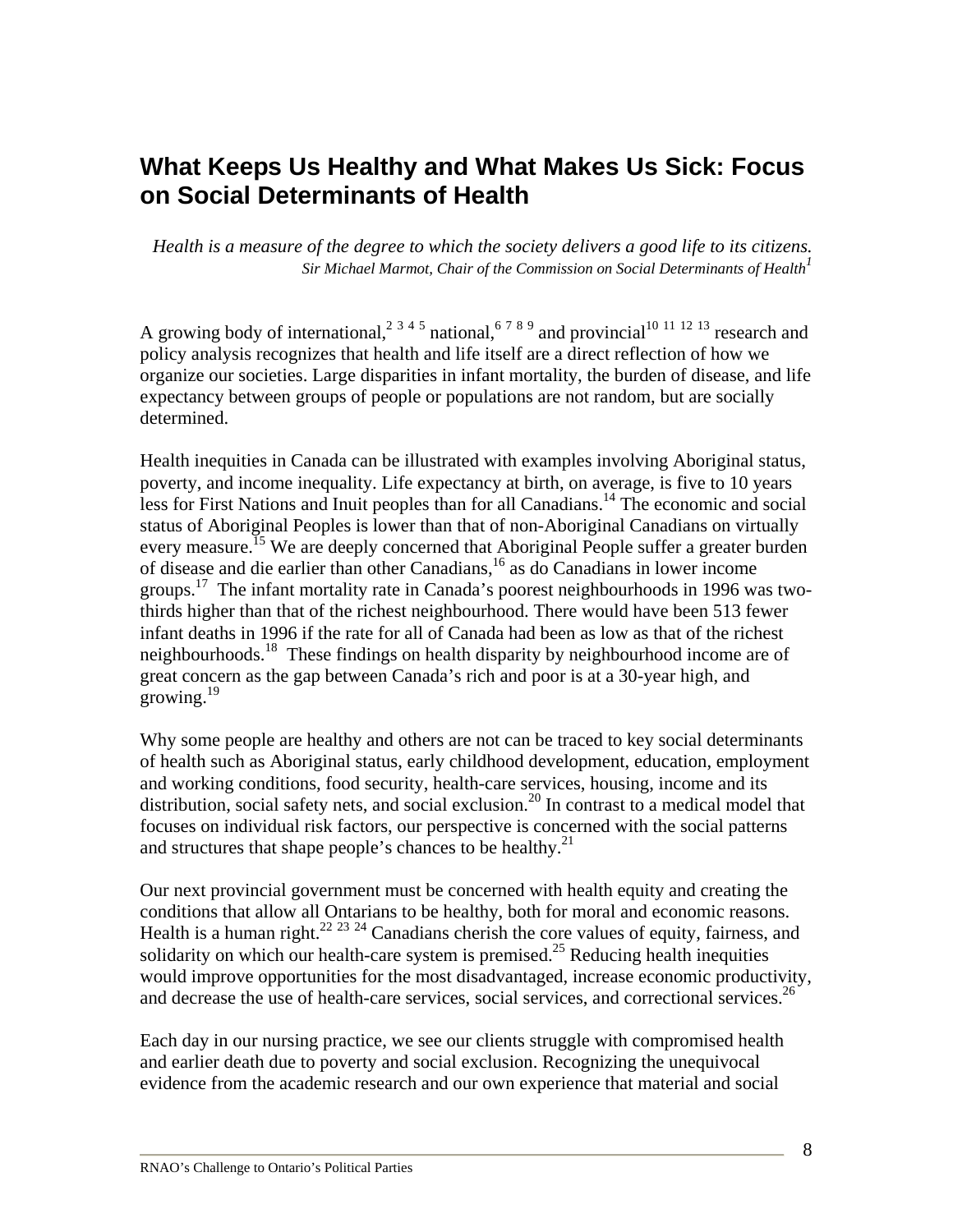deprivation harms health, we are dismayed that the most recent poverty statistics for 2002 and 2003 show that more than 1.7 million people live in poverty in our province.<sup>27</sup>

Meeting basic human needs for food, shelter, and dignity is essential for individuals, families, and society. RNAO is looking to the next provincial government to implement a comprehensive poverty strategy that would include the following elements.

## **Increase the Minimum Wage and Enforce Labour Standards**

Approximately 200,000 people in Ontario earn the minimum wage and approximately 1.2 million workers earn less than \$10 per hour.<sup>28</sup> Women, recent immigrants, people of colour, and less educated workers disproportionately earned poverty wages in Canada from 1980 to 2000.<sup>29</sup> Even with the increase in the minimum wage to \$8 per hour in February 2007 and a proposed increase to \$8.75 per hour in March 2008, working people earning the minimum wage are still far below the poverty line. The proposed increase in the minimum wage to \$10.25 by 2010 in Ontario's 2007 Budget<sup>30</sup> is too gradual for people struggling in poverty today.

With 37 per cent of all jobs now being "non-standard" as part-time, temporary, contract, or self-employed work, many low-income families juggle multiple jobs with little security.<sup>31</sup> The Provincial Auditor of Ontario found in  $2004^{32}$  and  $2006^{33}$  that the Ministry of Labour fails to protect vulnerable workers by not adequately enforcing the *Employment Standards Act.* The *Employment Standards Act* must be strengthened to better protect vulnerable workers,  $34 \text{ and the government of Ontario must better enforce}$ these employment standards.

## **RNAO's Position:**

- **Increase minimum wage to \$10 per hour in 2007 and adjust it for inflation annually.**
- **Review the** *Employment Standards Act* **to improve protection of vulnerable workers.**
- **Ensure that the government enforces the** *Employment Standards Act* **by monitoring compliance, sanctioning employers who break the law, and collecting unpaid wages owed to workers.**

## **Increase Dangerously Low Social Assistance Rates**

Ontario Works and Ontario Disability Support Plan benefits were drastically cut in 1995, and have fallen steadily relative to inflation since then.<sup>35</sup> The last five years in Ontario have recorded the lowest levels of welfare income on record since 1986, with recipients receiving only 34 per cent to 58 per cent of the poverty line.<sup>36</sup> Ontario's social assistance rates are so low that all recipients are at risk for compromised nutrition and ill health. Toronto Public Health's own 2006 calculation of the cost of the nutritious food basket, given the high cost of market rental accommodation in Toronto, concluded that "many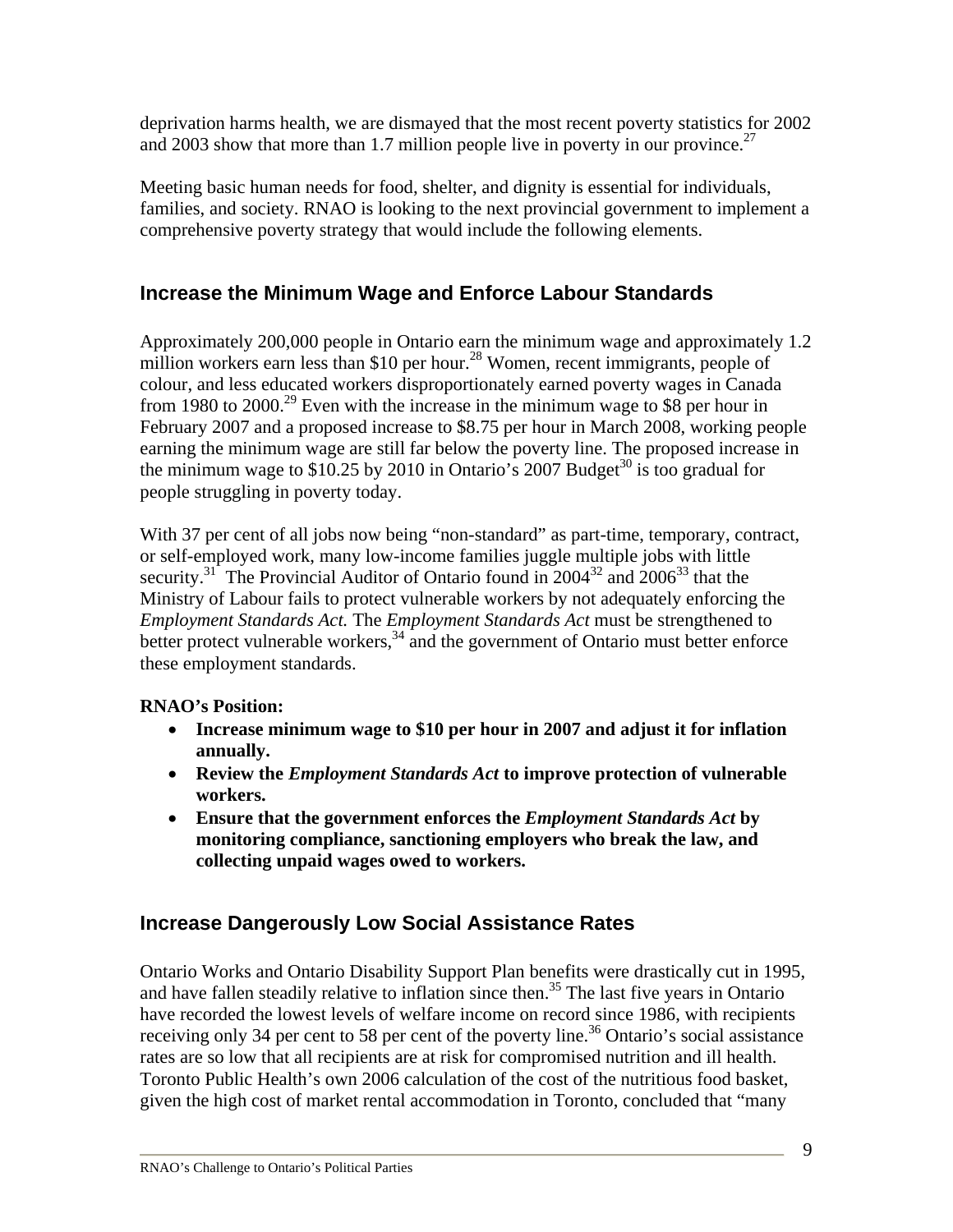low and/or fixed income residents have to choose between paying the rent and buying food."<sup>37</sup> The Northwestern Health Unit notes that a family of four in the Kenora-Rainy River Districts who depend on Ontario Works as their income source would have to spend at least half of their total income on food.<sup>38</sup>

There is clear evidence that insufficient income support compromises health. An analysis of the 1996/1997 National Population Health Survey found that as income adequacy deteriorates, the risk of reporting food insufficiency increases.<sup>39</sup> Household food insufficiency is clearly linked with poorer reported and functional health, including higher odds of restricted activity, multiple chronic conditions, major depression, heart disease, diabetes, high blood pressure, and food allergies.40 Infants and toddlers who experience food insecurity are at a greater risk for poor health, growth problems, and hospitalization.<sup>41</sup> Food bank surveys<sup>42,43</sup> and peer review literature<sup>44</sup> consistently report that access to milk products, fruits, and vegetables are constrained in low income households. Even hypothetically, average monthly incomes for households in Toronto supported by welfare cannot afford a nutritious diet.<sup>45</sup> Low-income single mothers compromise their own nutritional intake in order to feed their children.<sup>46</sup>

Social assistance rates were increased by three per cent in March 2005, and by another two per cent in November 2006. While a step in the right direction, even with these increases, social assistance rates will be lower, in inflation-adjusted terms, than they were in 2003.<sup>47</sup> The estimated 676,500 Ontarians receiving social assistance<sup>48</sup> need sufficient resources so that they can live in health and in dignity. The scheduled increase in social assistance rates by two per cent in November 2008, while welcome, is insufficient.

The Auditor General of Ontario,  $49$  the Ombudsman of Ontario,  $50$  and the Street Health Community Nursing Foundation $51$  have all documented deficiencies in the administration and service delivery of the Ontario Disability Support Program (ODSP) that adversely affect clients. Increasing access to ODSP by addressing barriers within the disability support system would provide significant benefit to Ontario's most vulnerable people, including those who are homeless. As our Street Health colleagues point out, improving access to ODSP for disabled homeless people will decrease homelessness, improve health outcomes, and decrease demand on the shelter and health-care systems. $52$ 

#### **RNAO's Position:**

- **Raise social assistance rates to allow people to meet their needs and live in dignity. Increase Ontario Works rates by 35 per cent and then index those rates to inflation. Increase Ontario Disability Support Plan rates by 20 per cent and then index them to inflation.**
- **Improve the administration and service delivery of social assistance programs so that clients receive timely, respectful assistance that meets their needs.**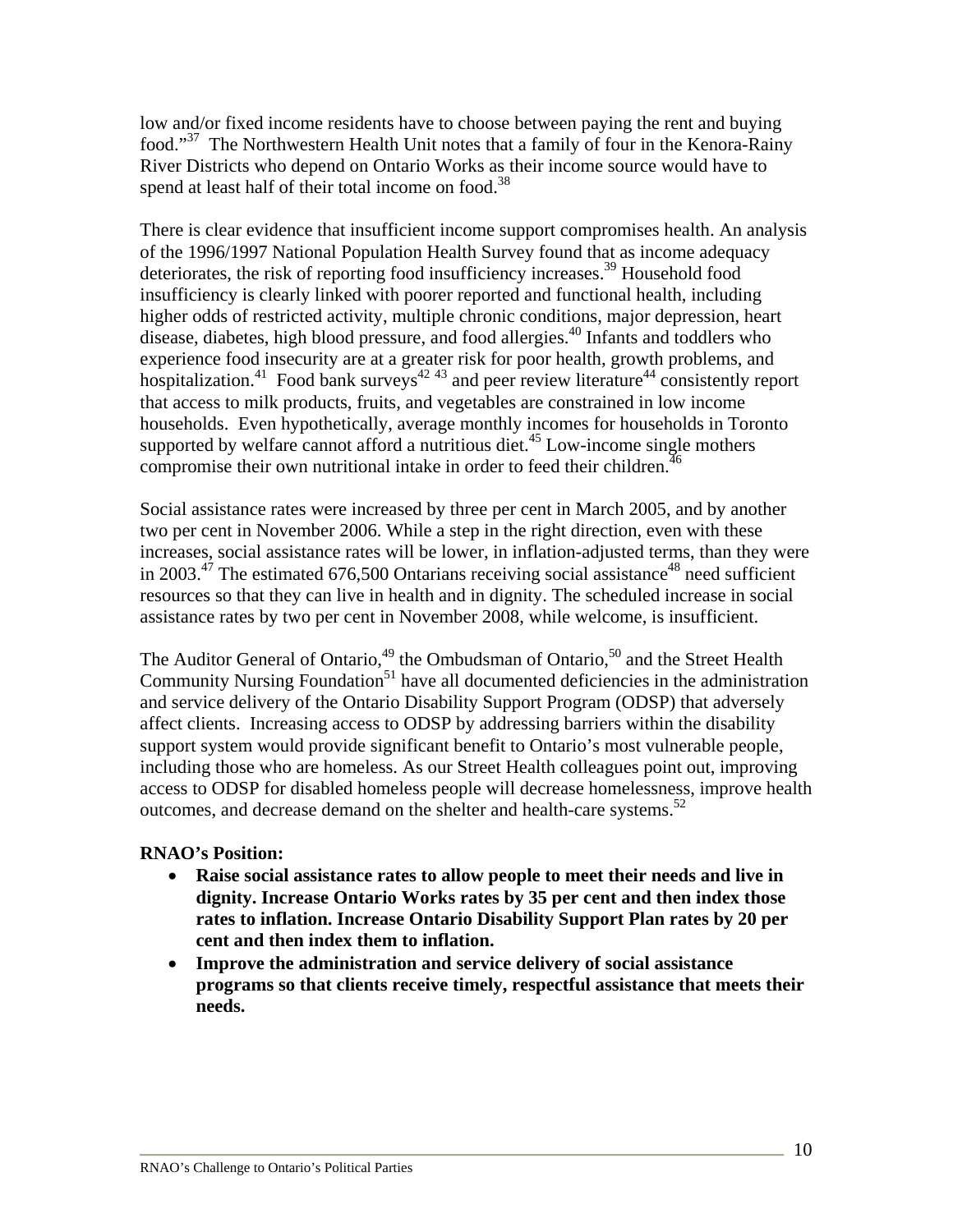## **Increase Affordable Housing**

With rent increases for many tenants outpacing inflation, an all-time record number of 64,864 tenant households faced eviction in Ontario in 2005 because they couldn't pay their rent.53 Insufficient affordable housing for low and moderate income households reflected in long waiting lists,<sup>54</sup> and physically deteriorating,<sup>55</sup> aging rental stock<sup>56</sup> have created an urgent need for the next provincial government to take action on affordable housing. Those who currently rely on community-based affordable housing include some of the most vulnerable members of our society, such as women and children fleeing violence and abuse, developmentally disabled individuals, and people living with mental or physical illness.

Providing social housing is much more cost-effective than the alternatives, as these average monthly costs indicate: social housing (\$199.92); shelter bed (\$1,932); provincial jail (\$4,333); and hospital bed (\$10,900).<sup>57</sup> Even more compelling is the human cost of having more than two million Ontarians currently forced to live in homes that are unaffordable,<sup>58</sup> substandard, or both.<sup>59</sup>

People who are homeless are sicker and have higher death rates than the general population. A study of men using homeless shelters in Toronto found mortality rates 8.3 times and 3.7 times higher than rates among men in the general population aged 18-24 and 24-44 respectively.<sup>60</sup> Homeless women aged 18-44 years were 10 times more likely to die than women in the general population of Toronto.<sup> $\delta$ 1</sup> While the dangers to health are most obvious with homelessness, there is also clear evidence that housing policies have direct health impacts. Children living in families with access to subsidized housing were better nourished than comparable low-income families.<sup>62 63</sup> Resources spent on housing rather than other essentials such as food compromise the health and well being of lowincome Ontarians.

#### **RNAO's Position:**

- **Implement a comprehensive community-based housing strategy that includes:** 
	- o **Capital subsidies to build new affordable housing or renovate existing housing stock that is substandard.**
	- o **Rent supplements to ensure affordable housing for low and moderate income households.**
	- o **Supportive community-based housing and services for those with physical, cognitive and/or mental health needs.**

## **Implement Health and Social Policies that Support Children**

We ask all parties to implement health and social policies with a life-course perspective. Biological and developmental factors, exposure to risk factors such as poverty, and early life experiences all profoundly influence children's health. These effects are cumulative, so that optimal early childhood development is essential not only for the well-being of the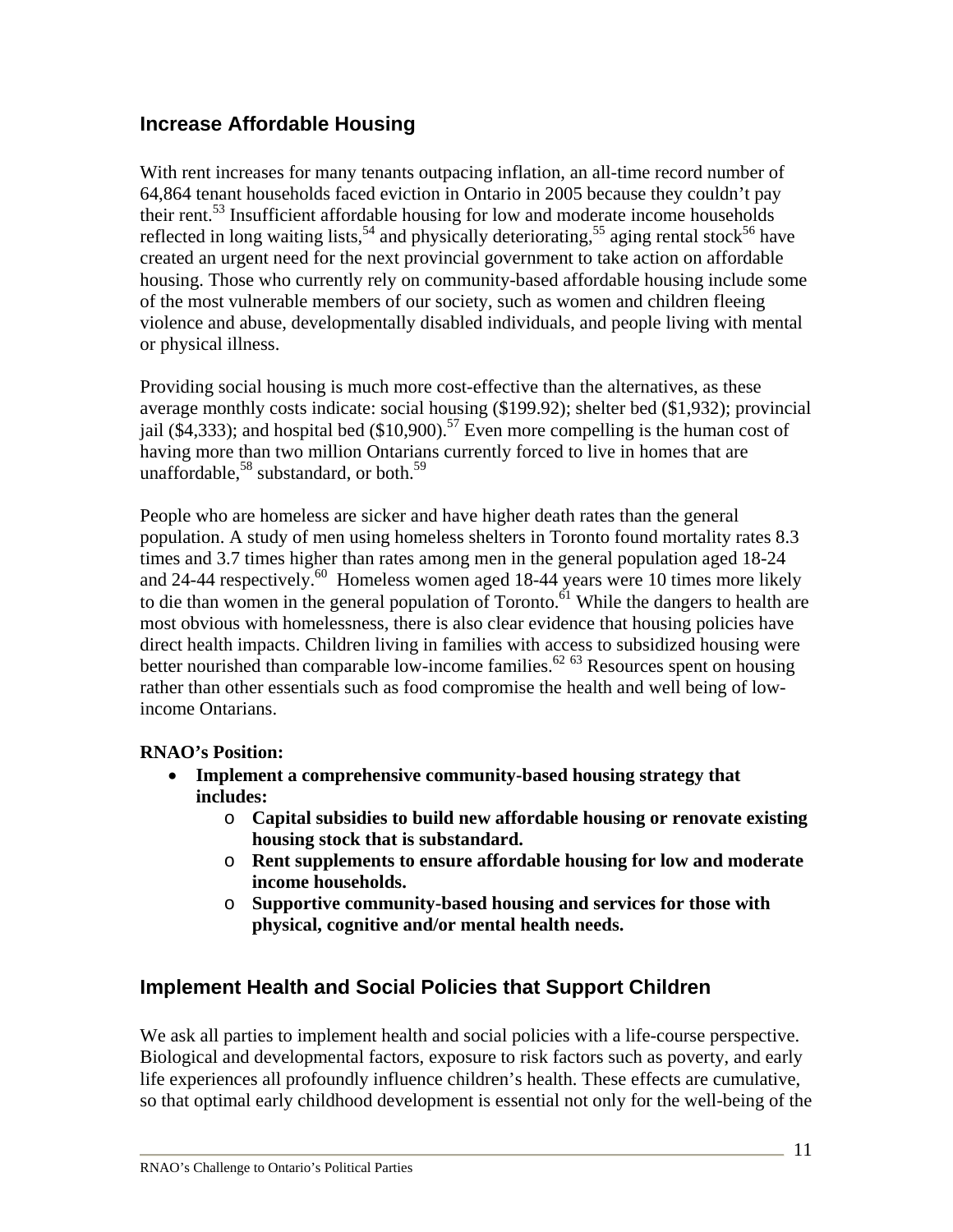individual as a child but it is also critical for long-term health into adulthood. $64\,65$ Negative consequences of poor early childhood development can include restricted brain development; reduced language development, capacity to communicate, and literacy; and poorer mental and physical health throughout life.<sup>66</sup>

The most recent child poverty statistics show that the child poverty rate for Ontario has increased from 16.1 per cent in 2003 to 17.4 per cent in 2004. Nurses are concerned about child poverty and social exclusion because the evidence is clear: children living in poverty are in danger. In one of the largest studies into social class inequalities in childhood mortality and morbidity, it was found that children in the United Kingdom born into the lowest socio-economic group have a 40 per cent increased chance of dying in their first 10 years compared with children born into the highest group.<sup>67</sup> Loss of social assistance benefits due to welfare reform in the United States has been linked with increased food insecurity and increased health problems requiring hospitalization among children aged 36 months or younger.<sup>68</sup> Although Ontario data linking socioeconomic status directly with health outcomes is lacking, overwhelming evidence from other jurisdictions has generated strong consensus among public health leaders at the national,<sup>69</sup> provincial,<sup>70</sup> and local levels<sup>71</sup> that addressing child poverty is essential for child health and development.

The Ontario Child Benefit (OCB) announced in the 2007 provincial budget is a step forward in addressing child poverty in Ontario. This new benefit will go to low-income families with children between the ages of 0 to 18 years, and include both those working and those on social assistance. Low income families who are waged will receive a maximum benefit of \$50/child/month in 2008, increasing to \$92/child/month in 2011. Due to restructuring of social assistance rates, however, low income families receiving social assistance will only receive a net benefit of \$50/child/month when the OCB is fully implemented in 2011.<sup>72</sup> Ontario's registered nurses are calling on all political parties to build on the progress made in this budget. The OCB should be increased, and social assistance rates should be restructured only to the extent that the net support is the same for all low-income families with children regardless of where their parents get their income.

In addition to adequate and equitable income, children need effective parenting, families, and supportive community environments to ensure healthy child development.<sup>73</sup> Family strengthening programs and early detection and intervention programs with outreach are two examples of interventions that can foster social inclusion and support parenting. Prenatal and early childhood home visits by public health nurses, for example, were found to reduce child abuse and neglect, use of welfare, and criminal behaviour on the part of single, low-income mothers for up to 15 years after the birth of the first child.<sup>74</sup>

Additionally, adolescents born to women who received home visits from nurses had reduced incidence of criminal and antisocial behaviour, including fewer behavioural problems related to alcohol and other drugs.<sup>75</sup> Supportive community environments can include access to reliable and integrated education, as well as health, social, and recreational services and 'child friendly' spaces and systems.<sup>76</sup>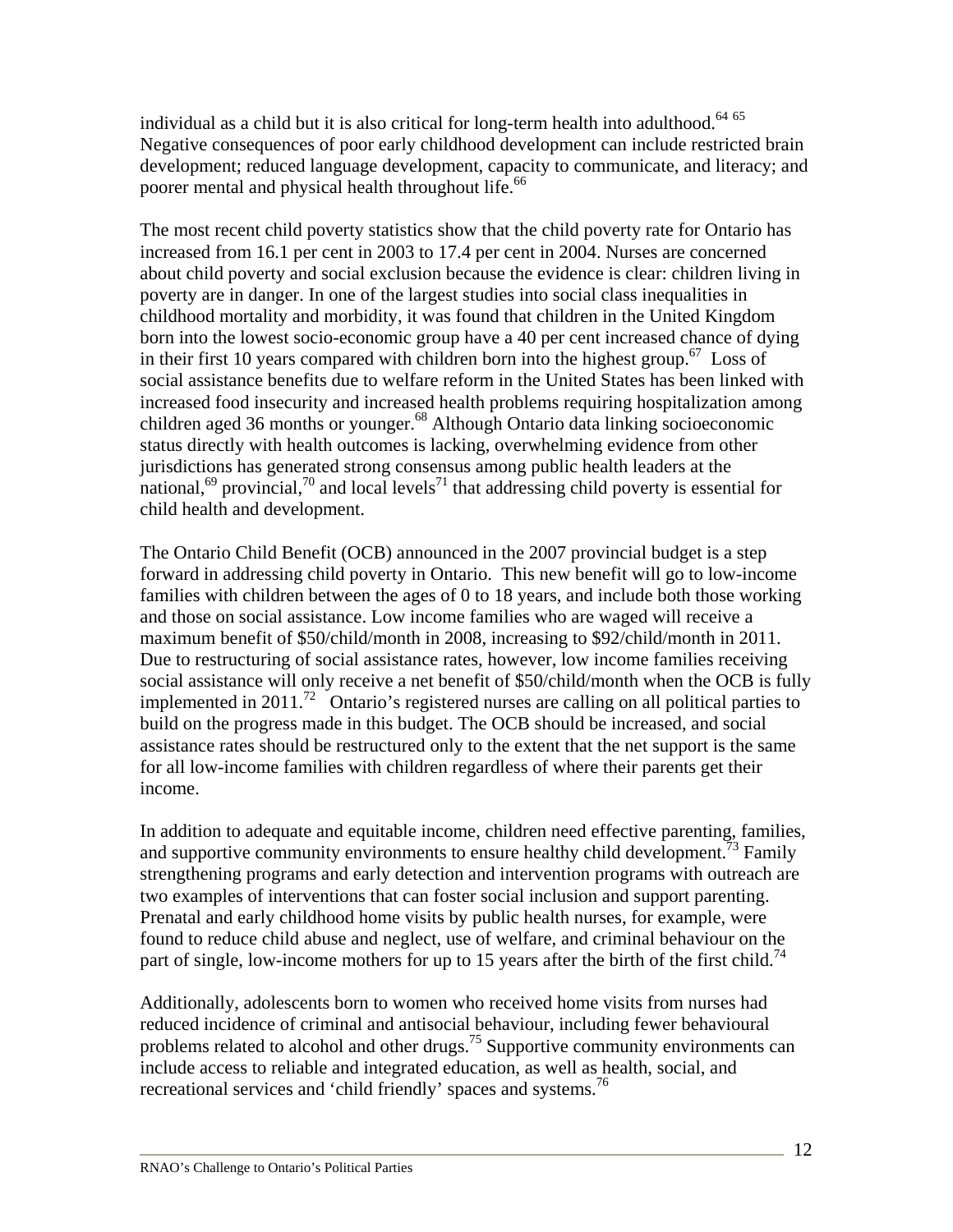Investing in universal, inclusive, and accessible early education and child care services, such as the Healthy Babies, Healthy Children and Best Start programs, helps to foster resiliency that will have life-long benefits. Quality early learning and child care programs are associated with decreased incidence of obesity, smoking, and abuse or neglect. These programs also have with long-term benefits such as improved educational outcomes, increased employment retention, and decreased poverty and reliance on social assistance.<sup>77</sup> The entire family benefits as parents whose children participate in quality early learning and child care programs enjoy decreased stress.<sup>78</sup>

#### **RNAO's Position:**

- **Maintain an Ontario Child Benefit that raises the living standard of all lowincome families with children under 18 years of age.**
- **Enhance resiliency by stabilizing and enhancing Healthy Babies, Healthy Children and Best Start program funding in the non-profit sector.**

# **What Keeps Us Healthy and What Makes Us Sick: Environment and Human Health**

Nurses know that the environment is a major determinant of health, and people flourish best when they live in clean, green, liveable environments. People are not only healthier but also happier in such settings. Ontarians can do much more to build these environments, and the time to start is now.

Evidence linking the environment to health outcomes is well known. The World Health Organization (WHO) estimates that environmental factors account for 24 per cent of the world's burden of disease and 23 per cent of all deaths.<sup>79</sup> While the costs are higher in developing countries, environmental factors have a significant impact on the incidence of many diseases across the globe. In developed regions, environmental factors accounted for 17 per cent of deaths.<sup>80</sup> In these regions, environment plays a more significant role in chronic diseases such as lung cancer (30 per cent). $81$ 

These adverse health impacts are well recognized. For example, Environment Canada states that "asthma, lung cancer, cardiovascular disease, allergies and many other human health problems have been linked to poor air quality."<sup>82</sup> The international and Canadian evidence shows that these impacts are disproportionately born by lower-income people.<sup>83</sup> <sup>84</sup> <sup>85</sup> <sup>86</sup> <sup>87</sup> 88 Environmental protection is not only a matter of health but also a matter of social justice.

Like all Canadians, registered nurses have become increasingly concerned about climate change and the impact of environmental toxins on the health of their families. We can safely say that "we are what we eat and what we breathe." In this platform, nurses focus on building healthier environments through cleaner air, and through reducing toxins in the environment and in our food.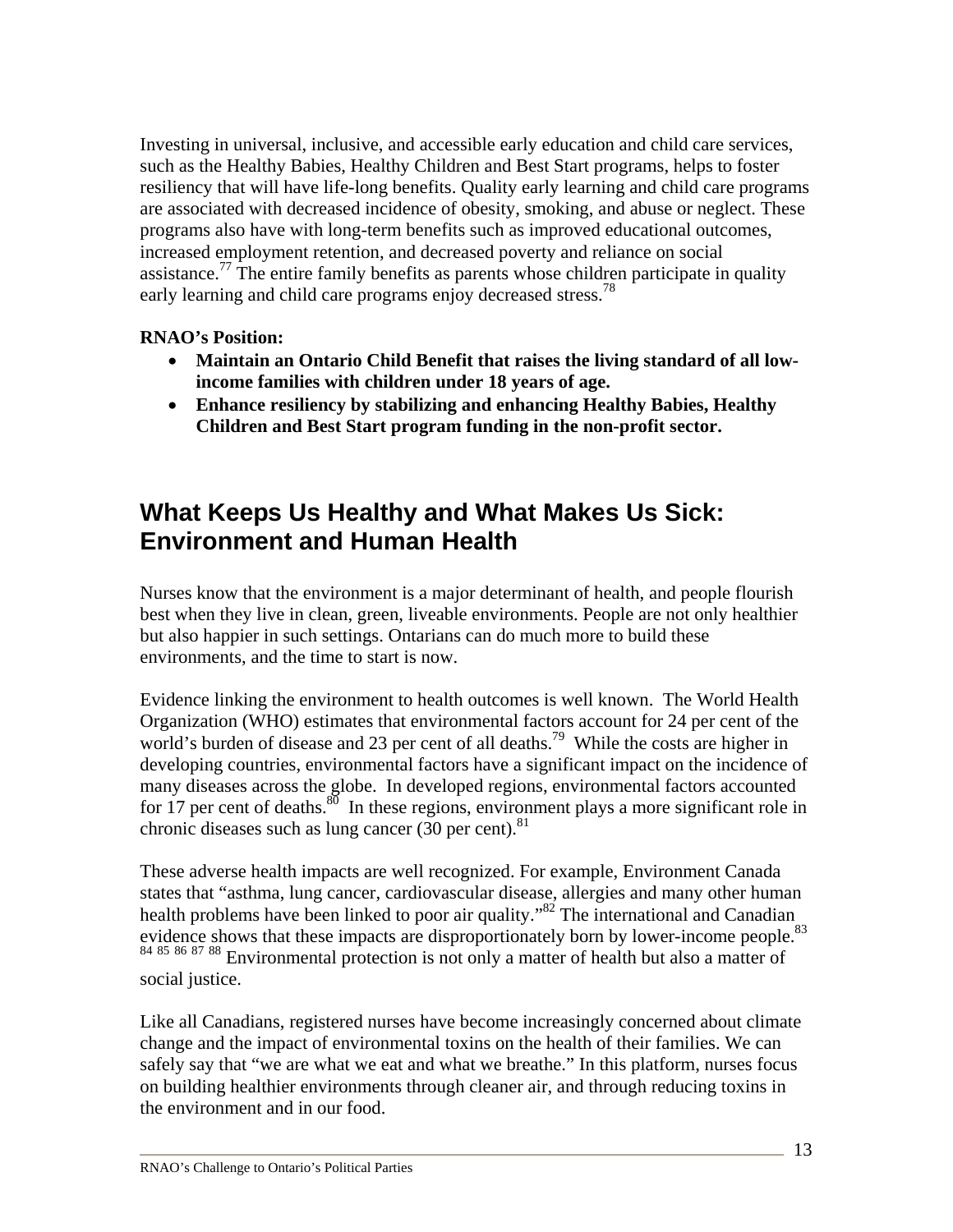## **Promote Clean Green Electricity and Address Climate Change**

Our electrical power production often comes with a price: pollution and climate change through greenhouse gases. In particular, coal-fired power generation is a major contributor to smog, mercury pollution, and greenhouse gases.

Climate change is very much in evidence, and the public fears an environmental catastrophe and the associated human costs. Even now, climate change is causing a variety of health impacts, with the marginalized and vulnerable most affected. These include the impacts on health from extreme weather events such as Hurricane Katrina. Increasing instances of destructive wind storms, heat waves, droughts, wildfires, coastal floods, heavy ice storms, retreating glaciers and thinning Arctic ice cause direct and indirect risk to life and health.

Many of the mechanisms that produce global warming also exacerbate air pollution, which has a range of adverse health effects. The Ontario Medical Association has estimated the annual cost of air pollution in Ontario at more than 5,800 premature deaths, more than 16,000 hospital admissions, almost 60,000 hospital visits, and more than 29,000 minor illnesses.<sup>89</sup> Many of these costs will be associated directly or indirectly with energy production and energy use.

Effectively addressing these health and environmental impacts requires a renewed commitment to implementing policies that will address climate change. For Ontario, an important first step would be to promptly complete the phase-out of coal-fired power generation. This will contribute to reducing pollution, mercury releases, and climate change. Ontario could make up any power gap by a combination of increased conservation strategies, more renewable energy such as wind power, and by converting the coal plants to natural gas.

The Ontario Clean Air Alliance has estimated the total incremental cost of a phase-out for 2010 would result in very small additional residential electricity rate rises of 0.7 to 0.8 per cent in 2010 and 0.5 per cent for 2011 to 2029. For large industrial customers, the rise would be marginally higher: 0.9 to 1.0 per cent for 2010, and 0.6 per cent for 2011 to 2029.<sup>90</sup> When all costs of electricity generation are included (financial, health and environmental), the phase-out would save \$1.7 billion per year.<sup>91</sup> A small investment in phasing out coal will bring very large benefits.

The government must very carefully consider alternatives to the dirty power produced by coal. It must first focus on energy conservation, including moving to more energy efficient homes, offices, manufacturing facilities and vehicles. Urban re-design, greater accommodation for walking and cycling, and enhanced public transit would save greatly on vehicle demand for energy. This would not only reduce greenhouse gas emissions, but also reduce toxic emissions and make our cities more liveable.

There are a range of safer alternative sources of power, heating and cooling. For example, there is considerable scope to increase the use of hydro,  $92$  solar and wind power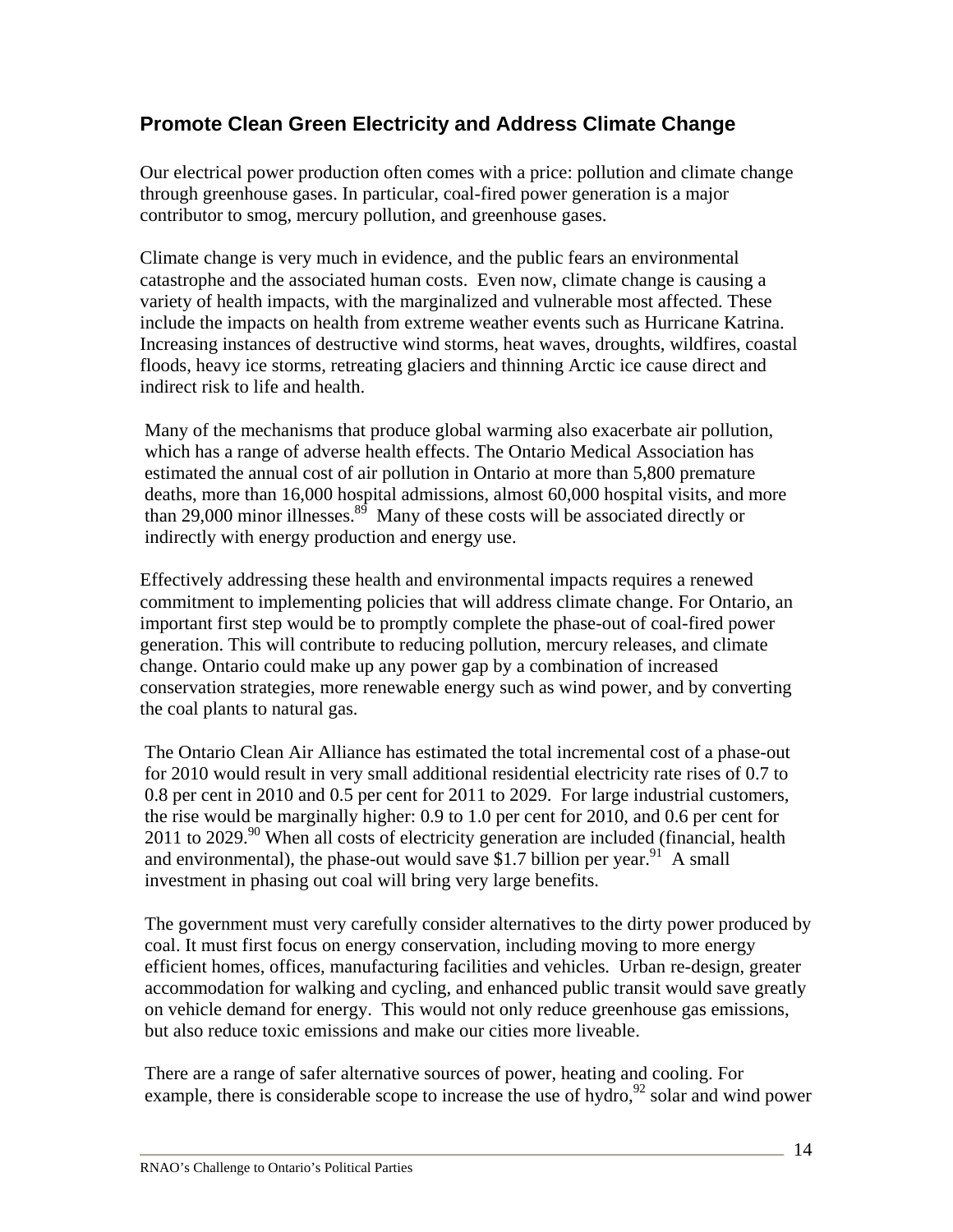in Ontario. Earth energy offers a safe and much cleaner alternative for heating and cooling.93 Many of these safer alternatives would become more economically viable if the de facto subsidy on fossil fuels was removed.<sup>94</sup> There is also potential to increase cogeneration of heat and power, and this offers one way of saving on energy and greenhouse gas emissions. A report for the Ontario Ministry of Energy concluded that Ontario could produce well over half of its peak power consumption this way.<sup>95</sup> Ontario's energy strategy should also include switching from coal to much cleaner and more efficient natural gas at coal plants, which would give Ontario its needed electrical surge capacity without having to rely on coal. $96$ 

RNAO is opposed to one alternative -- an expansion of nuclear power. Nuclear power has proven to be extraordinarily expensive. The Ontario Clean Air Alliance has estimated that the cost of greenhouse gas saved would be \$29.76 per tonne for a new nuclear reactor, versus \$18.85 for wind power and \$4.11 for natural gas plants.<sup>97</sup> Furthermore, nuclear power plants present radiation risks and produce large amounts of radioactive waste that must be stored in perpetuity (and no solution for such storage has been found).

One tool for cleaning up the environment is little-used in North America: green taxes. Ontario and Canada lag behind other OECD countries in the use of environmental taxes (only the US makes less use of environmentally related taxes than Canada).<sup>98</sup> Outside of the US, OECD countries are about twice as reliant on environmentally-related taxes as is Canada, so international experience suggests there is considerable scope for more aggressive use of green taxes, and support for green taxes in Canada has grown.<sup>99 100</sup> The experience of these jurisdictions can help Ontario shape an effective policy involving phased introduction of taxes and subsidies. The introduction of a carbon tax would work to reduce greenhouse gas emissions. It has been implemented in a number of countries, and Ouebec has committed to a carbon tax.<sup>101</sup>

Revenue raised from green taxes is available for a variety of purposes, including: subsidies to environmentally beneficial activities; paying for the costs of pollution; transitional assistance to industries and workers negatively affected by these taxes; subsidies to low-income families or individuals who would be disproportionately affected by these taxes; and, increases in general revenue, allowing expanded government programs.

#### **RNAO's Position:**

- **Shift energy policy toward energy conservation.**
- **Commit to regulations terminating all coal burning at Ontario's power plants by 2009.**
- **Cancel plans for the construction of new nuclear plants in Ontario.**
- **Increase reliance on small and large scale renewable energy sources.**
- **Commit to phasing in a carbon tax and other environmental taxes and regulations.**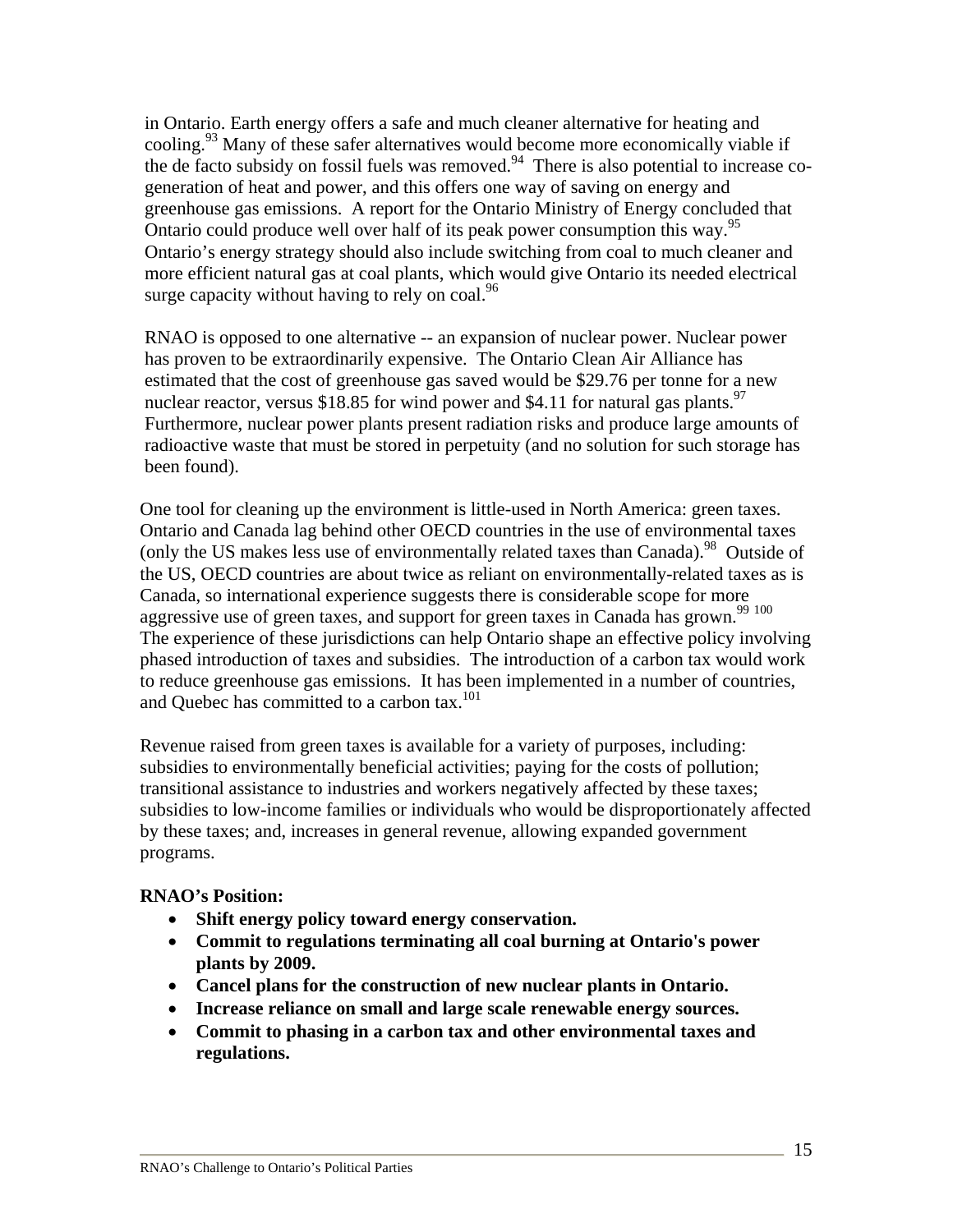## **Protect Ontarians from Toxics and Pollution**

Chronic conditions such as asthma, cancer, developmental disabilities, and birth defects have become the primary causes of illness and death in children in industrialized countries, and there is growing expert recognition that chemicals in the environment are partly responsible for these trends.<sup>102</sup> In 2005, 2006, and 2007, Environmental Defence reported tests showing that Canadians, including children, had many chemicals that are known or suspected health hazards present in their bodies. These included: chemicals that cause reproductive disorders; hormone disruptors; neurotoxins; and, those associated with respiratory illnesses. The tests found that test subjects were heavily polluted; they had in their blood on average about half of all the many tested chemicals.<sup>103</sup> <sup>104</sup> <sup>105</sup> <sup>106</sup>

There is a great urgency to act, and to act decisively, to protect the health of Ontarians and their children. Large margins of safety must be built in to accommodate for the much greater vulnerability of children to toxins. Children are exposed to more toxins per body weight, absorb ingested substances differently, have developed fewer protections against toxins, face additional risks while undergoing development, face higher exposures due to activity and behaviour; and have much more time to develop disease from toxins.<sup>107 108</sup> <sup>109 110</sup> <sup>111</sup> The precautionary principle dictates that we insist on proof of safety prior to use, rather than waiting for proof of harm. RNAO supports the creation of a Pollution and Cancer Prevention Act to address this concern. <sup>112</sup>

#### **RNAO's Position**

- **Create a Pollution and Cancer Prevention Act to:** 
	- o **Immediately require companies using or releasing large quantities of toxic substances to develop pollution prevention plans that would lead to the use of safer substitutes for toxins and a significant reduction in the generation and use of toxic substances.**
	- o **Increase public awareness of sources of toxins by creating a publicly accessible database of toxic releases.**
	- o **Require the labelling of products containing carcinogens, mutagens, and reproductive toxins.**
	- o **Establish funding and a technical support office to assist companies and workers in their efforts to reduce or eliminate the production and use of toxins, help citizens' groups monitor pollution prevention plans, and collect and report annually on use of toxins.**
	- **Collaborate with partners such as the Canadian Cancer Society to develop and implement a comprehensive strategy to reduce environmental, household, and occupational carcinogens.**

## **Ban Non-Essential Use of Pesticides**

The public has grown increasingly aware and concerned about one specific class of toxins: chemical pesticides. Seventy-one per cent of Ontarians support a province-wide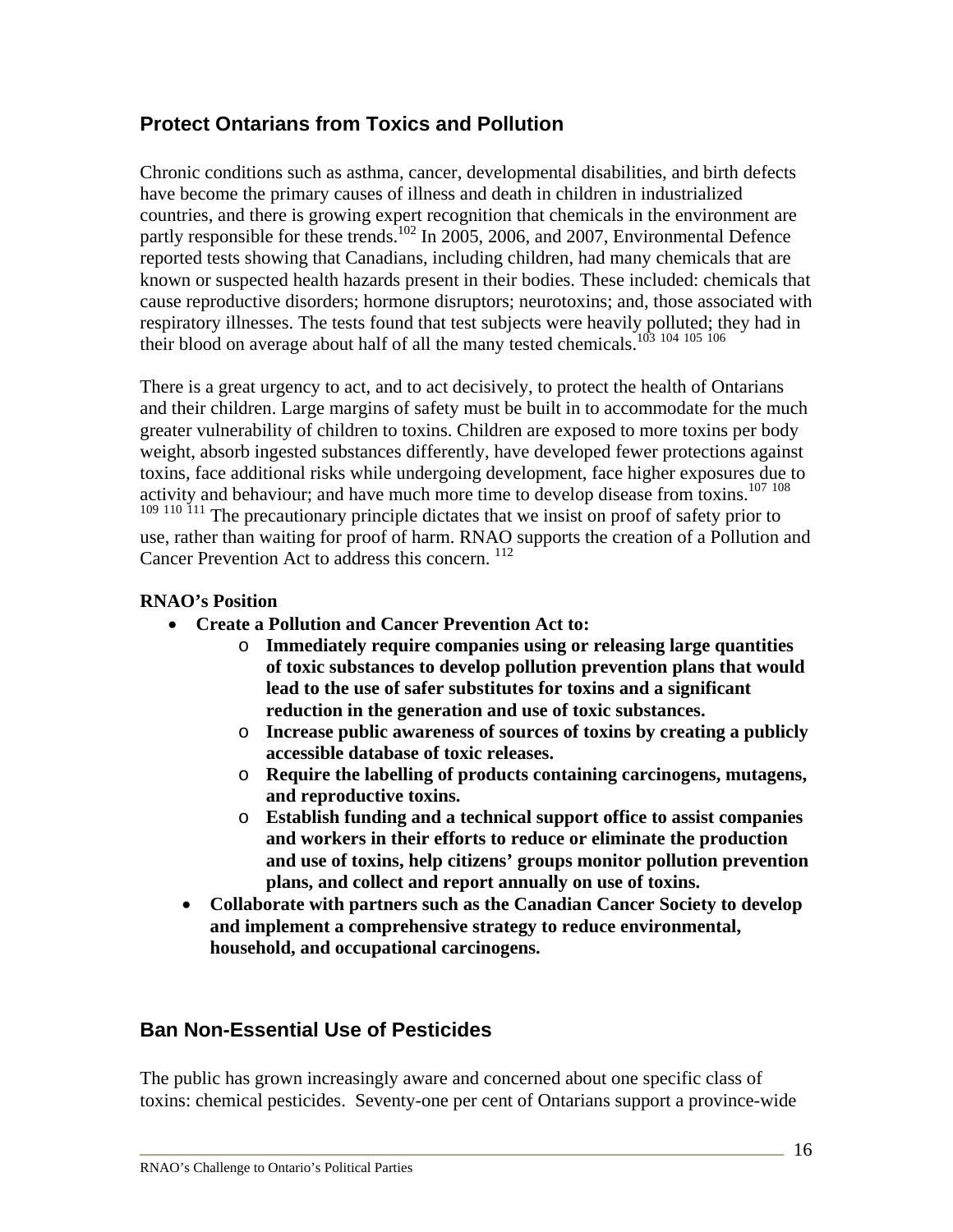ban on most lawn and garden pesticides, similar to that enjoyed by Quebec citizens.<sup>113</sup> Polling shows strong support for the ban that extends across all political parties, age groups, and genders. There are many epidemiological and laboratory studies linking a range of health problems to pesticide exposure. The problems include: cancer, birth defects, reproductive damage, neurological and developmental toxicity, immunotoxicity, and endocrine disruption.<sup>114 115</sup> The risk to health comes not only from active ingredients, but also from so-called inert substances.<sup>116 117 118</sup> Finally, synergistic and cumulative effects can heighten the health damage due to pesticides.<sup>119 120</sup>We are concerned that the existing controls provided by Canada's national pesticide regulatory system are not adequate, particularly in protecting children from the special risks that pesticides pose to them.

#### **RNAO's Position**

- **Commit to protecting Ontarians from pesticides by enacting legislation that will:** 
	- o **Ban non-essential uses of pesticides.**
	- o **Ban the display and sale of pesticides for non-essential uses.**
	- o **Ban the sale of pesticide-fertilizer mixes.**

# **Strengthen Medicare: Access to Health-Care Services**

## **Protect Medicare**

Under the *Canada Health Act*, essential physician and hospital services are part of the cost-efficient single-payer system. This system offers universal access to health care that would otherwise be unavailable to many low-income people, and also removes a major source of anxiety and risk of bankruptcy.<sup>121</sup> Before Medicare, Canadians had a very different experience when they faced major health problems, and those who had that experience do not want to go back. Medicare must be protected and expanded.

## **Listen to the Evidence on Two-Tier Health Care**

Research has shown that in addition to the obvious advantage of equal access, a single-tier system shortens wait times and saves money in several ways. For example, OECD countries with parallel private hospital systems proved to have larger and longer public wait lists than countries with a single-payer system.<sup>122</sup> A UK study found the result also held for regions as it held for countries.<sup>123</sup> Parallel private systems do not increase the number of health-care practitioners; rather, practitioners are split into two systems. This, in turn, creates an incentive for doctors to lengthen waiting lists in the public system.<sup>124</sup>

There are enormous savings to a single-payer system. Unlike their American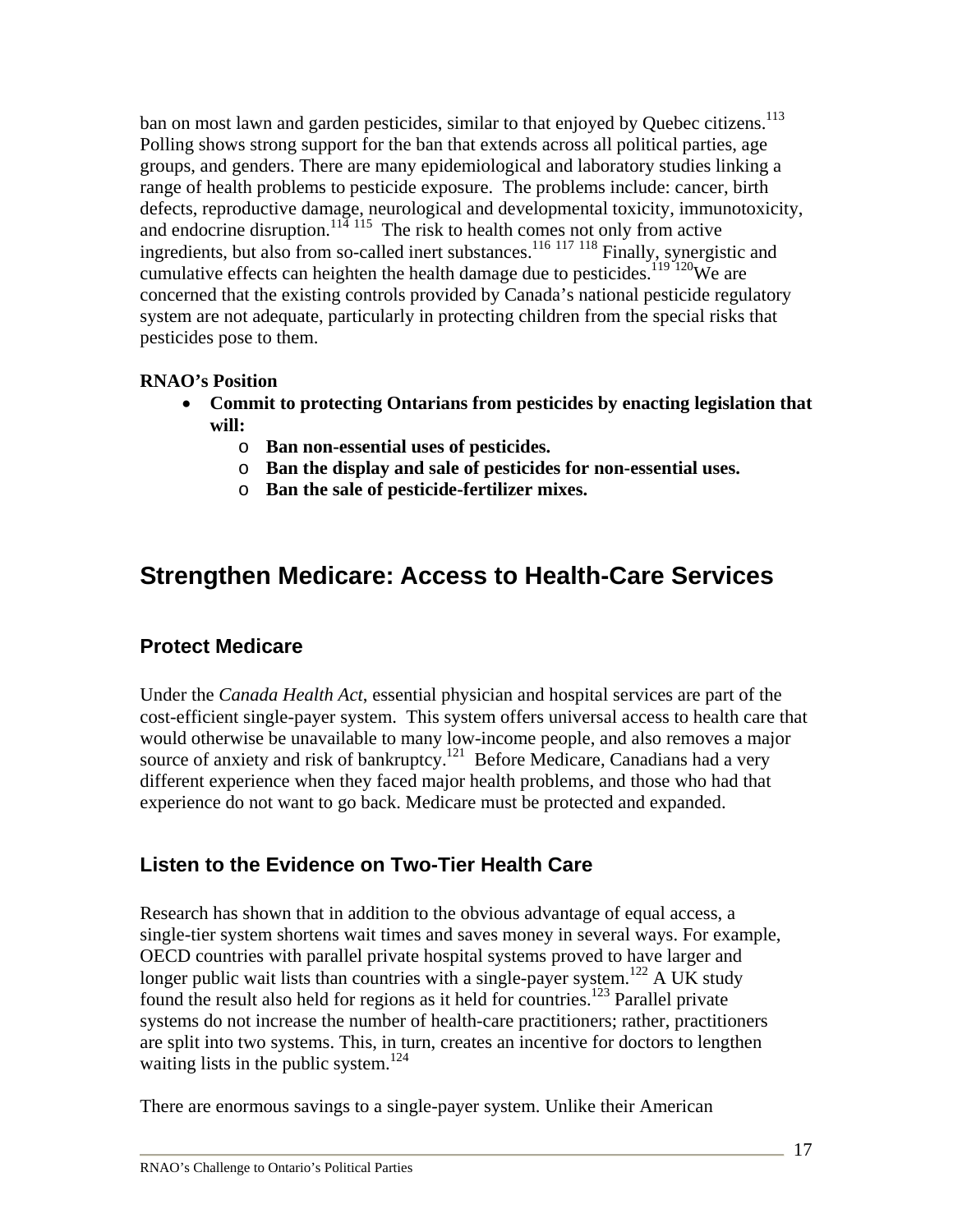counterparts, Canadian providers only deal with one payer, and remain secure in the knowledge that they will be paid for insured services. In 1999, administrative costs in the US were \$1,059 per capita as compared to \$307 per capita in Canada.<sup>125</sup> If these costs were streamlined to Canadian levels, far more than enough money would have been saved to provide full insurance coverage for all of the 41.2 million Americans who were uninsured in 2001.<sup>126</sup> Overhead costs for Canada's Medicare system were 1.3 per cent as compared to 13.2 per cent for Canadian private insurers.<sup>127</sup>

#### **RNAO's Position:**

- **Recommit to the** *Canada Health Act* **and to the principle of a single-tier health care system.**
- **Enforce the** *Commitment to the Future of Medicare Act* **to prevent for-profit clinics from delivering medically necessary health-care services in Ontario.**
- **Uphold the ban on user fees for all necessary health services, acknowledging them as barriers to access.**

## **Act on the Evidence on Not-For-Profit Delivery of Health Care**

In Ontario, health-care professionals work in both the not-for-profit sector (including most hospitals) and the for-profit sector (including some home care agencies and some long-term care facilities). RNAO supports all workers regardless of the sector in which they find employment. However, as a policy matter, RNAO remains an advocate of notfor-profit delivery based on evidence regarding cost and outcome.

There is considerable evidence on the differences of cost and outcomes between forprofit and not-for-profit delivery across sectors. Studies show that the quality of care in for-profit institutions is lower.<sup>128 129 130 131 132</sup>The most conclusive evidence comes from systematic reviews and meta-analyses of all available peer-reviewed literature on for-profit vs. not-for-profit health care, which found higher patient mortality rates in for-profit as compared to non-profit centres.<sup>133 134</sup> Furthermore, research finds no trade-off on cost: a systematic review and meta-analysis of all available peerreviewed literature in the *Canadian Medical Association Journal* concluded that forprofit hospitals charge a statistically significant 19 per cent more than not-for-profit hospitals. $^{135}$ 

Canadian evidence, available from the long-term care sector, found that staffing levels were higher in not-for-profit facilities than in for-profit facilities,<sup>136</sup> and health outcomes were better in not-for-profit facilities.<sup>137 138</sup> As one set of researchers concluded, differences in staffing were likely to result in the observed differences in health outcomes.139 A review of North American nursing home studies between 1990 and 2002 similarly concluded that for-profit homes appeared to deliver poorer quality care in a number of process and outcome areas.<sup>140</sup>

To protect and expand Medicare, we need to protect government's ability to regulate and make policies on the provision of health-care services. The Trade, Investment and Labour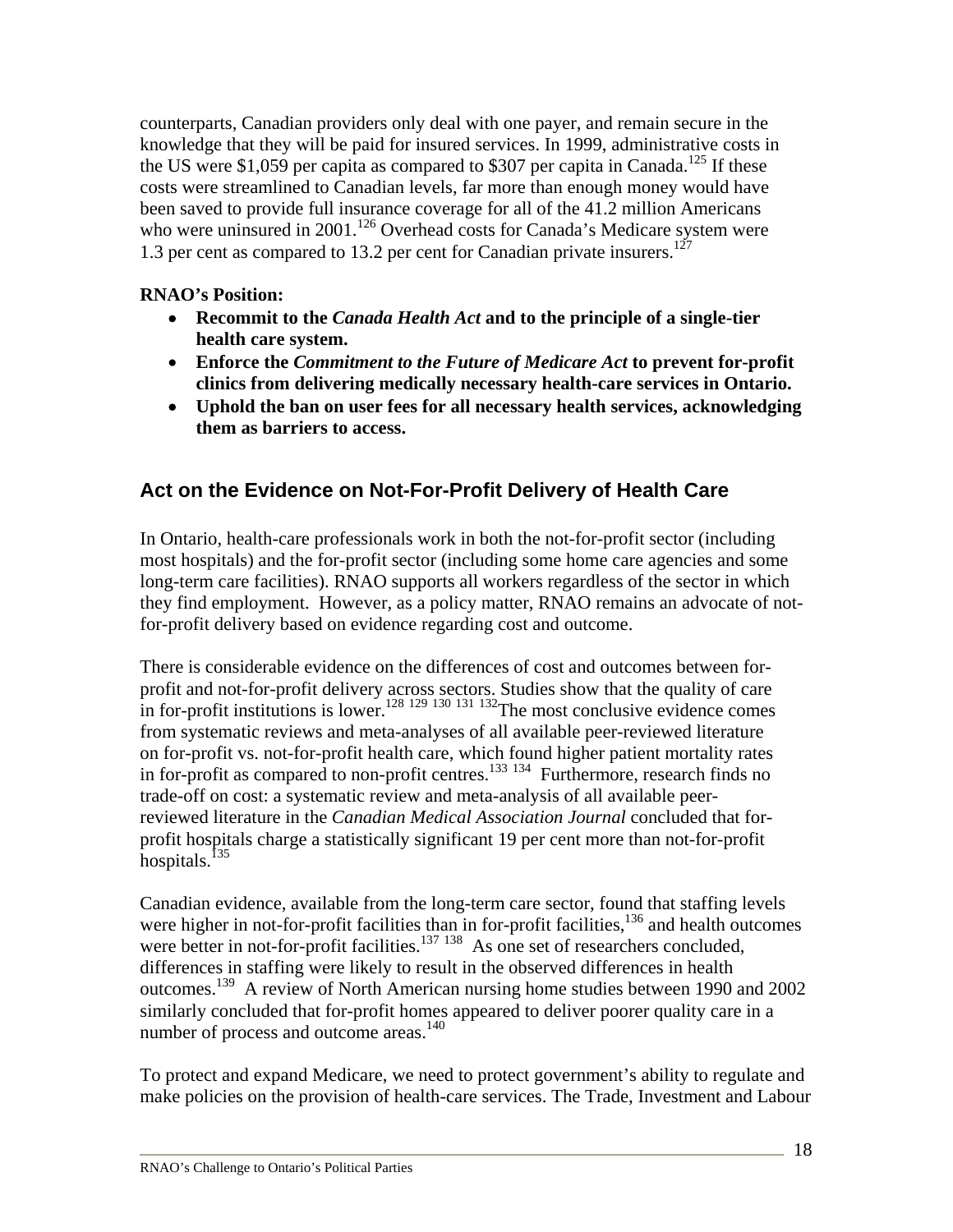Mobility Agreement (TILMA) between British Columbia and Alberta that comes into force this year will severely restrict governments' ability to make policies in the public interest. Since the health sector is not exempted from the agreement, it could severely restrict governments' abilities to regulate the health sector in the public interest and to regulate for-profit delivery.<sup>141</sup> We are concerned that other provinces are being urged to sign onto this agreement.<sup> $142$ </sup>

#### **RNAO's Position:**

- **Incorporate into any new health-care legislation a governing principle of not-forprofit delivery.**
- **Reject signing onto the Trade, Investment and Labour Mobility Agreement (TILMA) and other similar agreements that limit the government's ability to regulate in the public interest.**

## **Reject P3s**

The Ontario government has implemented a program of alternative financing and procurement (AFPs) for hospitals and other public infrastructure. These AFPs are forms of public-private partnerships (P3s) that roll together complex contracts to finance, design, build and operate public facilities like hospitals. The government position is that AFPs are not P3s because they will remain publicly owned and controlled. However, they will be privately financed and partially operated by parallel private administrations. Many of the problems associated with P3s arise from private financing and operation. A decision in December 2006 to exclude from AFPs "soft facility management services" such as laundry and housekeeping reduces some of the immediate risk to staff and clients, but still carries the conflict of interest and inefficiency of running parallel private and public administrations.

Studies show that costs of P3s tend to be higher, and frequently, the quality of the service is reported to be poor<sup>143 144 145 146 147</sup>. Moreover, there are serious concerns about P3s' lack of transparency and public accountability since sensitive financial and project information remains confidential, and thus there is no way to verify the claims regarding the financial and risk gains from the AFP. Much of the purported cost advantages of P3s can be attributed to the use of high discount rates to calculate the present value of future government payments to the private contractor $148$ . The evidence also shows that risk transfer is both unclear and comes at a high cost (about a 30 per cent increase).<sup>149</sup> In the AFP contract for Hôpital Montfort, for example, much of the risk of delays in construction was not transferred to the contractor but remained with the Ontario government.<sup>150</sup>

#### **RNAO's Position:**

• **Establish an immediate and indefinite moratorium on Infrastructure Ontario's AFP projects in the hospital sector. Do not approve or announce any additional AFP projects and transform any AFP projects that have not been finalized to traditional government finance and procurement methods.**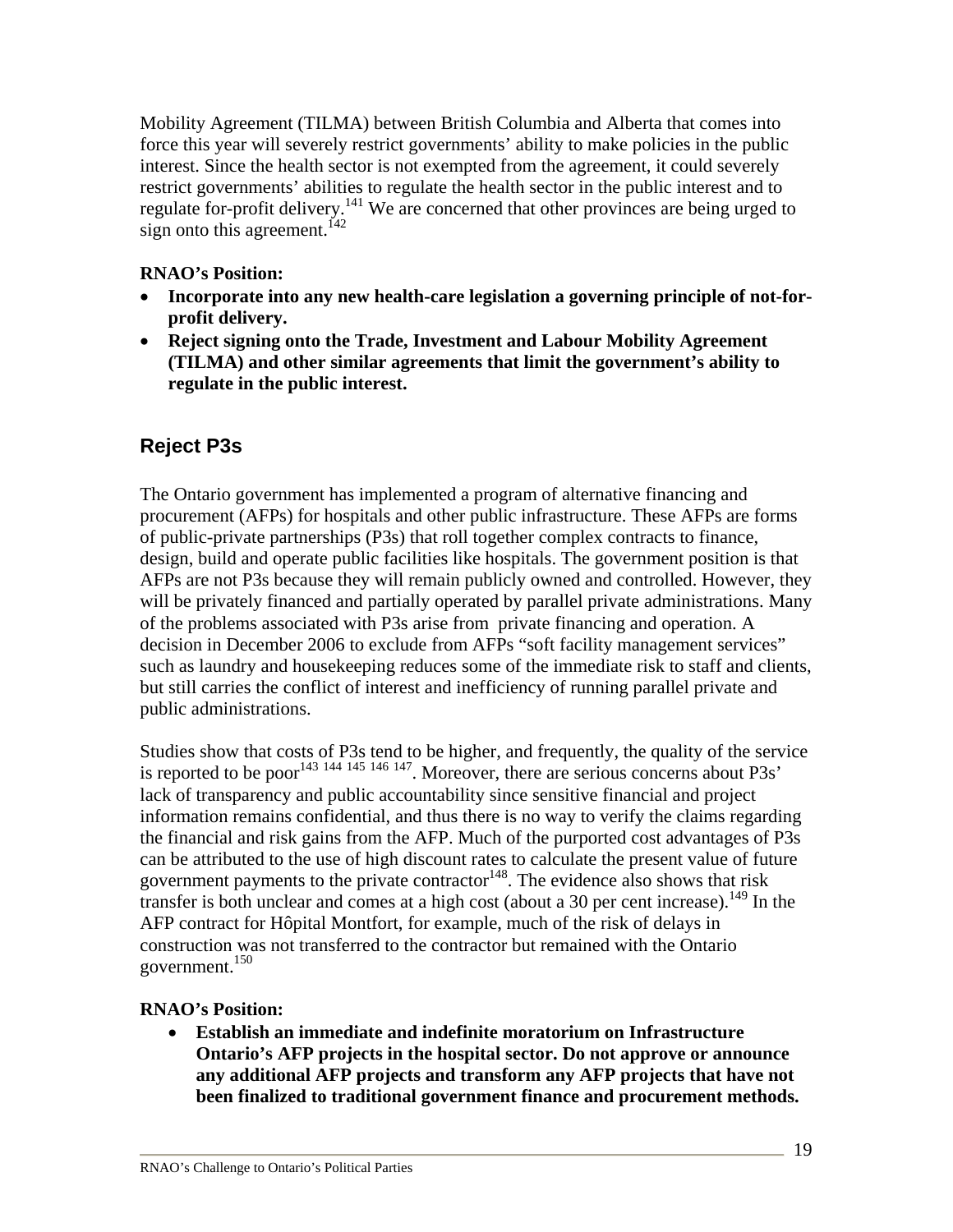• **Prohibit any AFP projects that are going ahead from including contracts for operation of services.** 

## **Expand Medicare: Time for a National Pharmacare Program**

Increasing and improving health-care access, equity, and sustainability requires an expansion of Medicare, rather than a retreat to two-tier health care or for-profit delivery. A number of factors, including shorter length of hospital stay, an aging population, and cost structures call for an expansion of Medicare to include a national Pharmacare program.

Drugs are the second largest and fastest growing category of health expenditures in Canada, after hospital care.<sup>151</sup> Since 1997, calls for a pan-Canadian Pharmacare program have accelerated, including high-profile recommendations such as those arising out of the Romanow Commission. Such a program would provide equal access to prescription drugs across the country and keep the rising cost of prescription drugs in check. Progress, tentative as it may be, has been made on a national Pharmacare plan by the Federal/Provincial/Territorial Ministerial Task Force on the National Pharmaceuticals Strategy, which was created out of the 2003 First Ministers' Accord on Health Care Renewal. RNAO is looking to the next government to build on this momentum and commit to participating in a national Pharmacare plan.

#### **RNAO's Position:**

• **Assume a leadership role in expanding Medicare to include a national pharmacare program.**

# **Strengthen Medicare: Focus on Community Care**

## **Accelerate Primary Health Care Reform**

In Ontario, many Ontarians who live in under-serviced areas, or who are without a family physician, face continued difficulties in accessing primary care. Working collaboratively with other health-care providers, registered nurses are well suited to provide a point of entry to health promotion and disease prevention as well as curative, rehabilitative, and supportive services.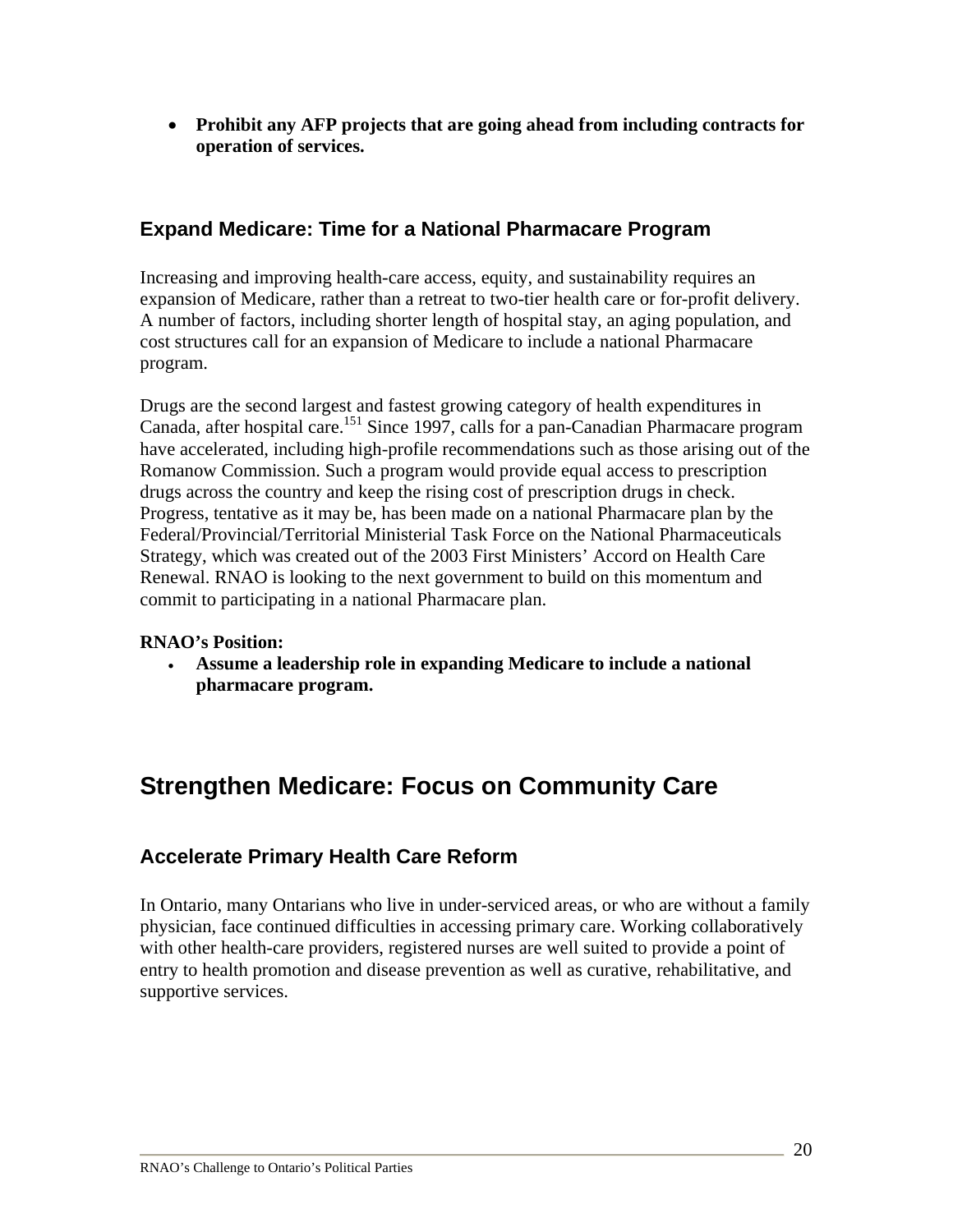## **Focus on Chronic Disease Management**

As Ontario's population ages, the incidence of chronic illness increases. By age 65, 77 per cent of Canadian men and 85 per cent of women have at least one chronic condition.<sup>152</sup> Not surprisingly, people with chronic diseases, such as diabetes, heart disease, or emphysema, use the majority of health-care resources. <sup>153</sup>

Chronic disease is currently managed within an illness model often characterized by frequent emergency department visits and hospital readmissions with long lengths of stay. <sup>154</sup> This 'illness model' is focused on diagnosis, treatment and cure. While this approach is appropriate for acute illnesses, such as heart attack or stroke, it is not well suited to the management of chronic disease.

In transitioning from an illness orientation to a wellness orientation, prevention becomes the new priority at all points along the continuum of care. A large number of studies show that the benefits of this model in managing chronic illness include:

- Decreased health-care utilization, including fewer emergency department visits, fewer hospital readmissions, and decreased length of stay; 155 <sup>156</sup>
- Improved quality of life for patients;  $157$
- Improved quality of care:  $^{158}$
- Improved patient satisfaction;  $159$  and,
- Improved health-care provider satisfaction.  $160$

Nurses are well positioned to manage and deliver care to patients with chronic disease. The nursing model has a holistic approach that addresses the needs of patients and families across a continuum from diagnosis and management to caregiver and family support and end-of-life decision making. The success of nurse-led clinics in a variety of settings provides strong evidence of the benefits of having nurses provide chronic care. <sup>161 162</sup> When compared with outpatient and inpatient care, nurse-led clinics for the management of chronic disease have been found to be more cost effective, result in higher patient satisfaction, fewer deaths, improvements in care and patient lifestyle, increased access to care, and reduced wait times. <sup>163</sup> 164

Improved and equal access to home care will facilitate aging in place. Strategies are required to support persons with chronic conditions and/or older persons to age in place and exercise choice in how they live. RNAO has repeatedly urged for the repeal of competitive bidding. Though it continues, we are asking all parties to implement, at a minimum, a first right-of-refusal for non-profit agencies in all new RFPs.

#### **RNAO's Position**

- **Fund eight new nurse-led primary health care clinics.**
- **Fund seven nurse-led clinics that will provide chronic disease management.**
- **Increase home care expenditures by 30 per cent by 2010 to support persons with chronic conditions and/or older persons to remain active members of our communities. Ensure all new RFPs specify a first right-of-refusal for non-profit agencies.**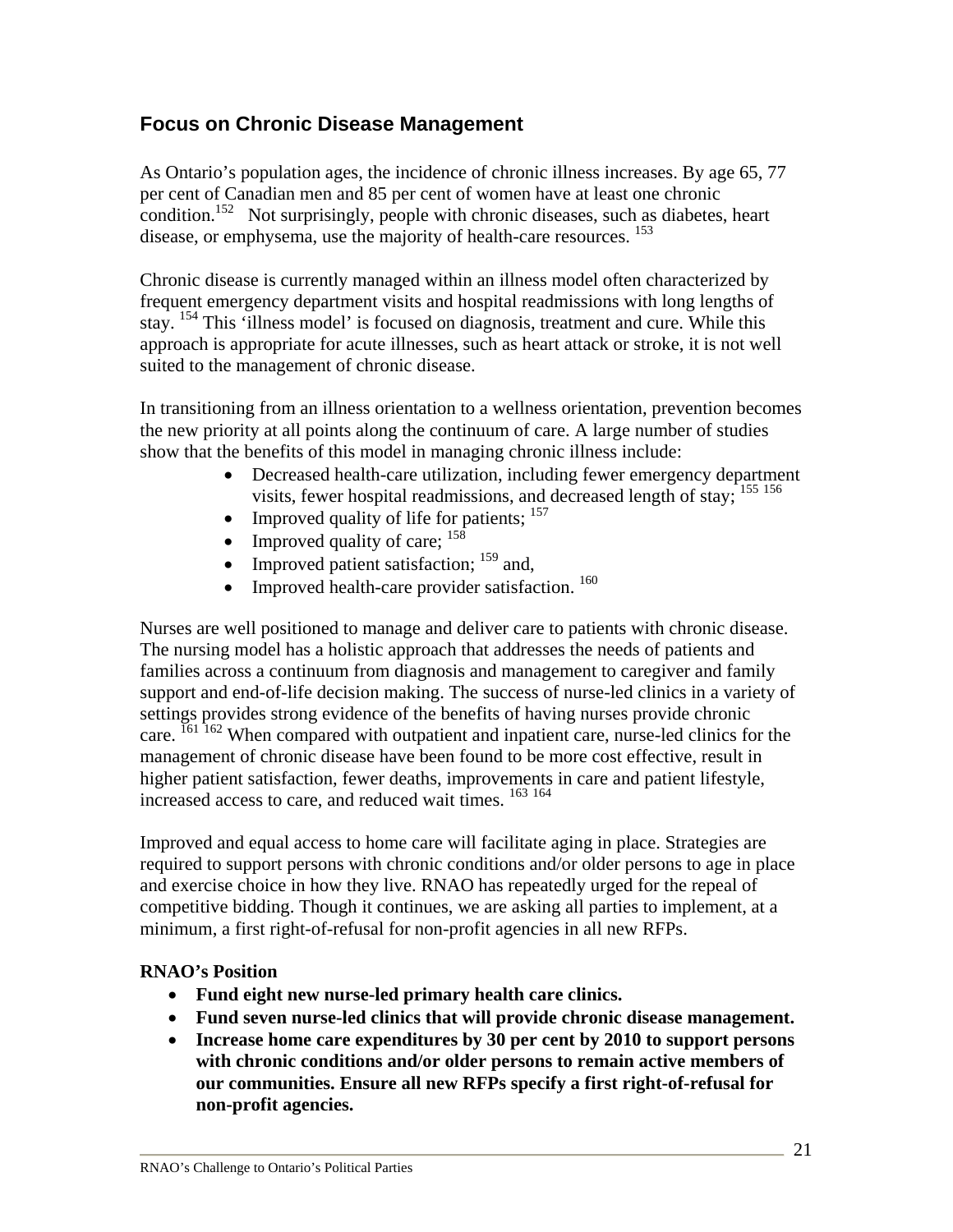# **Strengthen Medicare: Nursing Workforce as a Priority**

Ontario's RN workforce is aging. In 2006, RNs' average age was  $45.6$  vears.<sup>165</sup> Twentythree per cent of the Ontario nursing workforce is over the age of 55, and therefore able to retire and begin collecting a pension under the provisions of the *Pension Benefits*  Act.<sup>166</sup> In the face of an aging nursing workforce, efforts are required to retain the current workforce; absorb and retain new graduates; attract more individuals to nursing; and, reduce workloads.

Nurses suffer from high rates of injury and illness. Female nurses are more likely to experience chronic conditions than the employed female workforce as a whole.<sup>167</sup> Nurses aged 55 or older who have health-related absences averaged more time off than younger nurses.168

Nurses have the knowledge and ability to play a pivotal role in all health-care settings. To address the shortage in health human resources, improve access to care, and maintain sustainability, it is imperative that nurses be able to work to their full scope of practice. This will require a number of interrelated changes to the legislative and regulatory environment, funding mechanisms, financial incentives, and practice environments.

As well, the combination of the need to move to a preventive model of health-care delivery and the aging workforce will require a range of nursing health human resource strategies, including: more flexible schedules; increasing the share of RNs working fulltime; programs for new graduates and senior nurses; and, equalizing remuneration and working conditions across the home care, long-term care and acute care sectors. It will also require a commitment on the part of the next government to hire more RNs.

## **Increase Ontario's RN Workforce by 9,000 FTEs by 2010**

Since 2003, progress has been made to increase the RN workforce in Ontario. However, Ontario's nurse to population ratio continues to lag behind that of the rest of Canada. Further progress on increasing the share of RNs working full-time and employment of new graduates will improve the quality of Ontarians' health care. To bring the nurse-topopulation ratio up to the equivalent of the rest of Canada would require employment of almost  $14,000$  more RNs.<sup>169</sup> The current government has proved that meeting commitments to increasing the number of nurses is possible. To make progress toward closing this gap, we are asking all parties to commit to increase the RN workforce by 9,000 FTEs. These RNs must be employed in all roles and all practice sectors across Ontario.

#### **RNAO's Position**

• **Commit to increasing Ontario's RN workforce by 9,000 FTEs by 2010.**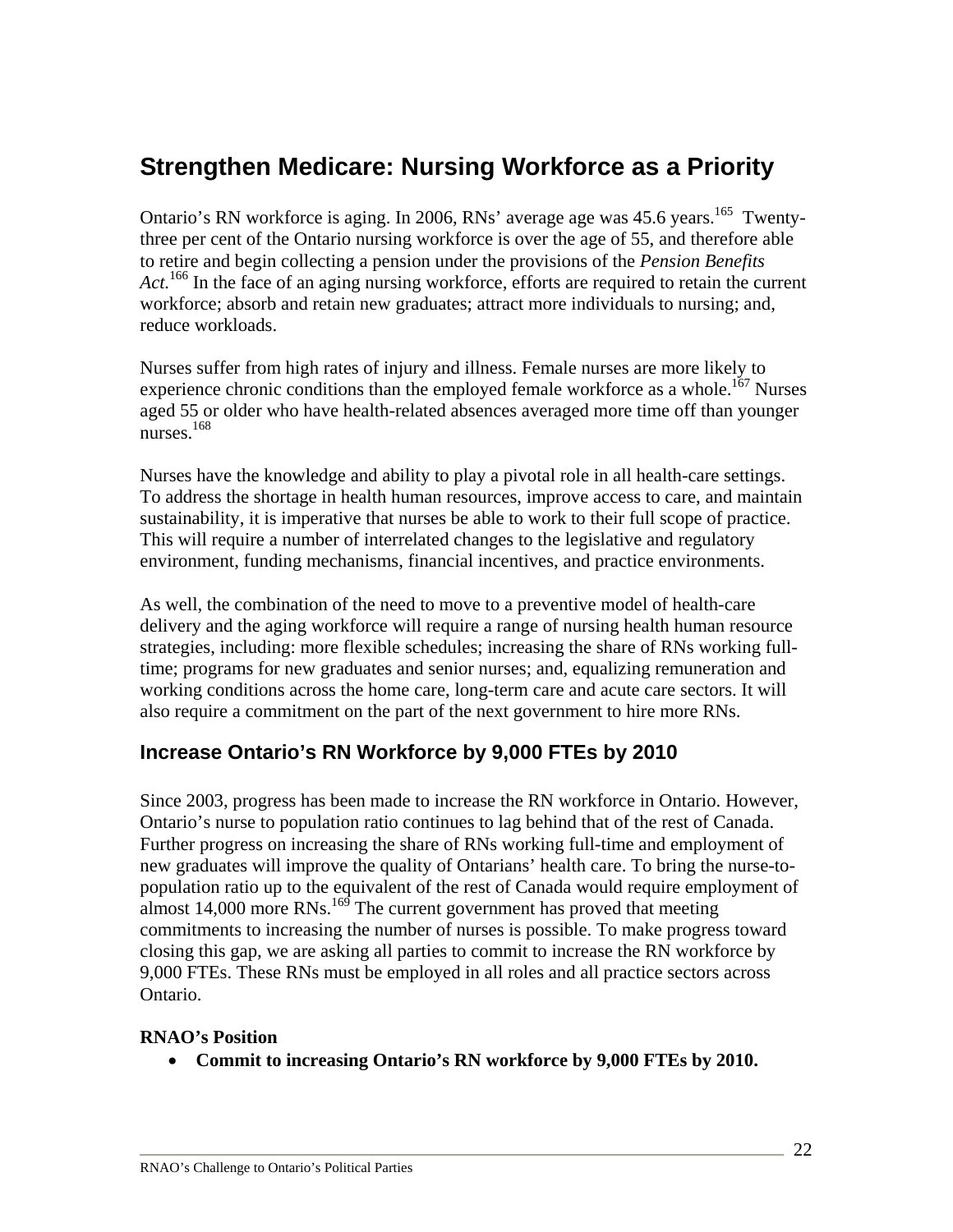## **Commit to 70 Per Cent Full-Time Employment for All RNs**

The evidence shows that higher proportions of full-time RN staff are significantly associated with lower mortality rates and improved patient behaviours.<sup>170 171</sup> Excessive utilization of part-time and casual employment for RNs has been associated with decreased morale and disengagement among nurses, and lack of continuity of care for patients. <sup>172</sup> RNAO has recommended the 70 per cent solution since 2000, and the McGuinty government was the first to adopt this recommendation in 2003. The percentage of Ontario RNs employed full-time has been rising from a low of 50 per cent in 1998 to 61.6 per cent in 2006.<sup>173</sup> RNAO's 2005 survey, *The 70 Per Cent Solution*, found the strongest progress in full-time RN employment took place in the hospital sector, which had conditional, targeted funding.<sup>174</sup> Achieving 70 per cent full-time work across the nursing workforce will require an increased policy intervention. It will require more targeted, conditional funding for the hospital sector, and the introduction of such funding to the long-term care and home care sectors.

#### **RNAO's Position**

• **Commit to continue the 70 per cent full-time employment strategy for all RNs, with the goal of achieving this target in all health-care sectors by 2010. This commitment should be backed up by increased targeted, conditional funding in the hospital sector, and the introduction of targeted, conditional funding into the long-term care and home care sectors.**

## **Guarantee Full-Time Employment for All New RN Graduates**

More than 94 per cent of young nurses surveyed for RNAO's *The 70 Per Cent Solution* indicated a strong preference for full-time employment, while only 38 per cent had it.<sup>175</sup> A recent survey of nursing graduates shows that 79.3 per cent want to work full-time, but it can take them up to two years to find a full-time job.176 Full-time employment is essential for integrating newly acquired academic knowledge into actual practice knowledge and skills. New graduates with full-time employment, mentored by senior nurses, will better serve the needs of the public.

#### **RNAO's Position**

• **Commit to continued funding for a full-time employment guarantee for all new RN graduates who wish to work full time.** 

## **Commit to 80/20 Program for RNs 55 Years and Older**

The 80/20 program will provide full-time, experienced RNs with the opportunity to spend 80 per cent of their time in direct patient care and 20 per cent of their time in mentoring or other professional development activities. Preliminary analysis of the results of a research project implementing an 80/20 program for all nurses on a unit at University Health Network in Toronto showed positive economic and patient care outcomes: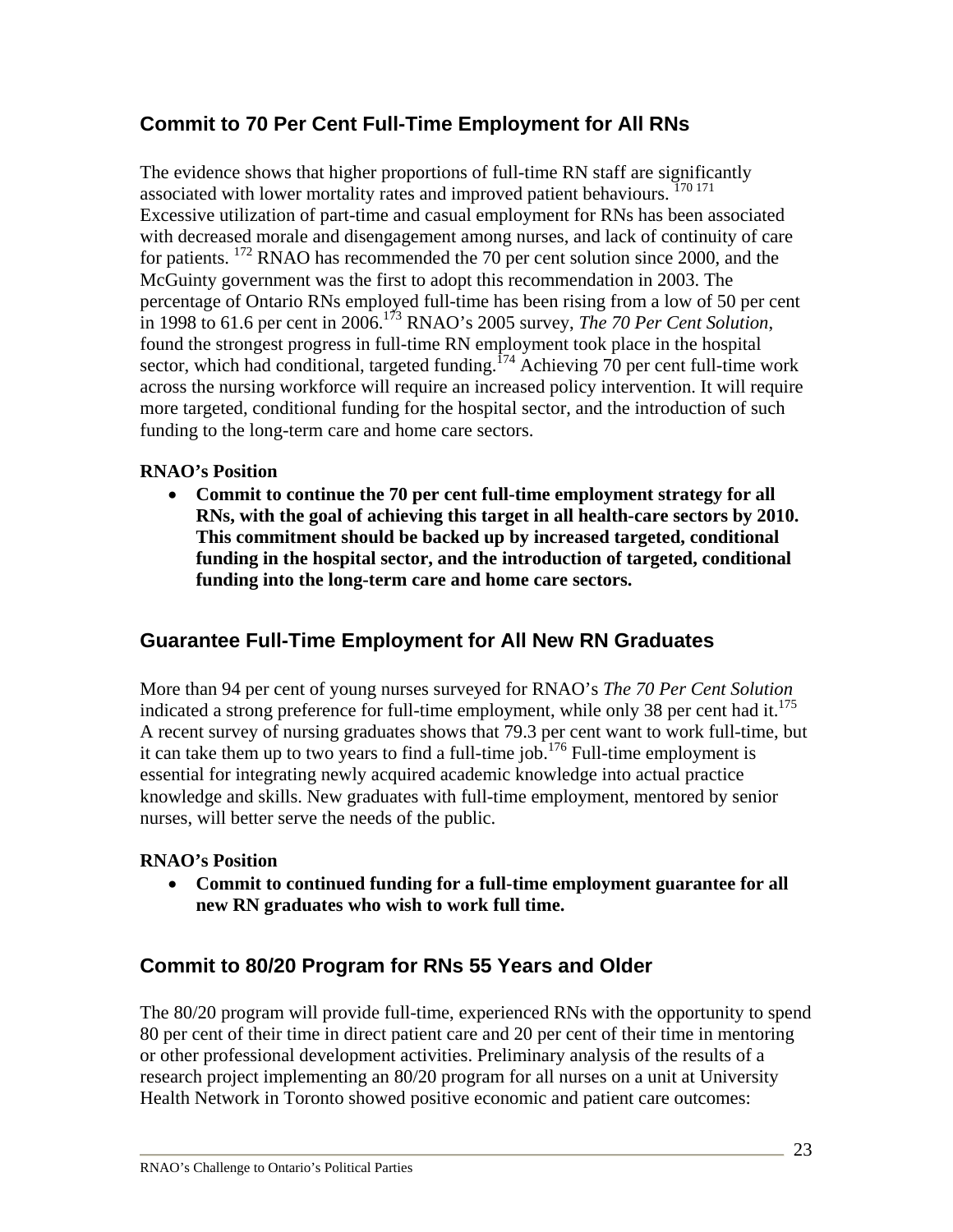overtime hours were reduced, sick time stayed low, and variable direct labour costs increases were not higher than those of the control unit. It also showed higher patient satisfaction and shorter length of stay. $177$ 

In an analysis of the Ministry of Health and Long Term Care late career program funding initiative, 30.2 per cent of respondents indicated that the program had an impact on their retirement plans. Those who indicated a change in their retirement plans said that having a break from nightshifts and from the physical demands and stress of their regular work could allow them to continue working for longer. $178$ 

#### **RNAO's Position**

• **Commit to the 80/20 strategy to offer full-time registered nurses working in all sectors, age 55 and over, the opportunity to spend 80 per cent of their time on direct patient care, and the other 20 per cent on mentorship of new graduates and other professional development activities.** 

## **Equalize Remuneration Across Sectors**

A shift from an illness-based model of care to a preventive one will require a shift of nursing services out of the hospital sector and into the community. However, remuneration and working conditions vary greatly between sectors, with superior working conditions and remuneration in the hospital sector. The impact of these differentials has been most evident in the home care sector. This sector has lost 27 per cent of its nursing workforce between 1998 and 2004, and saw an increase in the share of older nurses working in the sector.<sup>179</sup> To retain and attract RNs across all sectors, gaps in remuneration and working conditions must be addressed.

#### **RNAO's Position**

• **Equalize remuneration and working conditions for RNs working in acute care, primary care/family practice, home care, and long-term care sectors.** 

## **Enhance Roles and Utilization of NPs**

Nurse practitioners in both primary and acute care have been shown to supplement and complement other roles <sup>180</sup> and improve access to health services. However, many nurse practitioners are not being fully utilized, and, for a variety of reasons, are unable to practice to their full scope.181 <sup>182</sup> <sup>183</sup>

Primary Health Care Nurse Practitioners (RN(EC)s) are registered nurses who are specialists in primary health care. They are experienced nurses with additional nursing education that enables them to provide safe, accessible, and comprehensive quality care to clients of all ages. <sup>184</sup> Acute Care Nurse Practitioners (ACNPs) practice collaboratively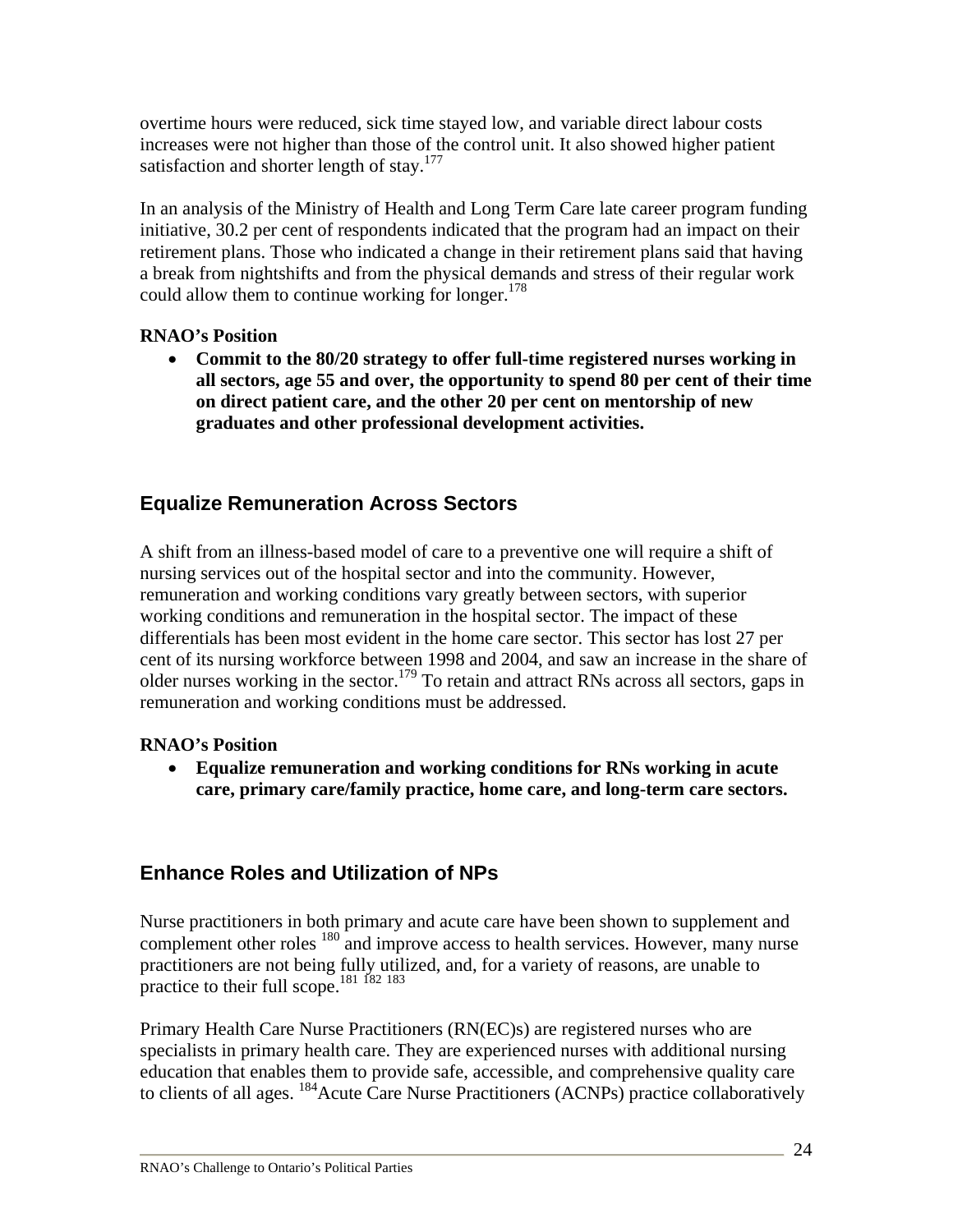with other health-care providers in a variety of settings and across the continuum of care*.*  They provide advanced nursing care to acutely ill, complex and vulnerable populations. ACNPs can improve access to care and reduce waiting times. <sup>185</sup> Studies have demonstrated that ACNPs provide quality patient and family care, improve patient satisfaction, and are cost effective. <sup>186</sup>

In September 2006, the College of Nurses of Ontario proposed legislative changes for the regulation of Registered Nurses (Extended Class). These changes would integrate ACNPs into the Extended Class registration and enable all NPs to function autonomously without medical directives or delegation, creating four streams of RN(EC) practice: primary health care, acute care adult, acute care paediatrics, and anaesthesia. These changes will allow all NPs to practice to their full scope, increase access to health services, and strengthen patient safety.<sup>187</sup>

#### **RNAO's Position:**

- **Enact the College of Nurses of Ontario's proposed legislative changes to the**  *Nursing Act* **and regulations that will incorporate Acute Care Nurse Practitioners into the Extended Class. Enable all RN(EC)s to fully serve the public by eliminating the legislative requirement for consultation and providing for open prescribing for diagnostic tests and pharmaceuticals within their scope of practice.**
- **Fund 150 new NP Primary Health Care positions across health-care settings, including nurse-led clinics, community health centres, family health teams, ERs, and other outpatient settings, in each of the next four years.**
- **Equalize remuneration and working conditions for Primary Health Care NPs working in nurse-led clinics, community health centres, and family health teams.**
- **Fund 50 new RN(EC) positions across all other streams of practice, including NP Acute Care Adult, NP Acute Care Paediatric, and NP Anaesthesia, in each of the next four years.**

## **Support Expanded Roles for RNs**

Expanded roles for nurses maximize health-care resources and enhance access to services. Supporting these roles will help Ontario to keep more nurses in our health-care system and potentially act as a magnet for those considering a career in nursing.

Nurses in many European countries practice in a number of expanded roles and in a diversity of venues, including emergency departments and nurse-led clinics, to provide care and support for clients and their families. These services have been shown to achieve positive outcomes for clients and practitioners. <sup>188</sup>

Registered Nurse First Assists (RNFAs) are registered nurses with additional certification in surgical assistance. RNFAs work with the surgeon and operating room team to provide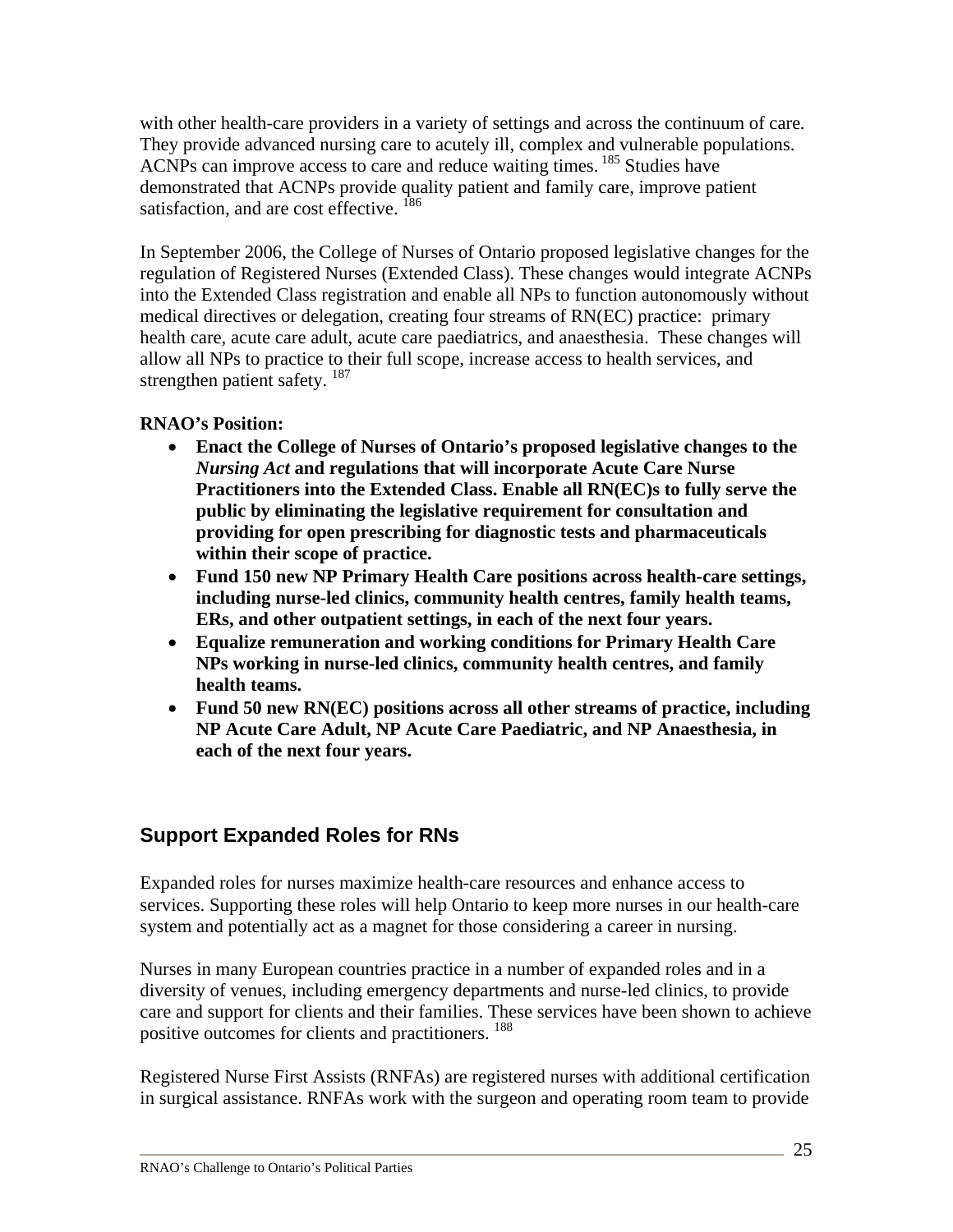safe patient care before, during, and following surgery. <sup>189</sup> Patient outcomes have shown to be positively impacted by implementation of the RNFA role indicated by decreased patient anxiety, facilitation of continuity of care,<sup>190</sup> and decreased surgery time and turnover time between cases.<sup>191</sup>

Colorectal cancer is the second leading cause of cancer death in Ontario and the leading cause of death amongst non-smokers.  $^{192}$  It is one of the most curable and preventable cancers if detected early. Currently, only 10 per cent of Ontarians aged 50 to 74 are being screened for colorectal cancer. This number is far below that in other countries, including the UK and Australia. <sup>193</sup> Nurse endoscopists, who are registered nurses with extended specialized education, are able to perform flexible sigmoidoscopy, providing care that is safe and cost effective. <sup>194</sup> Utilizing these nurses would enhance Ontario's capacity to screen for colorectal cancer.

Ontario has provided some leadership in new roles for RNs, including Registered Nurse First Assists (RNFA) and nurse endoscopists. However, these roles are yet to become permanent, and episodic funding has created a movement of nurses in and out of roles leading to cancellations of services and delays in care. It is imperative that stable funding is allocated to ensure the security of these roles.

Utilizing the skills, ability and knowledge of registered nurses in different roles is a viable, practical option to providing care for the people of Ontario.

#### **RNAO's Position:**

• **Provide base funding for expanded practice nurses such as nurse endoscopists and Registered Nurse First Assists.** 

## **Increase Nursing Enrolments**

Significant numbers of new graduates are needed not only to meet the needs of a growing and aging population, but to replace the large number of nurses who are expected to retire in the coming years. The current government's long-standing commitment to funding 4,000 first-year seats in nursing programs is very important.<sup>195</sup> Given the growing need to increase the supply of nurses, that number must be increased in the future. However, there are constraints to educating more nurses: faculty; funding to support nursing education; and, access to practice education.

Nursing schools need more faculty to teach growing numbers of students, reflecting a province-wide problem in higher education where Ontario lags behind the rest of Canada and lags behind its own history with respect to faculty-to-student ratios.<sup>196 197</sup> The 2005 Rae Review on post-secondary education cited reports that 11,000 new university faculty and 7,000 new college faculty would be needed by the end of the decade.<sup>198</sup> This need is particularly urgent in nursing.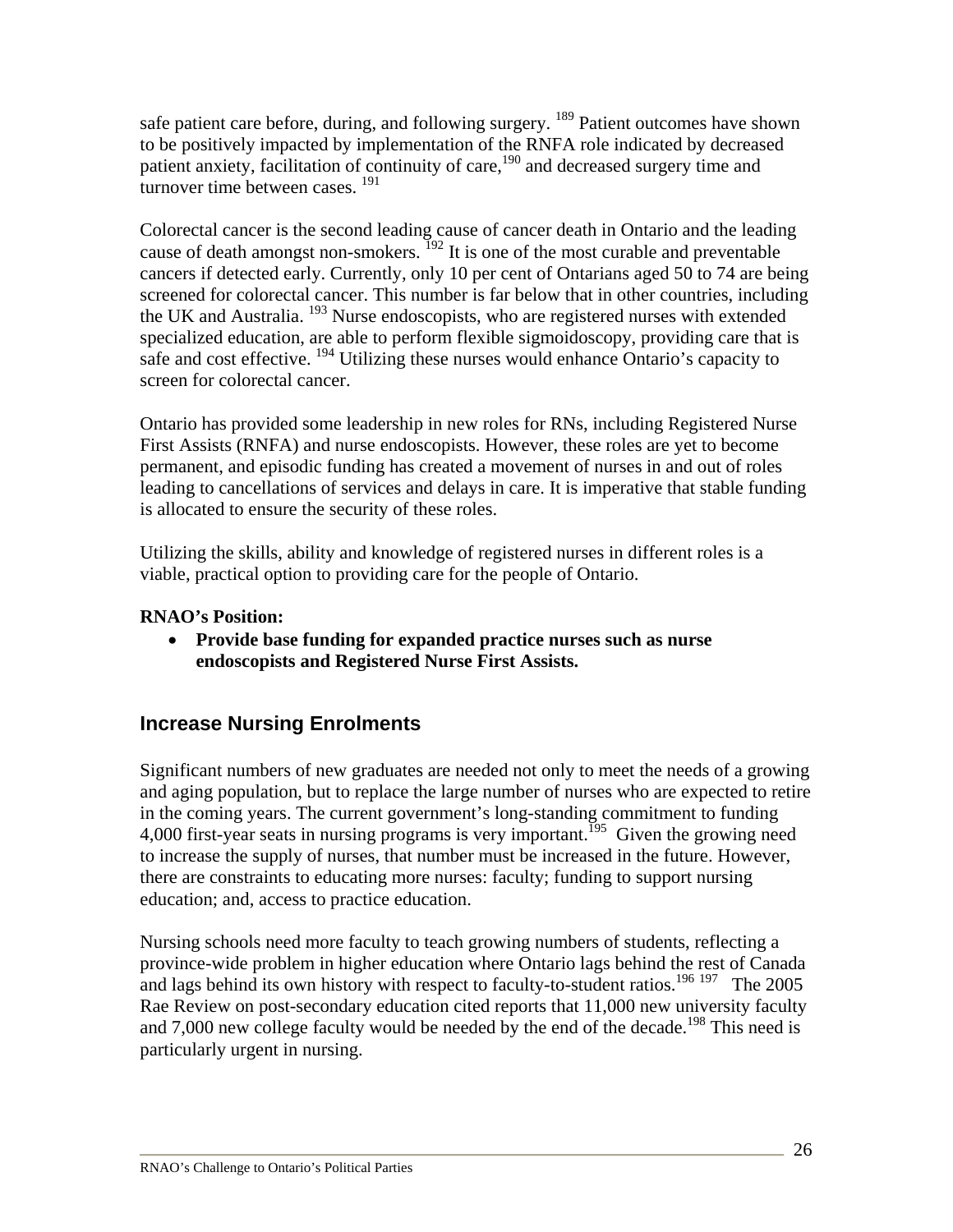Another constraint to expanding nursing enrolments is limited space. The Rae Review recommended that Ontario spend \$540 million per year over ten years for post-secondary education on facility renewal (\$200 million) and on new facilities and equipment (\$340 million, including \$40 million for instructional equipment in colleges).<sup>199</sup> The Council of Ontario Universities estimates that deferred maintenance costs now require an expenditure of \$260 million per year. $200$ 

Practice education is a cornerstone of health profession/provider education. A coordinated system for placements requires the capacity for inter-professional placements, deployment of students in an emergency situation, and data analysis and reporting.

Primary health care nurse practitioner practice is advanced practice that requires educational preparation at the graduate level.<sup>201</sup> Moving to preparation at the graduate level will enhance support for nurse practitioners to achieve a high quality practice and patient safety. Continued evolution of education for all nurse practitioners is necessary to ensure consistency with national core competencies for nurse practitioners and existing standards in other jurisdictions. It will also support recruitment to the profession.

Addressing these pressing needs for nursing education will require government investment. Currently, for undergraduate nursing students the operating grant per fulltime equivalent student is \$7,858. For undergraduate medical students, an estimated \$22,000 in base operating grants is provided for each full-time undergraduate enrolment. In an acknowledgement of the increased costs associated with increasing enrolments, the government is providing about \$49,000 per FTE for the approximate 700 new first-year undergraduate medical spaces created since 2000 in 2006-07.<sup>202</sup> Doubling the value of the operating grants for nursing students would bring welcome resources, and begin to close the gap in support between nursing and medical education.

#### **RNAO's Position**

- **Continue to invest in nursing faculty by providing financial support to increase the number of students enrolled in nursing PhD programs, paying tuition for nursing faculty enrolled in PhD programs, and support enrolment in Masters nursing programs.**
- **Double the value of operating grants per full-time equivalent undergraduate nursing student.**
- **Implement a provincially coordinated system for practice education -- a system that will efficiently coordinate placements for a broad range of health disciplines and programs.**
- **Provide support for Nurse Practitioner education at the graduate level.**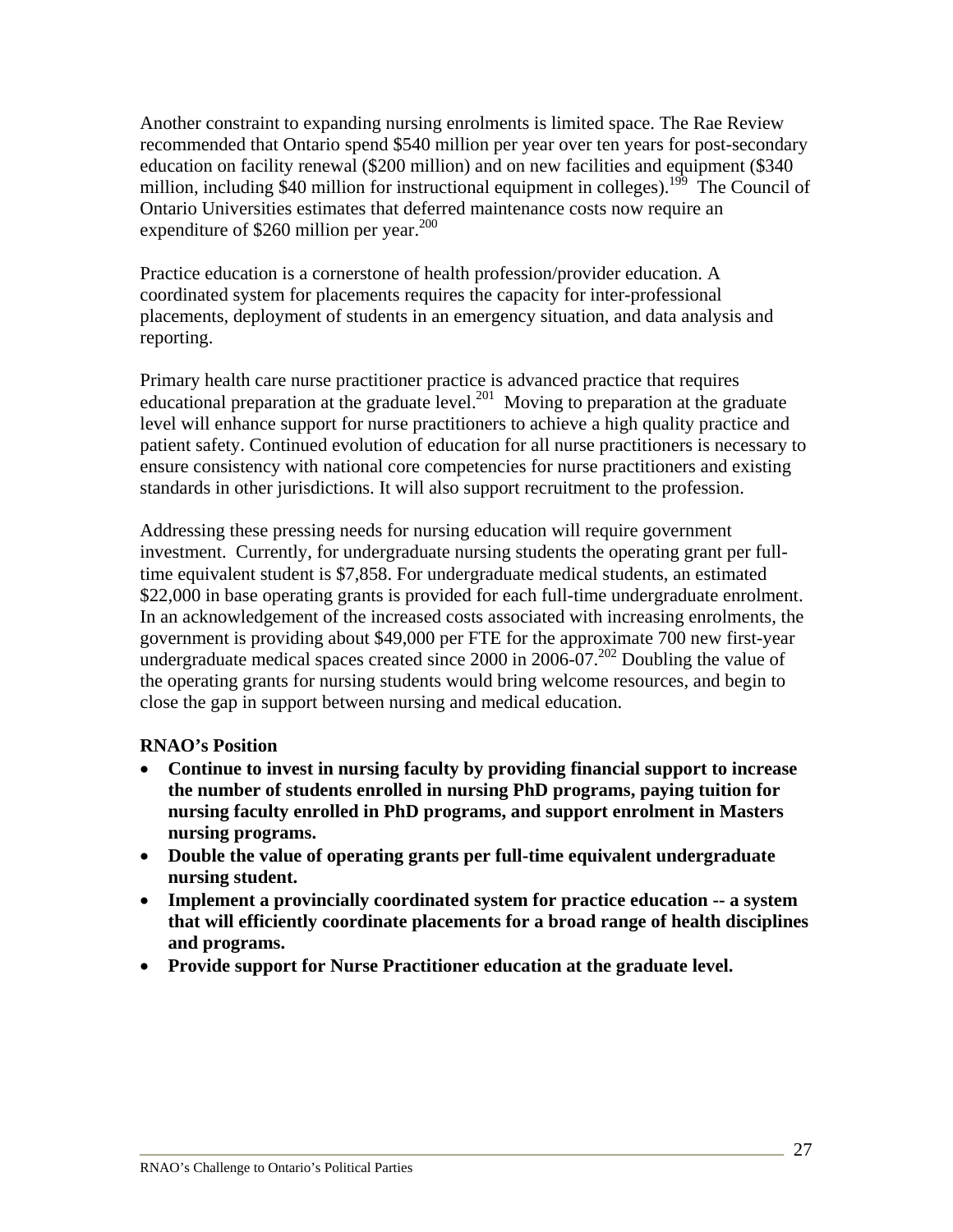## **Integrate Internationally Educated Nurses who Choose to Make Ontario Their Home**

The exodus of skilled health professionals from areas with high unmet health needs has placed Africa at "the epicentre of the global health workforce crisis."<sup>203</sup> RNAO is mindful of our responsibility not to contribute to global health inequities<sup>204</sup> and of the human<sup>205</sup> and economic<sup>206</sup> costs of stripping vulnerable populations of access to health care due to migrating health professionals. For this reason, RNAO supports the World Health Organization,<sup>207</sup> the International Council of Nurses,<sup>208</sup> and the Canadian Policy Research Network<sup>209</sup> in calling for ethical international recruitment guidelines within the context of a responsible national and provincial health human resources strategy.

RNAO also acknowledges the right of individual nurses to migrate, and, therefore, that there should not be any systemic barriers to internationally educated nurses (IENs) with permanent status in Canada from practicing their profession and serving the public. IENs are an increasing share of the nursing workforce in Ontario. In 2005, IENs accounted for  $34.1\%$  of new RNs.<sup>210</sup> Recent research shows that IENs face challenges at all stages of the process of moving into practice in Ontario. These include: difficulties and delays completing the application process for licensure; required investments in upgrading and further education to become eligible to take the RN exams; difficulties writing the exam due to lack of familiarity with Ontario nursing culture and with exam formats; and integrating into the nursing workforce. As a result, pass rates for IENs were much lower than for nurses educated in Ontario. $211$ 

There are several existing programs that facilitate registration of IENs in Ontario. The CARE Centre for Internationally Educated Nurses has had success in assisting internationally trained nurses to prepare for qualifying exams once they have met their academic requirements. There are bridging programs at Mohawk College/McMaster University, Algonquin College/University of Ottawa, and York University. The Post-RN Bachelor of Science in Nursing Program at York offers a 20-month program for internationally trained RNs to more quickly meet current academic entry-to-practice requirements in Ontario. The first class graduated in December 2006. The program also offers an intensive ESL component created for health professionals.

#### **RNAO's Position**

- **Ensure that government and those health organizations funded by the government do not engage in active international recruitment of nurses and other health professionals.**
- **Ensure that internationally educated nurses who make Ontario their new home face no systemic barriers to practice their profession.**
- **Establish permanent funding for existing upgrading and bridging programs for internationally educated nurses who make Ontario their new home.**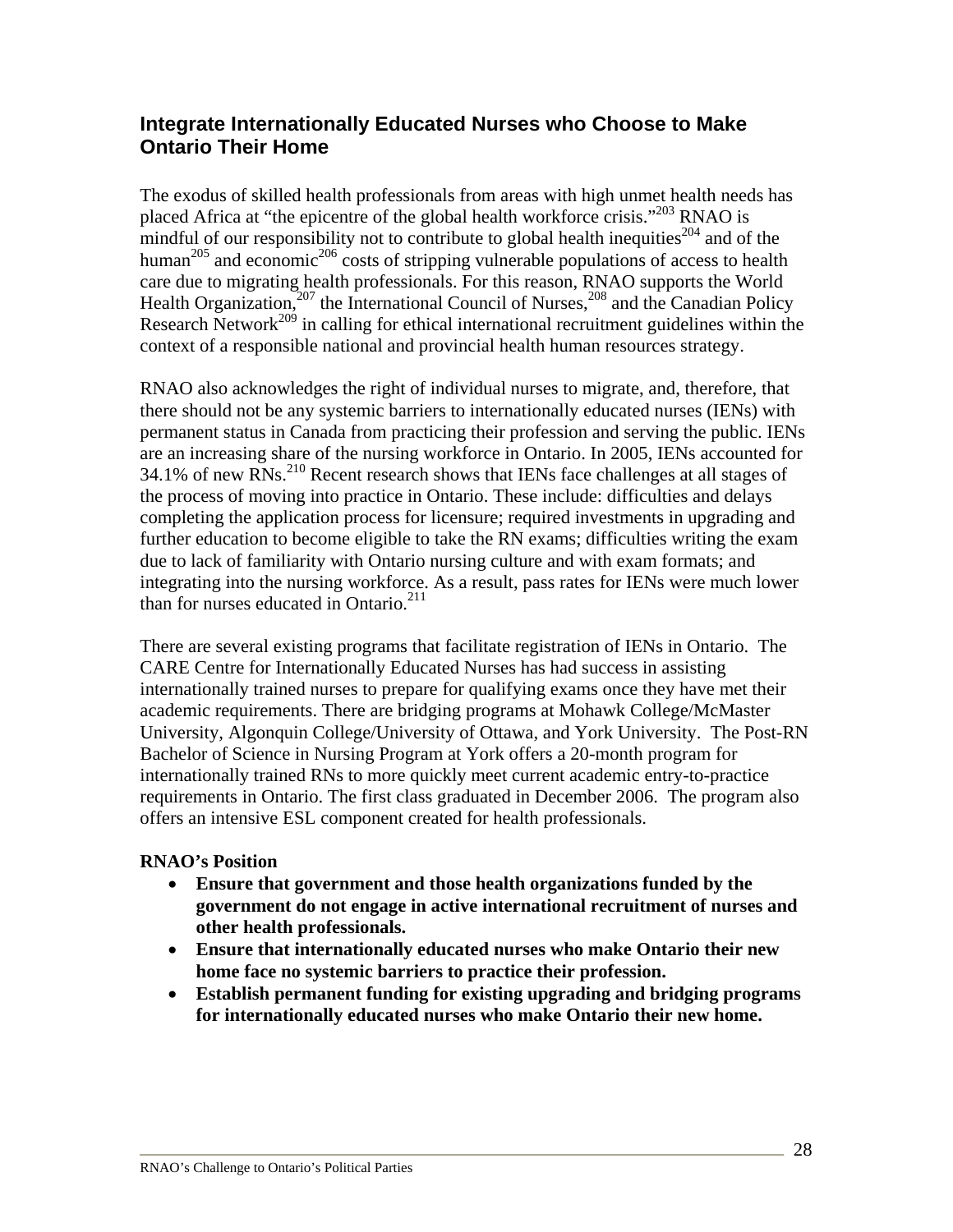# **Increase Fiscal Capacity: Government Revenue and Expenditures are Social Choices**

RNAO's proposed investments in the health of Ontarians and in nursing will, in the short run, result in an increase in government expenditures of \$4 billion rising to \$6.2 billion in the fourth year. This would constitute, in the first year, only 4.4 per cent of total 2007-08 expenditures.

There are those who would suggest that proposals to increase spending on health care are irresponsible, as health spending is taking up an increasing share of government expenditures. The chart below shows that provincial spending on health has moved in a narrow range between 5.2 and 6.5 per cent of GDP over the last 12 years. At the same time, the chart shows health spending taking up an increasing share of total program spending -- a dramatic increase from 38 per cent to 48 per cent.



**Source: Ontario Budgets and author's calculations**

Arguments have been made that health care's increasing share of program spending is due to a number of complex issues from technological changes and poor cost control to demographics. In fact, the share of health care of total program expenditures reflects something much simpler – government policy choices. It reflects the previous government's public policy program of reducing taxes and public services. While the current government has made some progress in rebuilding Ontario's public services, those aforementioned tax cuts have left an enduring legacy. Ontario's fiscal capacity remains \$15 billion behind where it would have been had those tax cuts not been implemented.<sup>212</sup>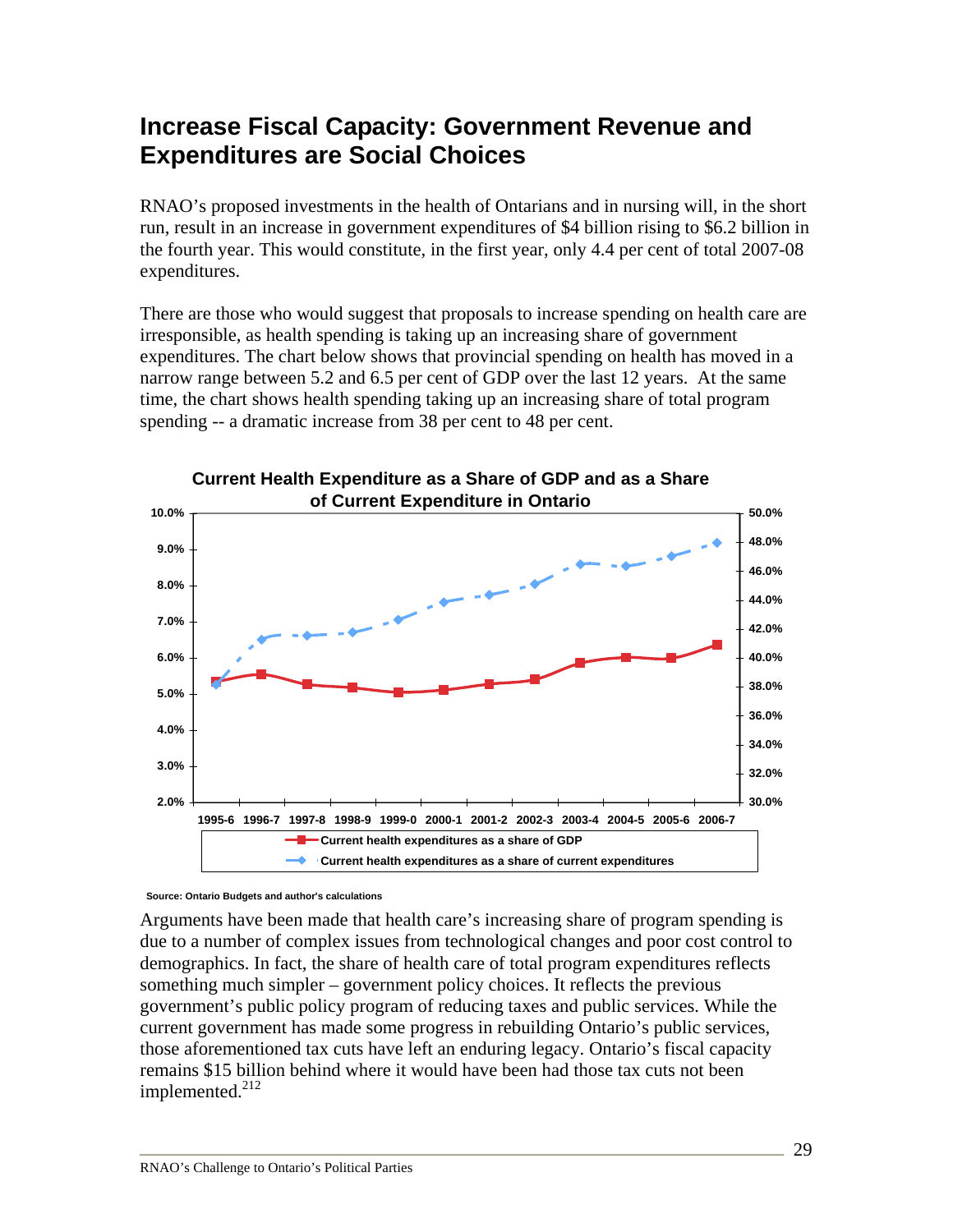## **Spending on Social Determinants of Health has Fallen**

Chart 2 shows program spending exclusive of health care as a share of GDP. During the tenure of the previous government, spending on these program areas dropped sharply as a share of GDP – to a low of 6.5 per cent in 2000. While this ratio rose over this government's term, it remains at or below 7 per cent of GDP. Between 1995-96 and 2003-04, the previous government's deepest funding reductions were for social services, housing, and transfers to municipalities.<sup>213</sup> These program areas are the ones that have the largest impact on the health of Ontarians –as they alleviate poverty, provide adequate housing, contribute to public health programs and increase participation in our parks, schools, and community centres.



The health of Ontarians depends on an enhanced commitment to a reinvestment in public services. We are asking all parties to commit to the necessary increase in fiscal capacity.

#### **RNAO's Position:**

- **Increase tax revenues to ensure that there is sufficient fiscal capacity to enhance the health of Ontarians through increased social spending.**
- **Phase in a carbon tax and other environmental taxes to achieve environmental objectives, and use revenues to support the social programs and services most needed by at risk populations.**
- **Reverse the regressive tax cuts implemented by the previous Ontario government, which have had a negative impact on Ontario's fiscal capacity, the health of our cities, and the social fabric of our society.**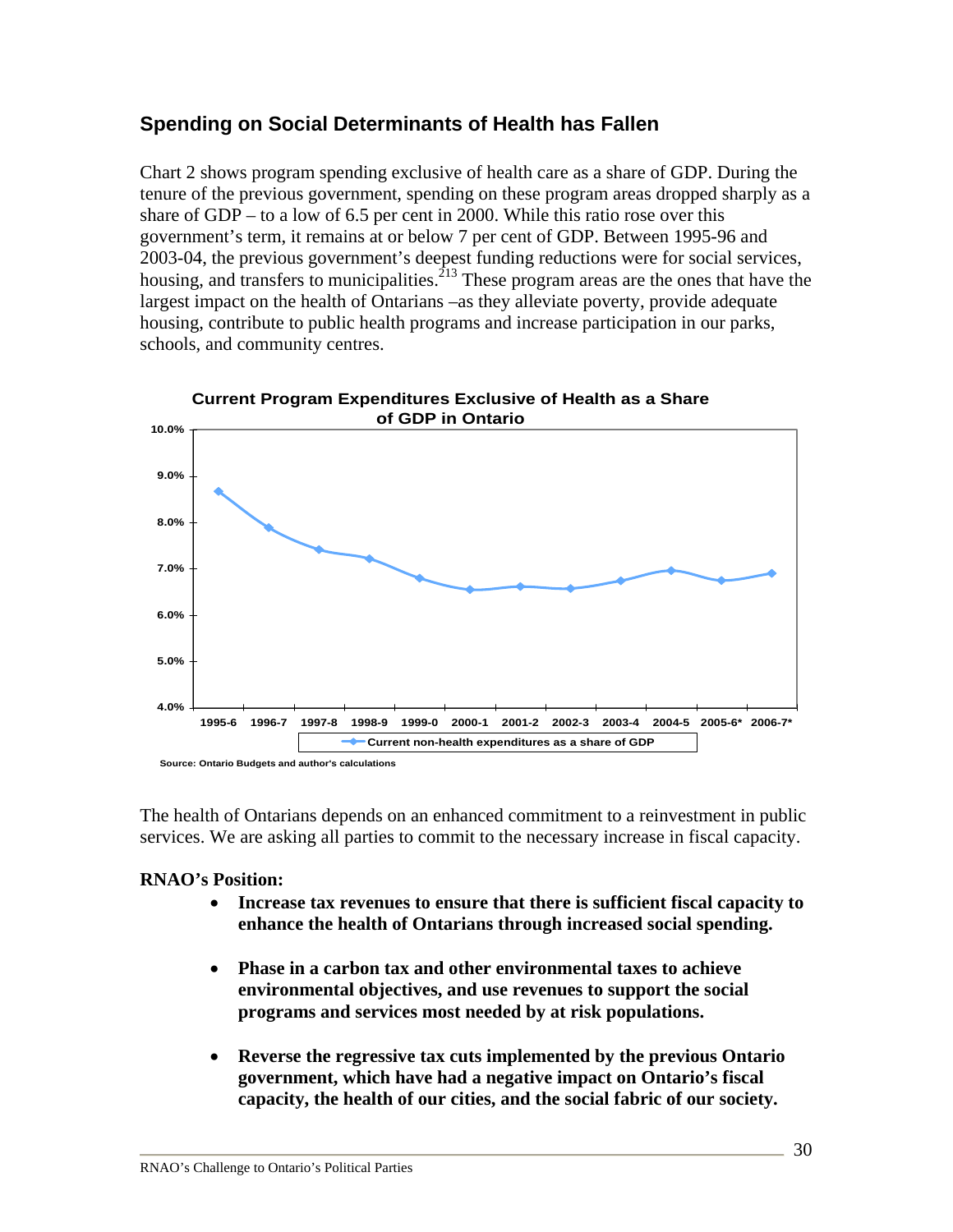# **Platform Costs**

|                                                                                                | Annual<br>cost<br>\$s Millions |        |                   |        |
|------------------------------------------------------------------------------------------------|--------------------------------|--------|-------------------|--------|
|                                                                                                | Year 1                         | Year 2 | Year <sub>3</sub> | Year 4 |
| What Keeps Us Healthy and What Makes Us Sick:<br><b>Focus on Social Determinants of Health</b> |                                |        |                   |        |
| <b>Ontario Child Benefit</b>                                                                   | 76                             | 583    | 440               | 374    |
| Increase Ontario Works and Ontario Disability support                                          |                                |        |                   |        |
| program                                                                                        | 1,200                          | 1,315  | 1,430             | 1,545  |
| Increase Affordable Housing                                                                    | 1,310                          | 1,310  | 1,310             | 1,310  |
| Best Start and Healthy Babies, Healthy Children                                                | 600                            | 750    | 900               | 1,200  |
| <b>Strengthen Medicare and Nursing: Focus on Community Care</b>                                |                                |        |                   |        |
| Increased numbers of Nurse Practitioners                                                       | 29                             | 59     | 92                | 128    |
| 15 nurse-led clinics                                                                           | 5                              | 9      | 19                | 25     |
| Increase in home care funding                                                                  | 172                            | 352    | 552               | 574    |
| Strengthen Medicare and Nursing: Nursing Workforce as a Priority                               |                                |        |                   |        |
| 70 per cent full time funding                                                                  | 68                             | 138    | 216               | 225    |
| 80/20 Program                                                                                  | 71                             | 74     | 77                | 80     |
| Increase employment of RNs in Ontario                                                          | 77                             | 157    | 247               | 257    |
| Support for Internationally Educated Nurses                                                    | 5                              | 5      | 6                 | 6      |
| New Graduate Program                                                                           | 70                             | 73     | 76                | 79     |
| Equalizing RN wage rates across sectors                                                        | 232                            | 241    | 251               | 261    |
| <b>Support for Nursing Faculty</b>                                                             | 3                              | 3      | 3                 | 3      |
| Increased funding for Nursing Education Programs                                               | 77                             | 83     | 84                | 91     |
| Base funding for roles in hospitals                                                            | 3                              | 5      | 9                 | 12     |
| Total                                                                                          | 3,998                          | 5,157  | 5,712             | 6,170  |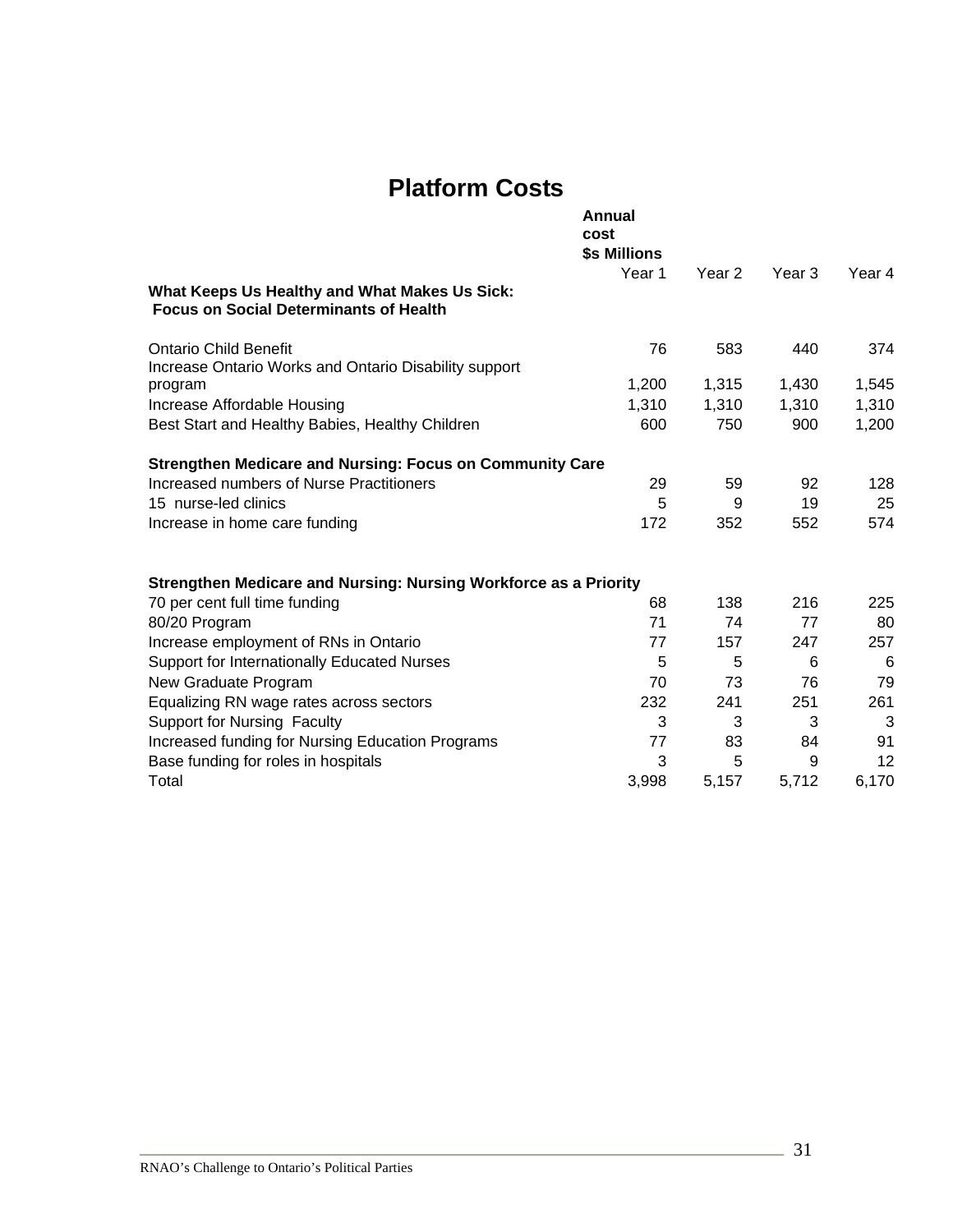## **References**

 $\overline{a}$ 

<sup>1</sup> Commission on Social Determinants of Health. (n.d.). *Interview with Professor Sir Michael Marmot*, *Chair of Commission on Social Determinants of Health.* Retrieved December 13, 2006, from http://www.who.int/social\_determinants/advocacy/interview\_marmot/en/index.html

 Evans, R., Barer, M., & Marmor, T. (Eds.). (1994). *Why Are Some People Healthy and Others Not? The Determinants of Health in Populations*. New York: Adine DeGruyter. 3

 Townsend, P., Davidson, N., & Whitehead, M. (Eds.). (1992). *Inequalities in Health: The Black Report and the Health Divide.* London: Penguin Books. 4

<sup>4</sup> Marmot, M., & Wilkinson, R. (Eds.). (1999). *Social Determinants of Health*. Oxford: Oxford University Press.

5 Crombie, I., Irvine, L., Elliott, L., & Wallace, H. (2005). *Closing the Health Inequalities Gap: An International Perspective.* Copenhagen: World Health Organization European Office for Investment in Health and Development.

6 Federal, Provincial and Territorial Advisory Committee on Population Health. (1994). *Strategies for Population Health: Investing in the Health of Canadians.* Ottawa: Health Canada.<br><sup>7</sup> Canadian Public Health Association. (1997). *Health Impacts of Social and Economic Conditions:* 

*Implications for Public Policy.* Ottawa: Author.

 Raphael, D. (Ed.). (2004). *Social Determinants of Health: Canadian Perspectives.* Toronto: Canadian Scholars' Press Inc.

 $\degree$  Canadian Institute for Health Information. (2004). Improving the Health of Canadians. Ottawa: Author. <sup>10</sup> Ontario Prevention Clearinghouse. (2006). *The Case for Prevention: Moving Upstream to Improve Health for all Ontarians*. Toronto: Author.

<sup>11</sup> O'Hara, P. (2005). *Creating Social and Health Equity: Adopting an Alberta Social Determinants of Health Framework. Edmonton: Edmonton Social Planning Council.* 

<sup>12</sup> Interior Health Authority. (2006). *Beyond Health Service and Lifestyle: A Social-Determinants Approach to Reporting on the Health Status of the Interior Health Population. Kelowna, B.C.: Author.* 

<sup>13</sup> Bernier, N. (2006). Quebec's Approach to Population Health: An Overview of Policy Content and Organization. *Journal of Public Health Policy*, 27 (1), 22-37.

<sup>14</sup> Canadian Institutes for Health Information. (2004). *Improving the Health of Canadians*. Ottawa: Author, 81.<br><sup>15</sup> CIHI, *Improving the Health of Canadians*, . 85.

<sup>16</sup> CIHI, *Improving the Health of Canadians*, 97.<br><sup>17</sup> CIHI, *Improving the Health of Canadians*, 26.<br><sup>18</sup> Wilkins, R., Houle, C., Berthelot, J., & Ross, N. (2000). The Changing Health Status of Canada's Children. *ISUMA, Canadian Journal of Policy Research. Autumn*, *1* (2), 59.

19 Yalnizyan, A. (2007). *The Rich and the Rest of Us: The Changing Face of Canada's Growing Gap*. Toronto: Canadian Centre for Policy Alternatives.

20 Social Determinants of Health Across the Life-Span Conference. (2003). *Strengthening the Social Determinants of Health: The Toronto Charter for a Healthy Canada*. Retrieved December 13, 2006, from http://www.socialjustice.org/subsites/conference/torontoCharterfinal.pdf. 21 Commission on the Social Determinants of Health. (2005). *Towards a Conceptual Framework for* 

Analysis and Action on the Social Determinants of Health. Geneva: World Health Organization, 5.<br><sup>22</sup> World Health Organization. (1946). Constitution of the World Health Organization. London: Author.<br><sup>23</sup> World Health Organ

<sup>24</sup> United Nations (1966). International Covenant on Economic, Social and Cultural Rights. Retrieved December 13, 2006 from http://www.unhchr.ch/html/menu3/b/a\_cescr.htm. 25 Romanow, R. (2002). *Building on Values: The Future of Health Care in Canada—Final Report*.

Saskatoon: Commission on the Future of Health Care in Canada, xvi.

26 Health Council of Canada. (2005). *Health Care Renewal in Canada: Accelerating Change*. Toronto: Author, 8.

27 National Council of Welfare (2006). *Poverty Profile, 2002 and 2003*. Ottawa: Author, 24.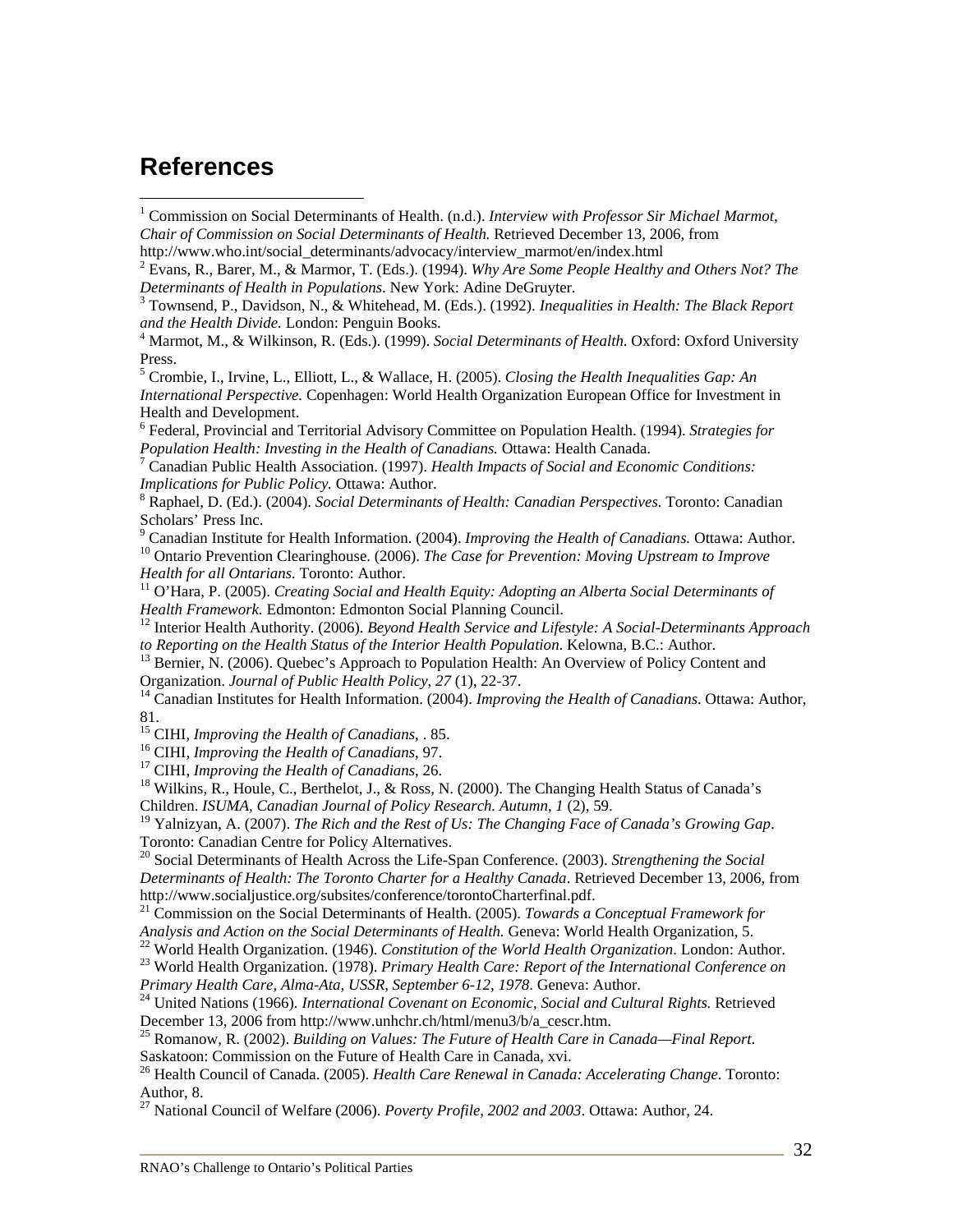28 Canadian Centre for Policy Alternatives. (2006). *Ontario Alternative Budget 2006: We Can't Afford Poverty.* Ottawa: Author, 11.

29 Morissette, R., & Picot, G. (2005). *Low-Paid Workers and Economically Vulnerable Families over the Last Two Decades.* Ottawa: Statistics Canada, 24.<br><sup>30</sup> Ministry of Finance. (2007). *2007 Ontario Budget: Investing in People Expanding Opportunity*. Toronto:

Author, 12.

31 Campaign 2000, Centre for Public Justice, & Workers' Action Centre. (2006). *Working, Yet Poor in Ontario.* Toronto: Author, 2. Retrieved April 30, 2007 from http://www.campaign2000.ca/res/fs/WorkingYetPoorOntario.pdf.

<sup>32</sup> Office of the Provincial Auditor of Ontario. (2004). 2004 Annual Report. Toronto: Author, 238-255.<br><sup>33</sup> Office of the Auditor General of Ontario. (2006). 2006 Annual Report. Toronto: Author, 308-313.<br><sup>34</sup> Berinstein,

*Income Security*. Brief to the Task Force on Modernizing Income Security for Working-Age Adults. Toronto: Workers' Action Centre and Parkdale Community Legal Services. Retrieved April 30, 2007 from http://www.workersactioncentre.org.

 $35$  Ontario Works rates in 2006, for example, are less than 65 per cent of what they were in 1993 when adjusted for inflation. See Canadian Centre for Policy Alternatives (2006). *Ontario Alternative Budget 2006-2007: We Can't Afford Poverty.* Ottawa: Author, 5-6. 36 In 2005 in Ontario, welfare income for single employable people was at 34 per cent of the poverty line,

persons with a disability at 58 per cent of the poverty line, lone parents with one child at 56 per cent of the poverty line, and couples with two children at 50 per cent of the poverty line. See National Council of Welfare (2006). *Welfare Incomes 2005***.** Ottawa: Author, 75.<br><sup>37</sup> Toronto Public Health. (2006). *Weekly Cost of the Nutritious Food Basket in Toronto (May 2006).* 

Toronto: Author, 2. Retrieved December 13, 2006 from http://www.toronto.ca/health/food\_basket.htm. 38 Northwestern Health Unit. (2005). *The Cost of Eating in the Kenora-Rainy River Districts*. Kenora: Author. Retrieved December 13, 2006 from http://www.nwhu.on.ca/programs/health-promotion-cdpnutrition.php.

 $39 \text{ Vozoris}, \text{N.}, \&$  Tarasuk, V. (2003). Household Food Insufficiency is Associated with Poorer Health. *Journal of Nutrition. 133*(1), 120-126. 40 Vozoris & Tarasuk, 120.

<sup>41</sup> Cook, J., Frank, D., Berkowitz, C., Black, M. et al. (2004). Food Insecurity is Associated with Adverse Health Outcomes among Human Infants and Toddlers. *Journal of Nutrition.* 134(6), 1432-1438.

<sup>42</sup> Daily Bread Food Bank. (2005). Who's Hungry: 2005 Profile of Hunger in the GTA. Toronto: Author, 8.<br><sup>43</sup> Daily Bread Food Bank. (2006). Who's Hungry: 2006 Profile of Hunger in the GTA. Toronto: Author, 10.

44 Kirkpatrick, S., & Tarasuk, V. (2003). The Relationship Between Low Income and Household Food

Expenditure Patterns in Canada. *Public Health Nutrition.* 6(6), 589-597.<br><sup>45</sup> Vozoris, N., Davis, B., & Tarasuk, V. (2002). The Affordability of a Nutritious Diet for Households on<br>Welfare in Toronto. *Canadian Journal of* 

<sup>46</sup> McIntyre, L., Glanville, N., Raine, K., Dayle, J., Anderson, B., & Battaglia, N. (2003). Do low-income Lone Mothers Compromise their Nutrition to Feed their Children? *Canadian Medical Association Journal.*

*168*(8), 686-691.<br><sup>47</sup> Canadian Centre for Policy Alternatives. (2006). *Ontario Alternative Budget 2006-2007: We Can't Afford Poverty.* Ottawa: Author, 12.<br><sup>48</sup> National Canadia CNV 15. (2006). We we we

*As*<br>Afford Pouncil of Welfare (2006). *Welfare Incomes 2005*. Ottawa: Author, 87.<br><sup>49</sup> Office of the Auditor General of Ontario. (2006). 2006 Annual Report. Toronto: Author, 263-268.

<sup>50</sup> Marin, A. (2006). *Losing the Waiting Game: Investigation into Unreasonable Delay at the Ministry of Community and Social Services' Ontario Disability Support Program's Disability Adjudication Unit.*  Toronto: Office of the Ombudsman.

51 Shartel, S., Cowan, L., Khandor, E., & German, B. (2006). *Failing the Homeless: Barriers in the Ontario Disability Support Program for Homeless People with Disabilities*. Toronto: Street Health Community Nursing Foundation. Retrieved April 30, 2007 from http://www.streethealth.ca/Downloads/FailFull.pdf. 52 Shartel et al., 31.

53 Shapcott, M. (2006). *Ontario Pre-Budget Submission 2007: Ontarians Cannot Find Affordable Homes for 14 Pennies a Day.* Toronto: Wellesley Institute, 2.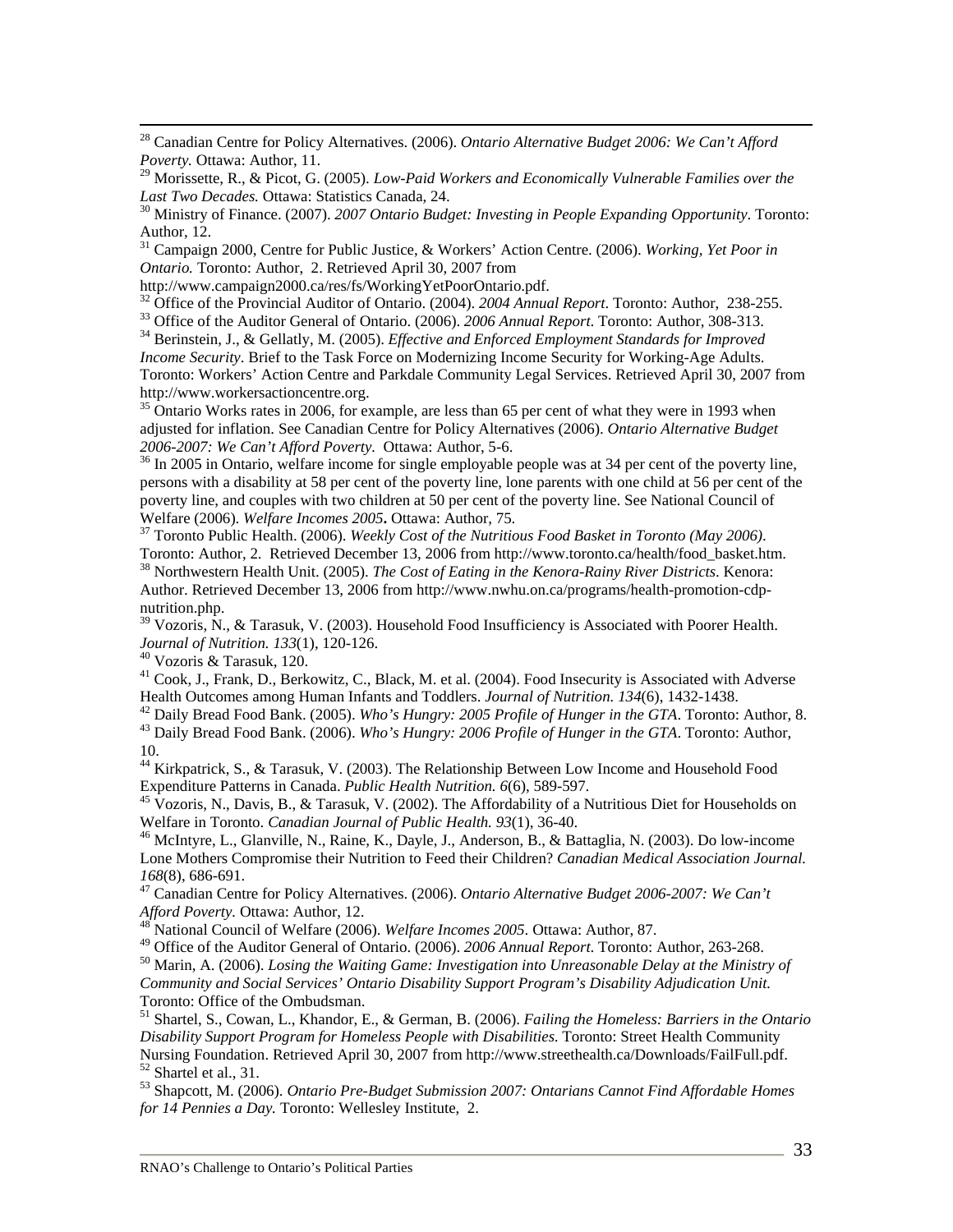<sup>54</sup> Ontario Non-Profit Housing Association and Co-operative Housing Federation of Canada. (2005). *Where's Home? 2005: A Picture of Housing Needs in Ontario.* Toronto: Author. Retrieved December 13, 2006 from

http://www.onpha.on.ca/affordable\_housing\_initiatives/fight\_resources/doc/whereshome\_2005.pdf.<br><sup>55</sup> There is also strong evidence to show that even among those who have a home, there can be health risks

within the home related to biological, chemical, or physical exposures. Substandard housing is a concern as exposure to lead, asbestos, radon, mould, house dust mites, cockroaches, volatile organic compounds, heat, and cold can compromise health. See Moloughney, B. (2004). *Housing and Population Health—The State of Current Knowledge*. Ottawa: Canadian Population Health Initiative and Canada Mortgage and Housing Corporation, 9-11.

56 Canadian Centre for Policy Alternatives.(2006). *Ontario Alternative Budget 2006: We Can't Afford Poverty.* Ottawa: Author, 19.<br><sup>57</sup> Shapcott, M. (2006). *Framework for the Blueprint to End Homelessness in Toronto*. Toronto: Wellesley

Institute, iv.

<sup>58</sup> Paying more than 30 per cent of gross income on rent is considered unaffordable. See Ontario Non-Profit Housing Association. (2006). *ONPHA's 2006 Report on Waiting List Statistics for Ontario.* Toronto: Author, 3.

59 Shapcott, M. (2006). *Ontario Pre-Budget Submission 2007: Ontarians Cannot Find Affordable Homes* 

*for 14 Pennies a Day.* Toronto: Wellesley Institute, 1.<br><sup>60</sup> Hwang, S. (2000). Mortality Among Men Using Homeless Shelters in Toronto, Ontario. *JAMA 283*(16), 2152-2157.

61 Cheung, A. & Hwang, S. (2004). Risk of Death Among Homeless Women: A Cohort Study and Review of the Literature. *Canadian Medical Association Journal, 170* (8), 1243-1247. 62 Meyers, A. Frank, D. Roos, N. et al. (1995). Housing Subsidies and Pediatric Undernutrition. *Archives of* 

*Pediatric & Adolescent Medicine, 149*(10), 1079-1084.<br><sup>63</sup> Meyers, A., Cutts, D., Frank, D. et al. (2005). Subsidized Housing and Children's Nutritional Status:<br>Data from a Multisite Surveillance Study. *Archives of Pedia* 

<sup>64</sup> Keating, D., & Hertzman, C. (Eds.). (1999). *Developmental Health and the Wealth of Nations: Social, Biological and Educational Dynamics. New York: Guilford.* 

<sup>65</sup> Forrest, C., & Riley, A. (2004). Childhood Origins of Adult Health: A Basis for Life-Course Health Policy. *Health Affairs, 23*(5), 155-164.<br><sup>66</sup> CIHI, *Improving the Health of Canadians*, 52. <sup>67</sup> Dobson, R. (2006). Poorest Children Under 10 are 40% More Likely to Die Than the Richest. *British* 

*Medical Journal, 332 (7542), 627.*<br><sup>68</sup> Cook, J., Frank, D., Berkowitz, C. et al. (2002). Welfare Reform and the Health of Young Children: A

Sentinel Survey in 6 U.S. Cities. *Archives of Pediatric & Adolescent Medicine*. 156(7): 678-684.<br><sup>69</sup> Canadian Public Health Association. (1997). *Health Impacts of Social and Economic Conditions: Implications for Publi* 

<sup>70</sup> Ontario Public Health Association. (2004). *Public Health Responds to the Challenge to Reduce Poverty and Enhance Resiliency in Children and Youth. Toronto: Author.* 

<sup>71</sup> McKeown, D. (2006). *Impact of Poverty on Children's Current and Future Health*. Toronto: Toronto Public Health. Retrieved from

http://www.toronto.ca/legdocs/2006/agendas/committees/hl/hl060914/it001.pdf. 72 Income Security Advocacy Centre. (2007). *Ontario Child Benefit: Questions and Answers.* Toronto: Author. Retrieved April 30 from http://www.incomesecurity.org/documents/ISAC-OCB-qandA-april07-

web.doc.<br><sup>73</sup> Canadian Institute for Health Information. (2004). *Improving the Health of Canadians*, 54.<br><sup>74</sup> Olds, D., Eckenrode, J., et al. (1997). Long-term Effects of Home Visitation on Maternal Life Course and<br>Child

<sup>75</sup> Olds, D., Henderson, C., et al. (1998). Long-Term Effects of Nurse Home Visitation on Children's Criminal and Antisocial Behavior: 15-year follow-up of a Randomized Control Trial. *JAMA, 280* (14), 1238-1244.

76 CIHI, *Improving the Health of Canadians*, 55.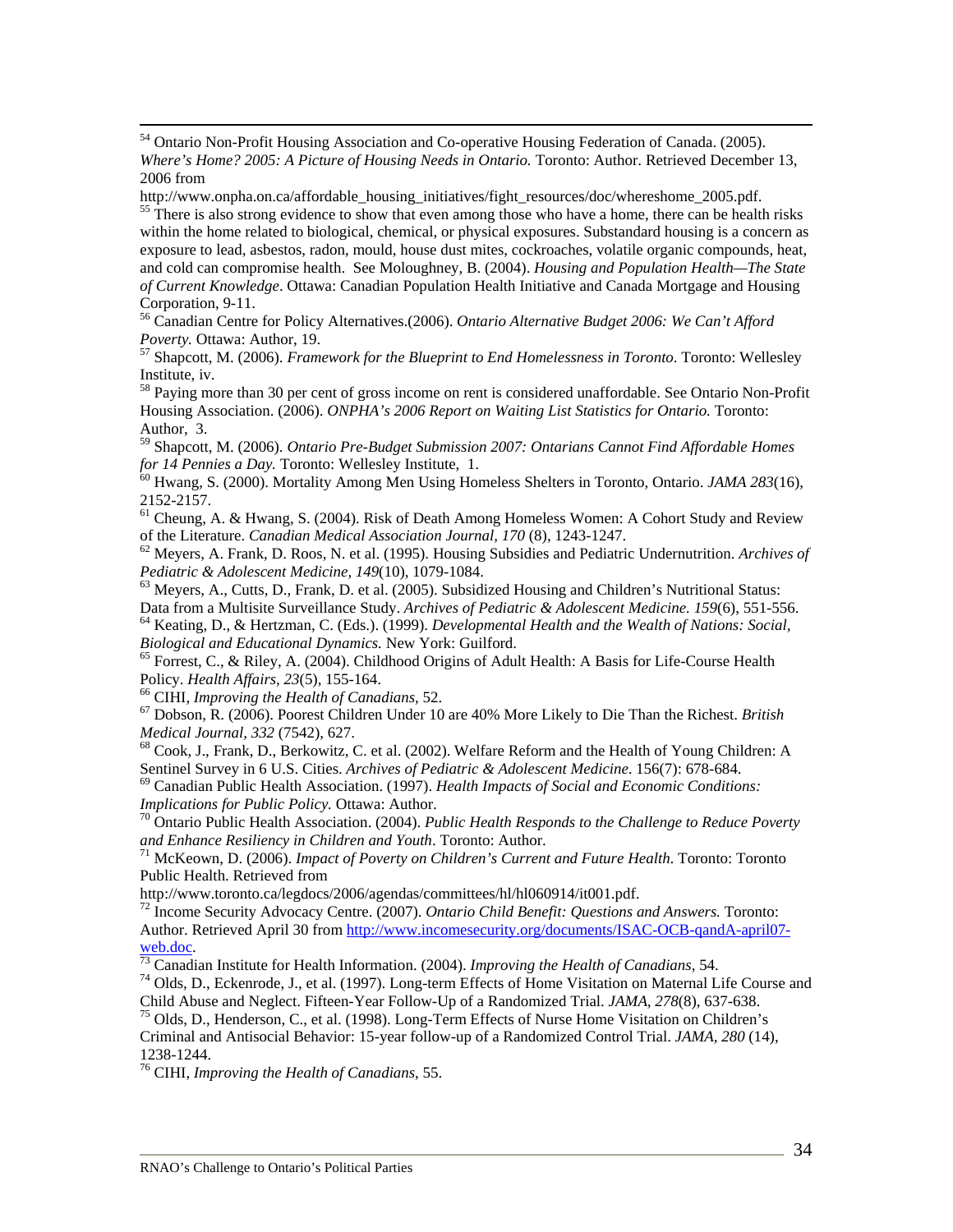77 Ontario Coalition for Better Child Care and Ontario Municipal Social Services Association.(2006). *Investing in Children is an Investment in Our Future: Calling Upon the Government to Uphold the Federal-Provincial Early Learning & Child Care Agreement 2005-10*. Toronto: Author, 3. 78 OCBCC and OMSSA, 4.

79 Prüss-Üstün, A., & Corvalán, C. (2006), *Preventing Disease Through Healthy Environments: towards an estimate of the environmental burden of disease*, World Health Organization, 9. 80 Ibid, 9.

81 Ibid, 76.

82 Environment Canada. (2006), *Health, Environment and the Economy*, July 13. Retrieved December 21, 2006, from <u>http://www.ec.gc.ca/cleanair-airpur/default.asp?lang=En&n=D8331ABC-1</u>.<br><sup>83</sup> Finkelstein, M. M., Jerrett, M., & Sears, M. R. (2005). Environmental inequality and circulatory disease

mortality. *Journal of Epidemiology and Community Health, 59*, 481-487*.* Concludes that some of the social gradient in circulatory mortality is due to environmental exposure to background and traffic pollution.

<sup>84</sup> Finkelstein, M. M., Jerrett, M., DeLuca, P., Finkelstein, M., Verma, D. K., Chapman, K., et al. (2003), Relation between income, air pollution and mortality: a cohort study. *Canadian Medical Association Journal, 169* (5), 397-402.<br><sup>85</sup> Smargiassi, A., Berrada, K., Fortier, I., & Kosatsky, T. (2006). Traffic intensity, dwelling value, and

hospital admissions for respiratory disease among the elderly in Montreal (Canada): a case-control analysis.<br>Journal of Epidemiology and Community Health, 60 (6), 507-512.

<sup>86</sup> Cruikshank, K., & Bouchier, N. B. (2004). Blighted Areas and Obnoxious Industries: Constructing Environmental Inequality on an Industrial Waterfront, Hamilton, Ontario, 1890–1960. *Environmental History, 9*(3).<br><sup>87</sup> Martins, M. C., Fatigati, <u>F. L., Vespoli, T. C., Martins, L. C., Pereira, L. A., Martins, M. A., et al. (2004),</u>

Influence of socioeconomic conditions on air pollution adverse health effects in elderly people: an analysis of six regions in Sao Paulo, Brazil. Journal of Epidemiology and Community Health, 58 (1), 41-46.

<sup>88</sup> Some research on environmental inequality is referenced at Scorecard: The Pollution Information Site (2005)*Environmental Inequality: Assessing the Evidence*, Retrieved January 5, 2007, from

http://www.scorecard.org/env-releases/def/ej\_evidence.html. 89 Ontario Medical Association. (2005). *Illness Costs of Air Pollution: 2005-2026 Health and Economic Damage Estimates*, June. These cost estimates included lost productivity, health-care costs, pain and suffering, and loss of life.

90 Ontario Clean Air Alliance. (2006). *An End to Dirty Power: a real plan to achieve a true coal phase out*. Toronto: Author, 4-6.

91 Ontario Clean Air Alliance, *An End to Dirty Power: a real plan to achieve a true coal phase out*, 4.

 $92$  Hydro power may be very environmentally destructive, as was the case of James Bay, but other projects are comparatively benign, such as a project to raise the flow of water used for power in Niagara Falls. 93 See Natural Resources Canada. (2006). *About Earth and Geothermal Energy.* Retrieved May 1, 2007

from http://www.canren.gc.ca/tech\_appl/index.asp?CaID=3. <sup>94</sup> Because producers and consumers of energy do not have to pay for the damage that they do to the environment, they are effectively receiving a subsidy to pollute.

<sup>95</sup> The report concluded that Ontario had combined heat and power potential in 2020 of 16,514 MW, while Ontario's peak consumption in 2005 was 26,160. See Ontario Clean Air Alliance. (2007). *Rolling the Dice: A Review of the Ontario Power Authority's High-Risk Strategy to Meet Our Electricity Needs.* Toronto: Author, 13-17.<br><sup>96</sup> Ontario Clean Air Alliance, *An End to Dirty Power: a real plan to achieve a true coal phase out*, 4-6.

<sup>97</sup> Ontario Clean Air Alliance. (2007). *Rolling the Dice: A Review of the Ontario Power Authority's High-*

*Risk Strategy to Meet Our Electricity Needs.* Toronto: Author.

98 Organization for Economic Cooperation and Development data: see

http://www.oecd.org/document/29/0,2340,en\_2649\_34295\_1894685\_1\_1\_1\_1,00.html. 99 Ibid.

<sup>100</sup> See TD Economics (2007). *Market-based solutions to protect the environment*. Retrieved March 22, 2007 from http://www.td.com/economics/special/bc0307 env.pdf.

<sup>101</sup> Quebec is implementing a carbon tax. See Rhéal Séguin (2006, June 16). Quebec unveils carbon tax. *Globe and Mail.* Retrieved May 2, 2007 from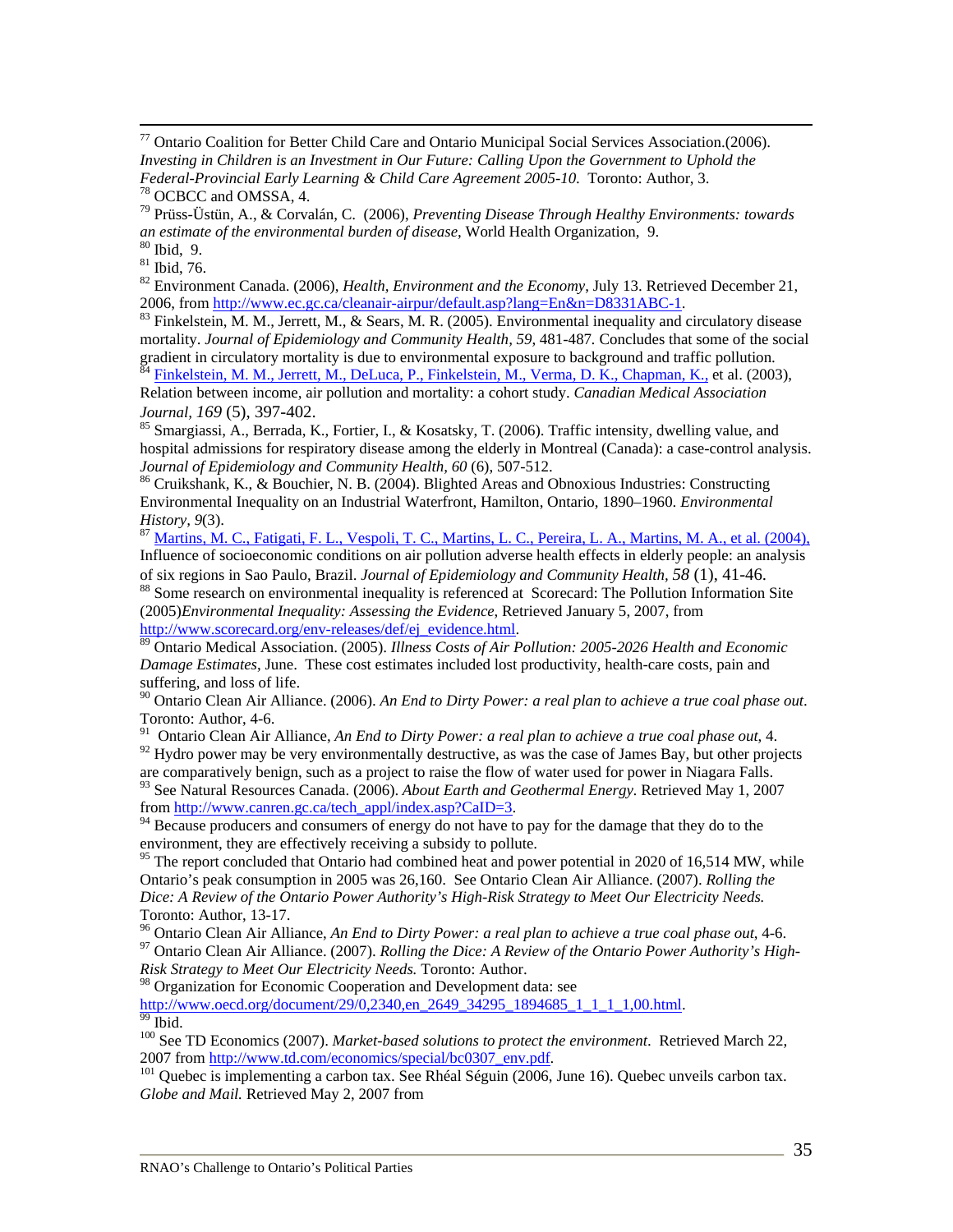http://www.theglobeandmail.com/servlet/story/LAC.20060616.QUEBKYOTO16/TPStory/National) , and the concept is promoted by major environmental organizations such as the David Suzuki Foundation. See David Suzuki Foundation. (2006). *Carbon tax makes sense for Canada – US has had one for years.* Retrieved May 1, 2007 from http://www.davidsuzuki.org/WOL/News\_Releases/web\_of\_life06150601.asp. Some are promoting a cap-and-trade system in which a quota of emissions is set and divided among emitters by some means (such as an auction), and then the right to emit is bought and sold. In the case of

both carbon taxes and cap-and-trade systems, the emitter must pay a price for any additional unit of gas released, and this would act as an incentive to reduce emissions.

102 Canadian Association of Physicians for the Environment. (2006). *A New and Improved CEPA*. Toronto: Author, 3.

103 Environmental Defence. (November 2005). *Toxic Nation: A Report on Pollution in Canadians*. Toronto: Author.

<sup>104</sup> Environmental Defence. (June 2006). *Polluted Children, Toxic Nation: A Report on Pollution in Canadian Families*. Toronto: Author.

<sup>105</sup> Environmental Defence. (January 2007). *Toxic Nation: On Parliament Hill: A Report on Pollution in Four Canadian Politicians.* Toronto: Author.

<sup>106</sup> Pollution Watch. (2006). *Reforming the Canadian Environmental Protection Act: Submission to the Parliamentary Review of CEPA, 1999. Toronto: Author.* 

<sup>107</sup> Environmental Defence, *Polluted Children, Toxic Nation: A Report on Pollution in Canadian Families,* 7-9.

108 Cooper, K. et al. (2000). *Environmental Standard Setting and Children's Health*. Toronto: Canadian Environmental Law Association and Ontario College of Family Physicians, 30-36.

109 Government of Canada. (2006). *Children's Health and the Environment in North America: A First Report on Available Indicators and Measures-Country Report*: *Canada.* Ottawa: Author, 20. Retrieved January 4, 2007, from http://www.cec.org/files/PDF/POLLUTANTS/CountryReport-Canada-CHE\_en.pdf.<br><sup>110</sup> Wigle, D. T. (2003). *Child Health and the Environment*. Oxford: Oxford University Press, 75.<br><sup>111</sup> Canadian Partnership

*Health and the Environment: A Primer*. Toronto: Author, 21.<br><sup>112</sup> This recommendation supports the Priorities for Ontario recommendations on toxics. See

http://www.prioritiesforontario.ca/toxics, retrieved May 3, 2007.<br><sup>113</sup> Oraclepoll Research. (2007). *Survey Report Prepared for Pesticide Free Ontario & The Canadian Association of Physicians for the Environment. Polling* 

<sup>114</sup> Sanborn, M., Cole, D., Kerr, K., Vakil, C., Sanin, L.H., & Bassil, K. (2004). *Pesticides Literature Review*. Toronto: Ontario College of Family Physicians.

<sup>115</sup> Solomon, G., Ogunseitan, O.A., & Kirsch, J. (2000). *Pesticides and Human Health: A Resource for Health Care Professionals*. Los Angeles: Physicians for Social Responsibility and Californians for Pesticide Reform.

<sup>116</sup> The EPA encourages manufacturers to refer to "inert ingredients" as "other ingredients" because an inert classification does not mean non-toxic. See US Environmental Protection Agency. (2006). *Inert (other) Ingredients in Pesticide Products*. Retrieved June 19, 2006 from http://www.epa.gov/opprd001/inerts/. 117 Attorney General of New York. (1996). *The Secret Hazards of Pesticides: Inert Ingredients*. New York:

Author.

118 Are "Inert" Ingredients in Pesticides Really Benign? (1999). *Journal of Pesticide Reform, Summer, (19)*2, 8.

119 Tuormaa, T. (2006). *The Adverse Effects of Agrochemicals on Reproductive Health*. West Sussex: Foresight, the Association for the Promotion of Preconceptual Care. Retrieved June 19, 2006 from http://www.foresight-preconception.org.uk/booklet\_agro.htm.<br><sup>120</sup> Steingraber, S. (2005). *The Precautionary Principle vs. Regulation: Are We Living in a Chemical Stew?* 

Keynote address at 9<sup>th</sup> Annual Conference on Women's Health and the Environment. Retrieved June 19, 2006 from http://www.hfp.heinz.org/programs/wc 2005/keynote sandra steingraber 2005.html.

<sup>121</sup> In the US, 50 per cent of bankruptcies were due in part to medical expenses. See Himmelstein, D., Warren, E., Thorne, D., & Woolhander, S. (2005). Illness and Injury as Contributors to Bankruptcy. *Health Affairs Web Exclusive W5,* 63Retrieved March 22, 2007 from

http://www.pnhp.org/bankruptcy/Illness%20&%20Injury%20as%20Contributors%20to%20Bankruptcy.pdf

.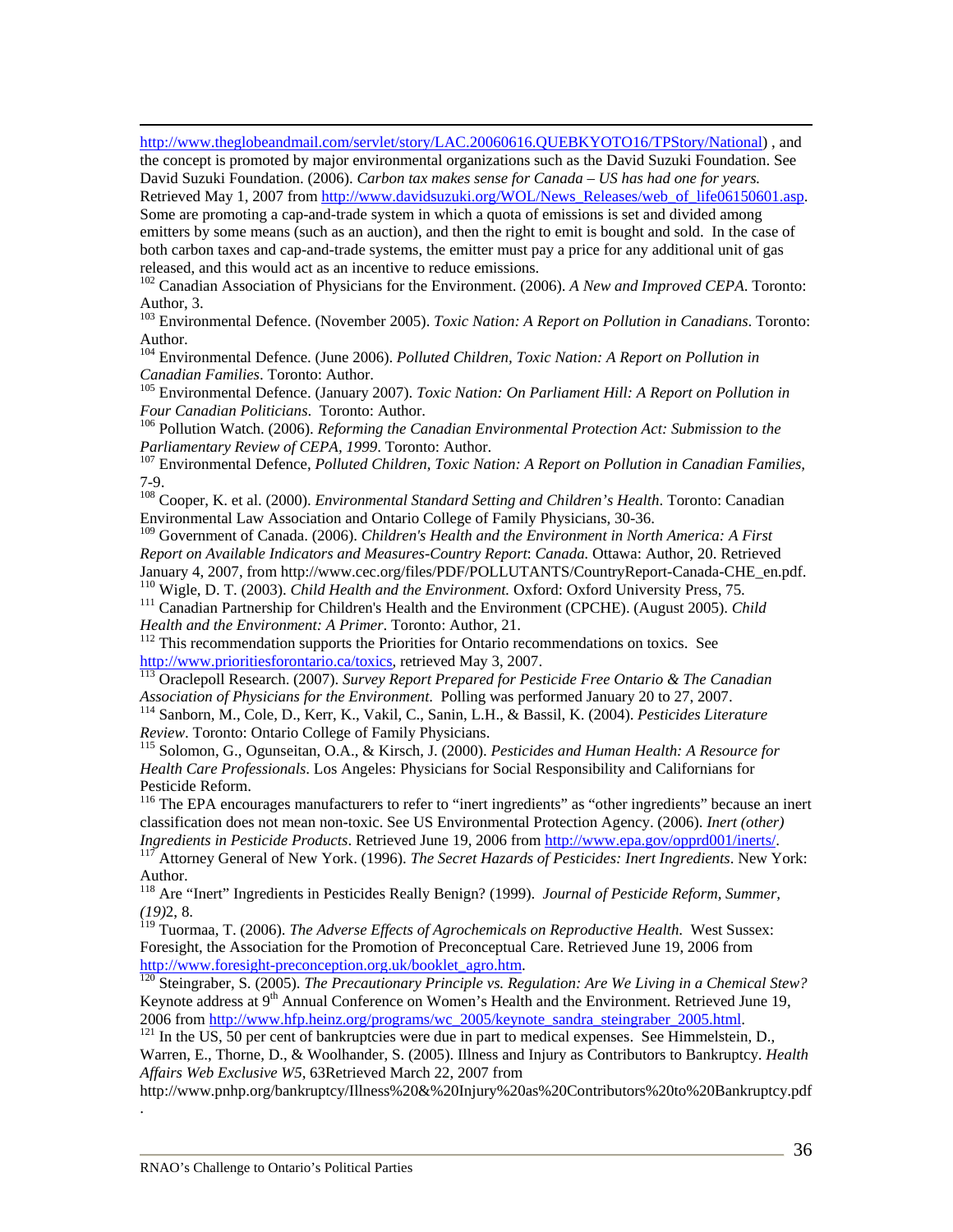<sup>122</sup> Tuohy, C. H., Flood, C., & Stabile, M. (2004). How does private financing affect public health care systems? Marshaling the evidence from OECD nations. *Journal of Health Politics, Policy and Law*, *29*(3), 359-396.

123 Besley, T. et al. (1998). Public and private health insurance in the UK. *European Economic Review*,

42(3-5), 491-497.<br><sup>124</sup> Duckett, S. J. (2005). Private care and public waiting. *Australian Health Review*, 29(1), 87-93.<br><sup>125</sup> Woolhandler, S., Campbell, T., & Himmelstein, D.U. (2003). Cost of Health Care Administration

<sup>126</sup> Himmelstein, D., Woolhandler, S., & Wolfe, S. (2004). Administrative waste in the U.S. health care system in 2003: The cost to the nation, the states and the District of Columbia, with state-specific estimates

of potential savings. *International Journal of Health Services, 34* (1), 79-86.<br><sup>127</sup> Woolhandler, S., Campbell, T., & Himmelstein, D. U. (2003). Cost of Health Care Administration in the<br>United States and Canada. *New En* 

<sup>128</sup> Himmelstein, D. U., et al. (1999). Quality of Care in Investor-Owned vs. Not-for-Profit HMOs. *Journal of the American Medical Association, 282*(2), 159-163.

<sup>129</sup>Garg, P. P., et al. (1999). Effect of the Ownership of Dialysis Facilities on Patients' Survival and Referral for Transplantation. *New England Journal of Medicine*,  $341(2)$ , 1653-60.

<sup>130</sup> Rosenau, P. V., & Linder, S. H. (2003). A comparison of the performance of for-profit and nonprofit health provider performance in the United States. *Psychiatric Services, (54)*2,183-187.<br><sup>131</sup> Rosenau, P. V., & Linder, S.H. (2003). Two decades of research comparing for-profit health provider

performance in the United States. *Social Science Quarterly, 84*(2), 219-241.<br><sup>132</sup> Schneider, E. C., Zaslavsky, A. M., & Epstein, A. M. (2005). Quality of care in for-profit and not-for-

profit health plans enrolling Medicare beneficiaries. *American Journal of Medicine, 118*, 1392-1400.<br><sup>133</sup> Devereaux, P. J., et al. (2002). A systematic review and meta-analysis of studies comparing mortality

rates of private for-profit and private not-for-profit hospitals. *Canadian Medical Association Journal*,

<sup>134</sup> Devereaux, P. J., et al. (2002). Comparison of mortality between private for-profit and private not-forprofit hemodialysis centers: A systematic review and meta-analysis. *Journal of the American Medical* 

<sup>135</sup> Devereaux, P. J., Heels-Andell, D., Lacchetti, C., Haines, T., Burns, K. E. A., Cook, D. J., et al. (2004). Payments for care at private for-profit and private not-for-profit hospitals: a systematic review and meta-<br>analysis. Canadian Medical Association Journal, 170 (12), 1817-24.

<sup>136</sup> The study was based on evidence from British Columbia. See McGregor, M. J., Cohen, M., McGrail, K., Broemeling, A. M., Adler, R. N., Schulzer, M., et al. (2005). Staffing levels in not-for-profit and for-profit long-term care facilities: Does type of ownership matter? *Canadian Medical Association Journal, 172,* 645- 649.

<sup>137</sup> This study is based on evidence from Manitoba. See Shapiro, E., and Tate, R. B. (1995). Monitoring the outcomes of quality of care in nursing homes using administrative data. *Canadian Journal of Aging, 14,*  755-768.

<sup>138</sup> McGregor, M. J., Tate, R. B., McGrail, K. M., et al. (2006). Care outcomes in long-term care facilities in British Columbia, Canada: Does ownership matter? *Medical Care*, *44*, 929-935.

139 McGrail, K. M., McGregor, M. J., Cohen, M., Tate, R. B., & Ronald, L. A. (2007). For-profit versus not-for-profit delivery of long-term care. *Canadian Medical Association Journal*, 176, 57-58.<br><sup>140</sup> Hillmer, M. P., Wodchis, W. P., Gill, S. S., Anderson, G. M., & Rochon, P. A. (2005). Nursing home

profit status and quality of care: Is there any evidence of an association? *Medical Care Research and Review*, 62 (2), 139-166.<br><sup>141</sup> Gould, E. (2007). Asking for Trouble: The Trade, Investment and Labour Mobility Agreement. Ottawa:

Canadian Centre for Policy Alternatives, 3.<br><sup>142</sup> Ebner, D. (2007, April 2). Alberta, BC court Ontario for Trade Deal. Globe and Mail.

<sup>143</sup> Pollock, A. M., Shaoul, J., & Vickers, N. (2002). Private finance and "value for money" in NHS hospitals: a policy in search of a rationale? *British Medical Journal*, 324, 1205-1209.

<sup>144</sup> Pollock, A. M., Player, S., & Godden, S. (2001). How private finance is moving primary care into corporate ownership. *British Medical Journal*, *322,* 960-963.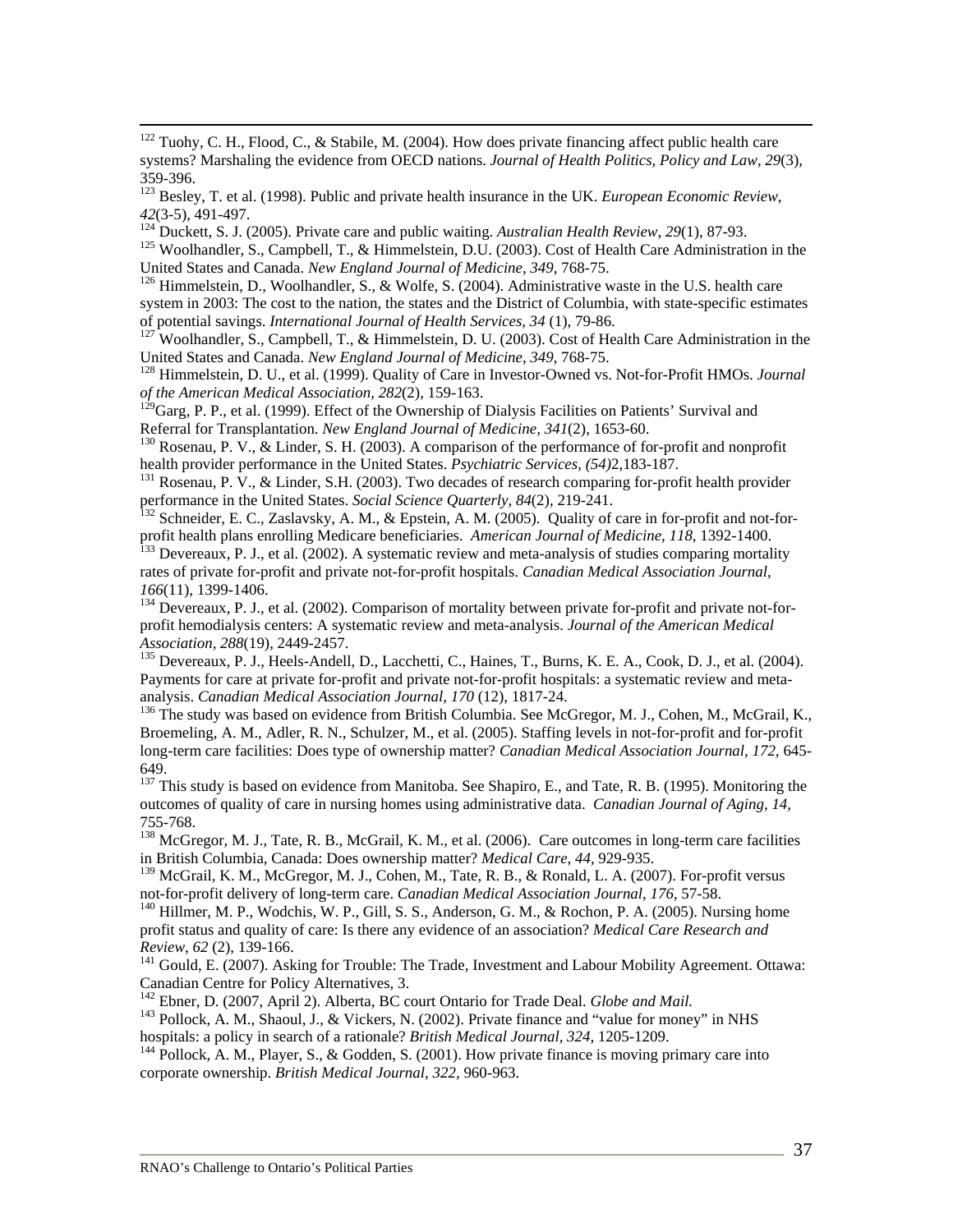<sup>145</sup> Gaffney, D., Pollock, A. M., Price, D., & Shaoul, J. (1999). A four-part series called The Private Finance Initiative: NHS capital expenditure and the private finance initiative – expansion or contraction? *British Medical Journal, 319,* 48-51.

<sup>146</sup> Auerbach, L., Donner, A., Peters, D., Townson, M., & Yalnizyan, A. (2003). *Funding Hospital*  <sup>147</sup> Report of the Auditor General. (1998). New Brunswick: Author.<br><sup>148</sup> Testimony from Dr. Allyson Pollock, cited in: CUPE. (2002). *Experts Tell Romanow Commission that* 

*Public Private Partnerships are not the Answer.* Ottawa: Canadian Union of Public Employees, 3.

<sup>149</sup> Association of Chartered Certified Accountants. (2004). Evaluating the Operation of PFI in Roads and Hospitals: Research Report No.l 84. Manchester: Author.

150 Infrastructure Ontario. (2006). *Hôpital Montfort: Project Construction Contract.* Toronto: Author. Clause 6.5. Retrieved May 7, 2007 from:<br>http://www.infrastructureontario.ca/en/projects/health/montfort/profile.asp.

<sup>151</sup> Canadian Centre for Policy Alternatives. (2007). Alternative Federal Budget 2007. Ottawa: Author, 83.<br><sup>152</sup>.Gilmour, H. & Park, J. (2003). Dependency, chronic conditions and pain in seniors. Statistics Canada,

*Supplement to Health Reports, 16, 21-31.*<br><sup>153</sup> Cabana, M. & Jee, S. (2004). Does continuity of care improve patient outcomes? *Journal of Family Practice, 53*(12), 974-980.<br><sup>154</sup> World Health Organization. (2005). The impact of chronic disease in Canada. Retrieved January 16,

2005 from: www.who.int/chp/chp/chronic\_disease\_report/media/canada.pdf<br>
<sup>155</sup> Bourbeau, J., Julien, M., Maltais, F., Rouleau, M., Beaupre, A., Begin, R., et al. (2003). Reduction of

hospital utilization in patients with chronic obstructive pulmonary disease: a disease-specific self-<br>management intervention. Archives of Internal Medicine, 163(5), 585-591.

<sup>156</sup> Sidorov, J. (2006). Reduced health care costs associated with disease management for chronic heart failure: a study using three methods to examine the financial impact of a heart failure disease management program among medicare advantage enrolees. *Journal of Cardiac Failure, 12*(8), 594-600.<br><sup>157</sup> Hui, E., Yang, H., Chan, L., Or, K., Lee, D., Yu, C., et al. (2006). A community model of group

rehabilitation for older patients with chronic heart failure: a pilot study. *Disability Rehabilitation, 28*(23), 1491-1497.

<sup>158</sup> Kimmelstiel, C., Levine, D., Perry, K., Patel, A., Sadaniantz, A., Gorham, N., et al. (2004). Randomized, controlled evaluation of short- and long-term benefits of heart failure disease management within a diverse provider network: the SPAN-CHF trial. *Circulation, 110*(11), 1450-1455.

<sup>159</sup> Hennell, S., Spark, E., Wood, B., & George, E. (2005). An evaluation of nurse-led rheumatology telephone clinics. *Musculoskeletal Care, 3*(4), 233-240.<br><sup>160</sup> Sciamanna, C., Avarez, K., Miller, J., Gary, T., & Bowen, M. (2006). Attitudes toward nurse

practitioner-led chronic disease management to improve outpatient quality of care. *American Journal of Medical Quality, 21*(6), 375-381.<br><sup>161</sup> Chan, M., Yee, A., Leung, E. & Day, M. (2006). The effectiveness of a diabetes nurse clinic in treating

older patients with type 2 diabetes for their glycaemic control. *Journal of Clinical Nursing, 15, 770-781*.<br><sup>162</sup> Denver, E., Barnard, M., Woolfson, R. & Earle, K. (2003). Management of uncontrolled hypertension in

a nurse-led clinic compared with conventional care for patient with type 2 diabetes. *Diabetes Care, 26*(8), 2256-2260.

<sup>163</sup> Uppal, S., Jose, J., Banks, P., Mackay, E. & Coates, A. (2004). Cost-effective analysis of conventional and nurse-led clinics for common otological procedures. *The Journal of Laryngology & Otology, 118*, 189- 192.

<sup>164</sup> Rafferty, J., Yau, G., Murchie, P., Campbell, N. & Ritchie, L. (2006). Cost-effectiveness of nurse led secondary prevention clinics for coronary heart disease in primary care: follow up of a randomized controlled trial. *British Medical Journal*, 330 (7493), 707-710.

<sup>165</sup> College of Nurses of Ontario. (2006). *Membership Statistics Report 2006*. Toronto: Author, 8.<br><sup>166</sup> Ibid, 8, and RNAO's calculations.<br><sup>167</sup> Statistics Canada and the Canadian Institute for Health Information. (2006

*National Survey of the Work and Health of Nurses*. 57. 168 Ibid , 66.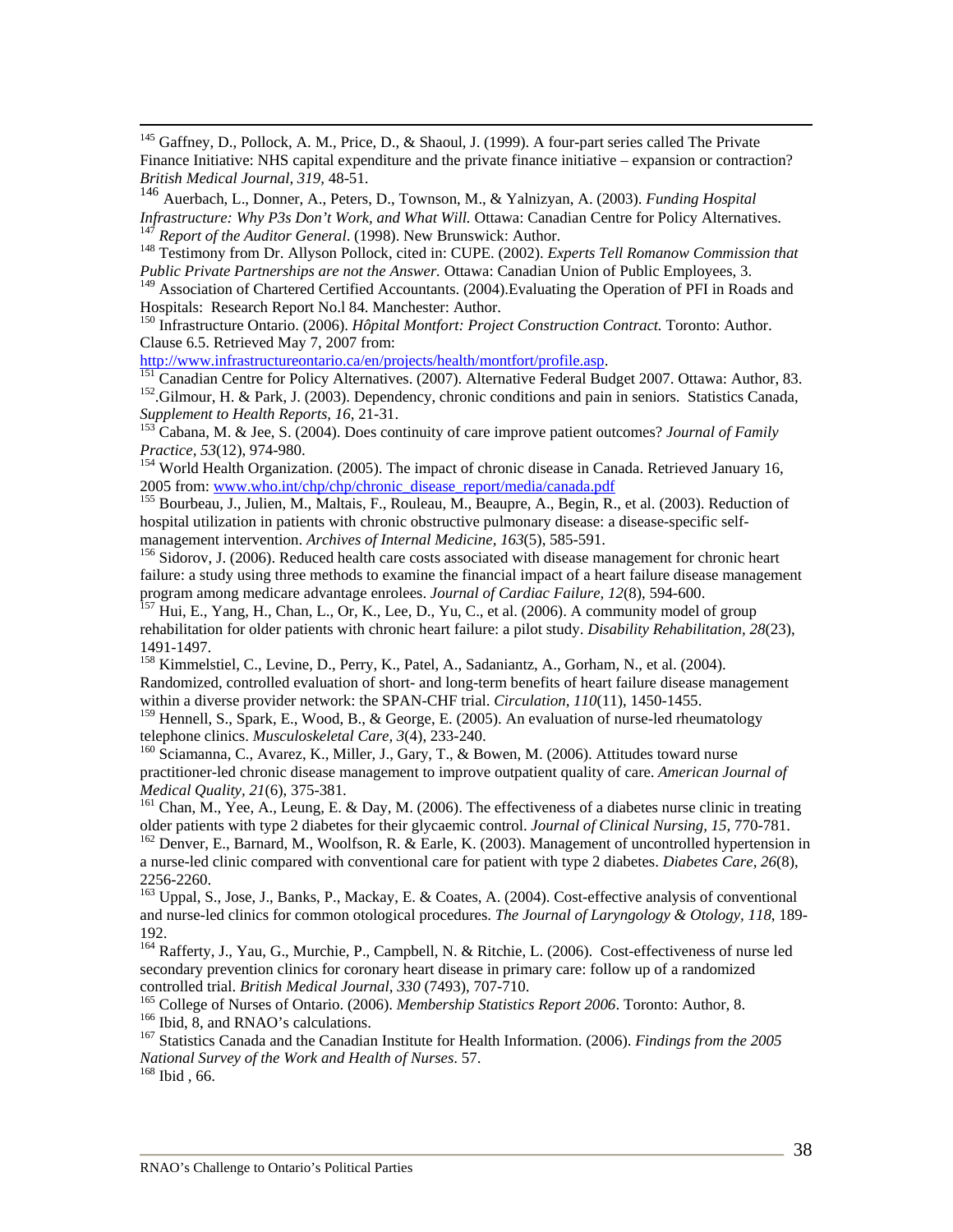<sup>169</sup> That gap of 13,708 was calculated for 2005, the latest year for which national data were available. RN data from Canadian Institute for Health Information's (CIHI) RN Database. Population data from CIHI's National Health Expenditure database. Calculations by RNAO.

<sup>170</sup> Estabrooks, C. A., Midodzi, W. K., Cummings, G. G., Ricker, K. L., & Giovannetti, P. (2005). The impact of hospital nursing characteristics on 30-day mortality. *Nursing Research*, 54 (2), 74-84.

<sup>t</sup> O'Brien-Pallas, L., Thomson, D., Hall, M. L., Pink, G., Kerr, M., Wang, S., et al. (2004). *Evidencebased standards for measuring nurse staffing and performance.* Ottawa: Canadian Health Services Research Foundation.

 $172$  Grinspun, D. (2003). Part-time and casual nursing work: The perils of health-care restructuring.

*International Journal of Sociology and Social Policy, 23* (8/9), 54-70.<br><sup>173</sup> College of Nurses of Ontario. (2006). *Membership Statistics Report 2006*. Toronto: Author, 9. Retrieved<br>May 3, 2007 from http://www.cno.org/ab

<sup>174</sup> Registered Nurses' Association of Ontario. (2005). *The 70 per cent solution: A progress report on increasing full-time employment for Ontario RNs.* Toronto: Author.

<sup>175</sup> Ibid, 27.<br><sup>176</sup> Baumann, A., Blythe, J., Cleverley, K., & Grinspun, D. (2006). *Educated and Underemployed: The Paradox for Nursing Graduands*. Hamilton: Nursing Health Services Research Unit.

<sup>177</sup> Bournes, D. A., Ferguson-Paré, M., & Miller, R. (2006). Human Becoming 80/20: An Innovative Employment Model for Nurses - Results of the First Evaluation Study.

<sup>178</sup> O'Brien-Pallas, L., Mildon, B., et al. (2006). The MOHLTC Late Career Nurse Funding Initiative Stretching to Success: Results of the Phase I Process Evaluation. Hamilton: Nursing Health Services Research Unit.

179 Nursing Health Services Research Unit. (2005). *Home Health Nurses in Ontario Fact Sheet.* Hamilton: Author.

<sup>180</sup> Cowan, M., Shapiro, M., Hays, R., Afifi, A., Vazirani, S., Ward, C., et al. (2006). The effect of a multidisciplinary hospitalist/physician and advanced practice nurse collaboration on hospital costs. *Journal of Nursing Administration 36*(2), 79-85.<br><sup>181</sup> DiCenso, A., & Matthews, S. (2005). Report on the Integration of Primary Health Care Nurse

Practitioners into the Province of Ontario. Executive Summary (revised)*.* Hamilton: IBM & McMaster

University*, 19. <sup>182</sup>* Calnan, R., & Fahey-Walsh, J. (2005). *Practice consultation initial report.* Prepared for the Canadian

<sup>183</sup> Norris, T., & Melby, V. (2006). The acute care nurse practitioner: challenging existing boundaries of emergency nurse in the United Kingdom. *Journal of Clinical Nursing 15*(3). 253-263.<br><sup>184</sup> Horrocks, S., Anderson, E., & Salisbury, C. (2002). Systematic review of whether nurse

practitioners working in primary care can provide equivalent care to doctors. *British Medical Journal, 324*, 819-823.

<sup>185</sup> Green, T., & Newcommon, N. (2006). Advancing nursing practice: the role of the nurse practitioner in an acute stroke program. *Journal of Neuroscientific Nursing*  $38(4 \text{ Suppl})$ ,  $328-330$ .

<sup>186</sup> Howie-Esquivel, J., & Fontaine, D. (2006). The evolving role of the acute care nurse practitioner in critical care. *Current Opinion n Critical Care 12*(6), 609-613.

<sup>187</sup> College of Nurses of Ontario. (2003). *Acute Care/Specialty Nurse Practitioner:* 

*Policy Issues Relevant to Regulation of the Role. Discussion Paper.* Toronto: Author. 188 Ferguson-Paré, M. (2005). A sabbatical journey of discovery: the liberation of nursing. *Nursing Leadership, 18* (4), 22-24.

189 Registered Nurses' Association of Ontario. Registered Nurse First Assists Fact Sheet. *Operating Room Nurses' Association of Ontario.*

190 RNFA Specialty Assembly Committee. (1996). *National RNFA Research Project Results*. Denver: Author.

191 Groetzsch, G. (2003). Why a RN first assistant? A look at the benefits… *Canadian Operating Room Journal 21*(2), 21-23.

 $192$  Cancer Care Ontario. (2006). Advance practice roles maximize health care resources and enhance access to cancer services. *Ontario Cancer News Archives.* Retrieved January 4, 2007 from

http://www.cancercare.on.ca/OntarioCancerNewsArchives/200605/index\_552.htm.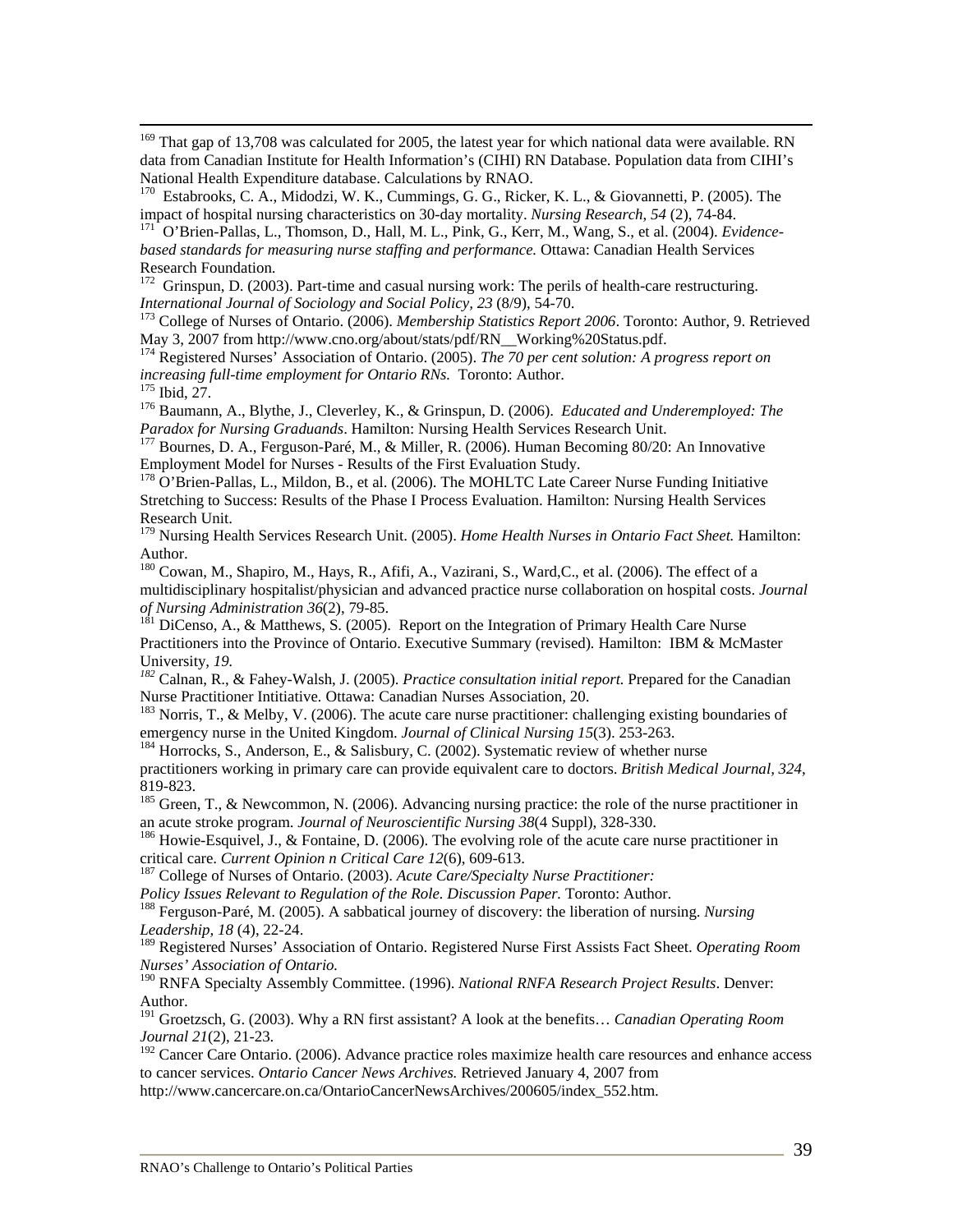<sup>193</sup> Cancer Care Ontario. (2006). Advance practice roles maximize health care resources and enhance access to cancer services. *Ontario Cancer News Archives.* Retrieved January 4, 2007 from

http://www.cancercare.on.ca/OntarioCancerNewsArchives/200605/index\_552.htm.

<sup>195</sup> MTCU, personal communication, May 2, 2005.

196 Rae, R. (2005). *Ontario: A Leader in Learning*. Toronto: Queen's Printer for Ontario, 54.

197 Ontario Confederation of University Faculty Associations. (January 2007). *Addressing the Quality Gap in Ontario's Post-Secondary Education: Brief to the Standing Committee on Finance and Economic Affairs*. Toronto: Author, 5. This document states that Ontario's ratio for universities was at least 15 per

cent worse than in any other jurisdiction in the country.

<sup>198</sup> Rae, R. (2005). *Ontario: A Leader in Learning*. Toronto: Queen's Printer for Ontario, 10.<br><sup>199</sup> Ibid. 88-89.

<sup>200</sup> Council of Ontario Universities. (November 2006). *University Access, Accountability, and Quality in the Reaching Higher Plan.* Toronto: Author.

<sup>201</sup> Canadian Nurses Association. (2002). *Advanced Nursing Practice: A National Framework (revised)*. Ottawa: Author.<br><sup>202</sup> MTCU, personal communication, May 2, 2007.

<sup>203</sup> World Health Organization. (2006). *World Health Report 2006: Working Together for Health.* Geneva: Author, 7.

<sup>204</sup> The WHO Region of the Americas, with 10 per cent of the global burden of disease, has 37 per cent of the world's health workers spending more than 50 per cent of the world's health financing, whereas the Africa Region has 24 per cent of the global burden of disease but only 3 per cent of health workers commanding less than 1 per cent of world health expenditure. See World Health Organization (2006). World Health Report 2006: Working Together for Health. Geneva: Author, 6-7.

205 Dugger, C. (2004, July 12). An Exodus of African Nurses Puts Infants and the Ill in Peril. *New York Times*.<br><sup>206</sup> A recent study from Kenya found that the cost of educating one nurse from primary school to college of

health sciences is US\$ 43,180; and for every nurse that emigrates, Kenya loses about US\$ 338,868 worth of returns from investments. See Kirigia, J., Gbary, A., Muthuri, L, et al. (2006). The Cost of Health<br>Professionals' Brain Drain in Kenya. *BMC Health Services Research*. 6, 89.

<sup>207</sup> World Health Organization. (2006). *World Health Report 2006: Working Together for Health.* Geneva: Author.

208 International Council of Nurses. (2001). *Position Statement: Ethical Nurse Recruitment.* Geneva: Author. Retrieved April 30, 2007 from http://www.icn.ch/psrecruit01.htm.

209 McIntosh, T., Torgerson, R., & Klassen, N. (2007*). The Ethical Recruitment of Internationally Educated Health Professionals: Lessons From Abroad and Options for Canada*. Ottawa: Canadian Policy Research Network.

210 Baumann, A., et al. (2006). *Internationally Educated Nurses in Ontario: Maximizing the Brain Gain.*  Hamilton: Nursing Health Services Research Unit.

<sup>212</sup> Ontario Alternative Budget Working Group. (2006). *We Can't Afford Poverty: Ontario Alternative Budget 2006*. Ottawa: Canadian Centre for Policy Alternatives, 5.

<sup>213</sup> Canadian Federation of Nurses Unions. (2004). *Can We Afford to Sustain Medicare: A Strong Role for the Federal Government.* Ottawa: Author, 7.

 $194$  Ibid.